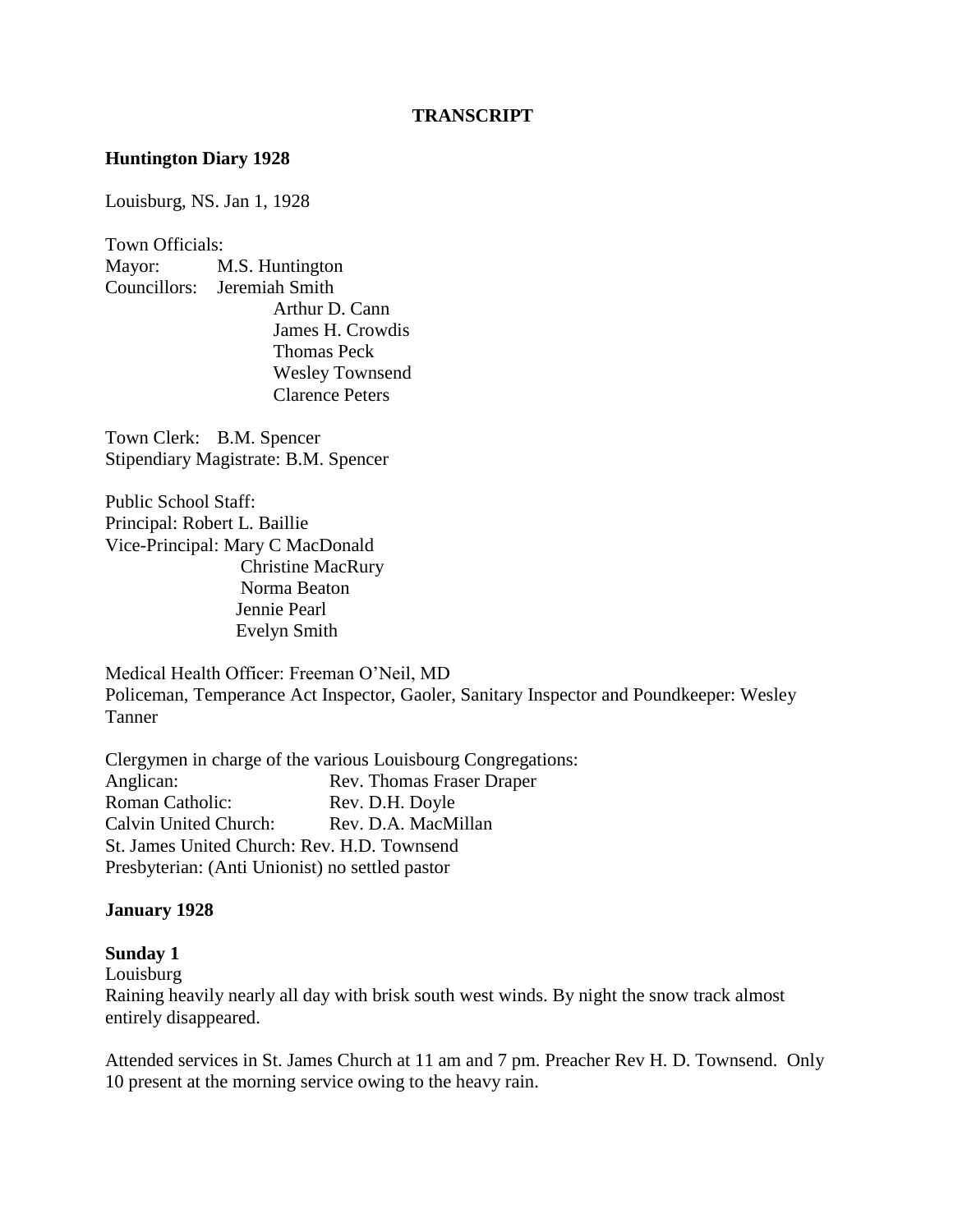# **January 1928**

# **Monday 2**

Louisburg

Heavy westerly gale in the early morning which moderated during the day. Mild. Colder at night. Streets and roads entirely bare.

Funeral of the late Christopher Morrison took place at 10 am. Interment at Catalone.

Funeral of the late Mrs. W.W. Lewis took place at 1 pm. Service at the residence, Anglican Church and at the grave. Conducted by Rev. L. H. Draper.

General holiday. Had shop open for business for about 2 hours in the forenoon. Had the following guests to dinner: Rev. and Mrs. H. D. Townsend and family. Mrs. G. W. Townsend, Fletcher and Wesley Townsend and J. M. Spencer. Attended United "Week of Prayer" Service in St. James Church at 7:30 pm. Services to be held alternately between St. James and Calvin ending Friday night.

# **January 1928**

# **Tuesday 3**

Louisburg

Clear, moderately cold in the morning and evening. Mild during the greater part of the day. Light north west wind. A perfect day.

# **January 1928**

# **Wednesday 4**

#### Louisburg

Mostly cloudy. Moderately cold in the morning. Mild temperatures about 16 above. Light variable wind.

# **January 1928**

# **Thursday 5**

Louisburg

Mostly cloudy with snow squalls in the afternoon. Cold at night. Wind south west changing to west at night. Snow fall about 1 inch.

Public schools opened today after a period of two weeks holiday off.

# **January 1928**

#### **Friday 6** Louisburg Cloudy, chilly and cold with light-variable wind. Min temperature are above 10 above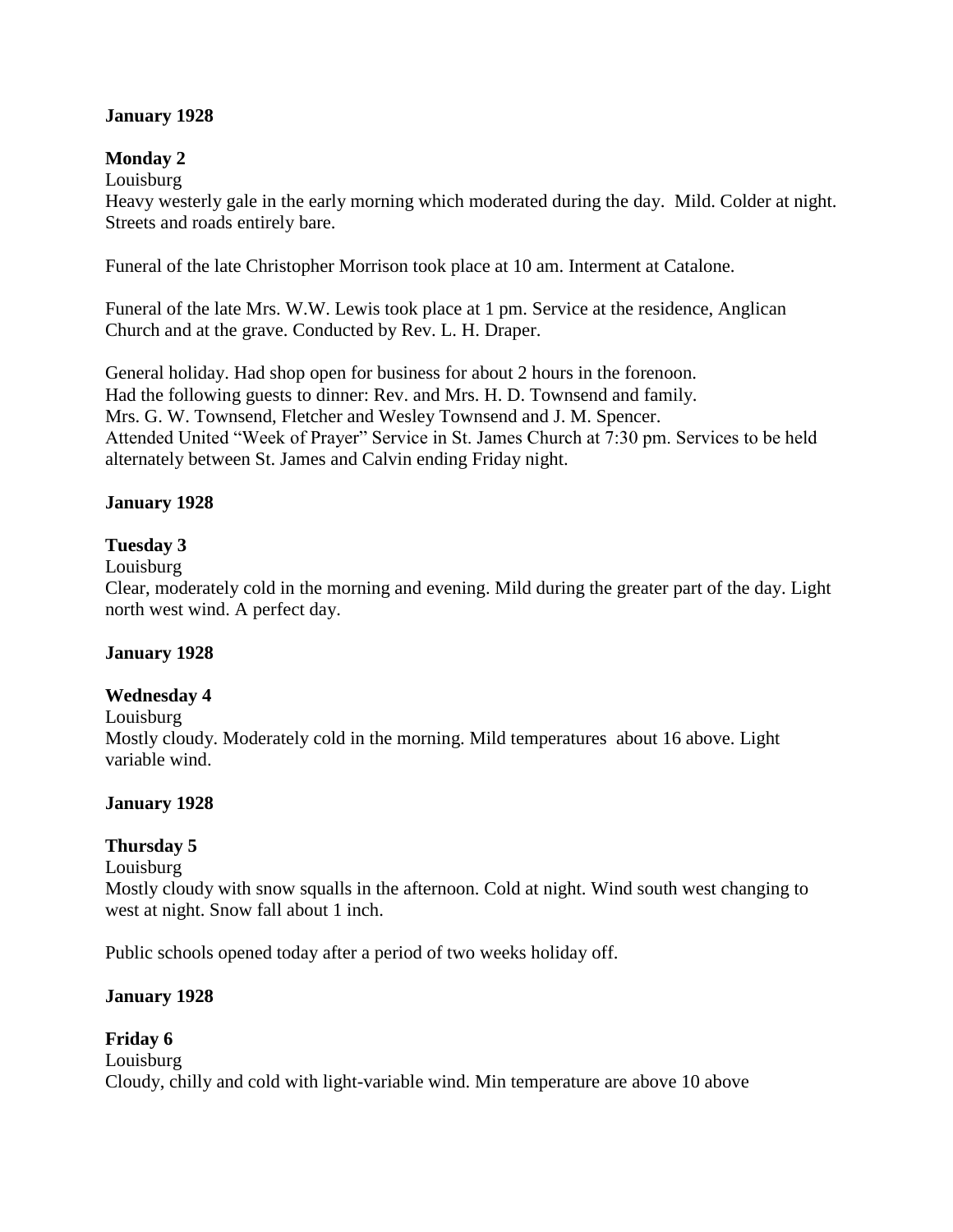Attended Choir practice in St. James United Church at 9 pm.

# **January 1928**

**Saturday 7** Louisburg Cloudy and mild with south west wind.

# **January 1928**

# **Sunday 8**

Louisburg

Light drizzle of snow nearly all day which turned to mist at night. Light winds varying from north-east to south-west. Snowfall about 1 inch.

Attended service in St. James United Church at 11 a.m. and 7 p.m. Preacher Rev H. D. Townsend.

#### **January 1928**

#### **Monday 9**

Louisburg

Clear and mild in the morning, becoming cloudy in the forenoon . Snow began to fall at about 5 p.m. Snowfall about 3 inches.

A canvass of the members of the congregations of St. James and Calvin Churches began today, on the question of uniting in one congregation. Canvassers for St. James: Arthur Townsend, A.W. Stacey and Daniel Fleet. For Calvin: J. A. McDonald, Eelward McDonald, Dr. D. A. Morrison and D. J. Matheson.

# **January 1928**

**Tuesday 10** Louisburg Cloudy and mild with light variable wind.

Attended and presided at a meeting of the Town Council at 7:30 p.m.

#### **January 1928**

#### **Wednesday 11**

Louisburg

Clear and mild with light north-west wind becoming cloudy in the afternoon. Wind changing to southerly. Snow began to fall at about 6 p.m. and continued until late at night. Snowfall about 3 inches.

#### **January 1928**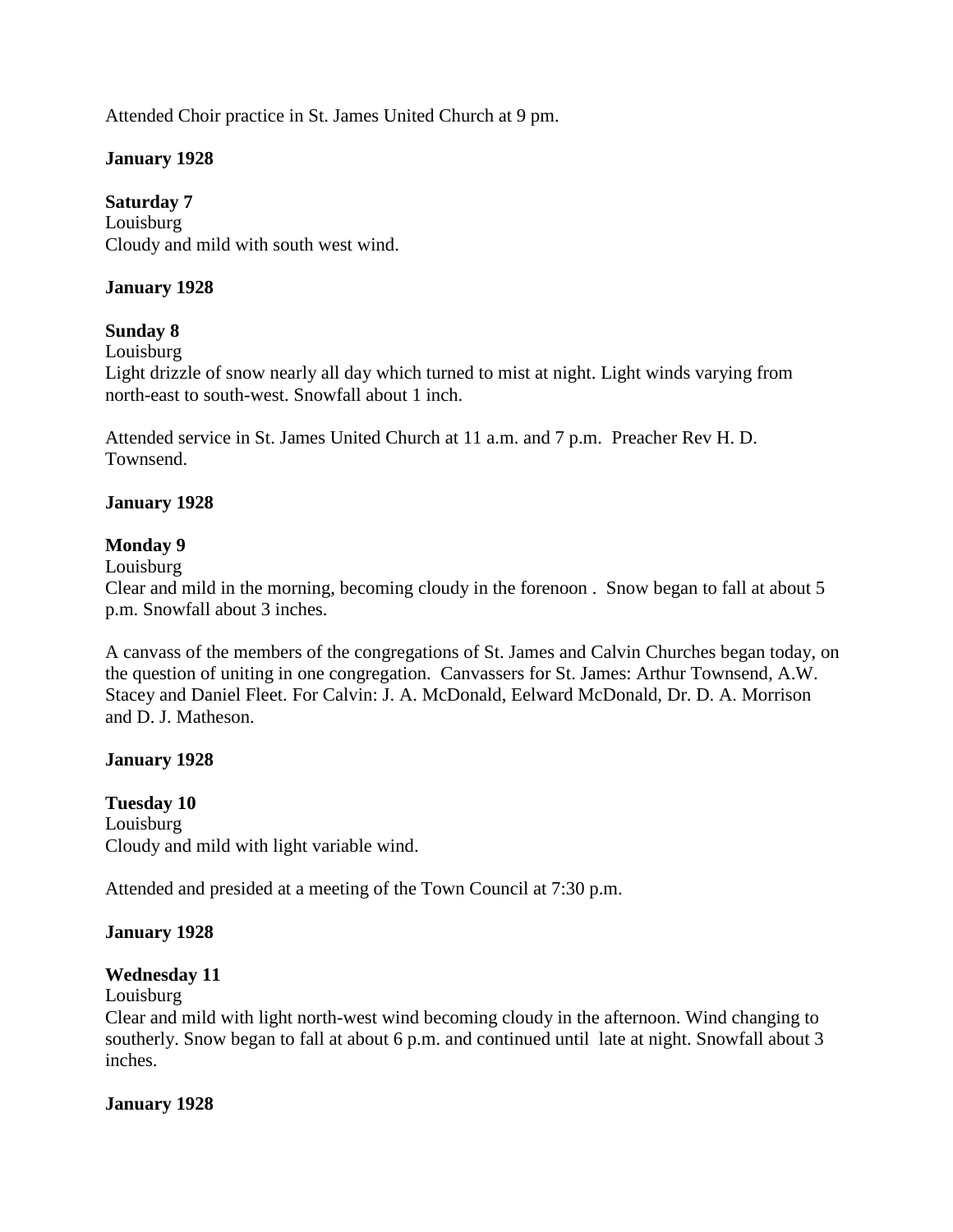#### **Thursday 12**

Louisburg Mild and partly cloudy with light north-west winds. Moderately cold at night.

# **January 1928**

# **Friday 13**

#### Louisburg

Moderately cold in the morning. Mostly cloudy with light north-west winds which changed to southeast in the afternoon. Snow began to fall at about 4 p.m. followed by rain about 2 hours later. Snowfall about 1 inch. Thunder and lightning during the night.

# **January 1928**

# **Saturday 14**

Louisburg

Heavy rains in the early morning. Very mild and partly clear during the day. Colder at night. Wind north-west.

# **January 1928**

# **Sunday 15**

Louisburg

Cloudy and cold with a light drizzle of snow part of the day. Max temperature about -8 above zero. Wind north east to north.

Attended service in St. James United Church at 11 a.m. and 7 p.m. Preacher Rev. J. D. Townsend.

# **January 1928**

# **Monday 16**

Louisburg Clear and cold. Wind north west. Min temperature about -[blank] above o Max temperature about 15.

Streets bare with the exception of a few patches of ice. Waggons and cars in use on the streets and country roads.

The funeral of the late Henry Lahey took place this morning. His body was taken to Main-a-Dieu for burial.

# **January 1928**

**Tuesday 17** Louisburg/Sydney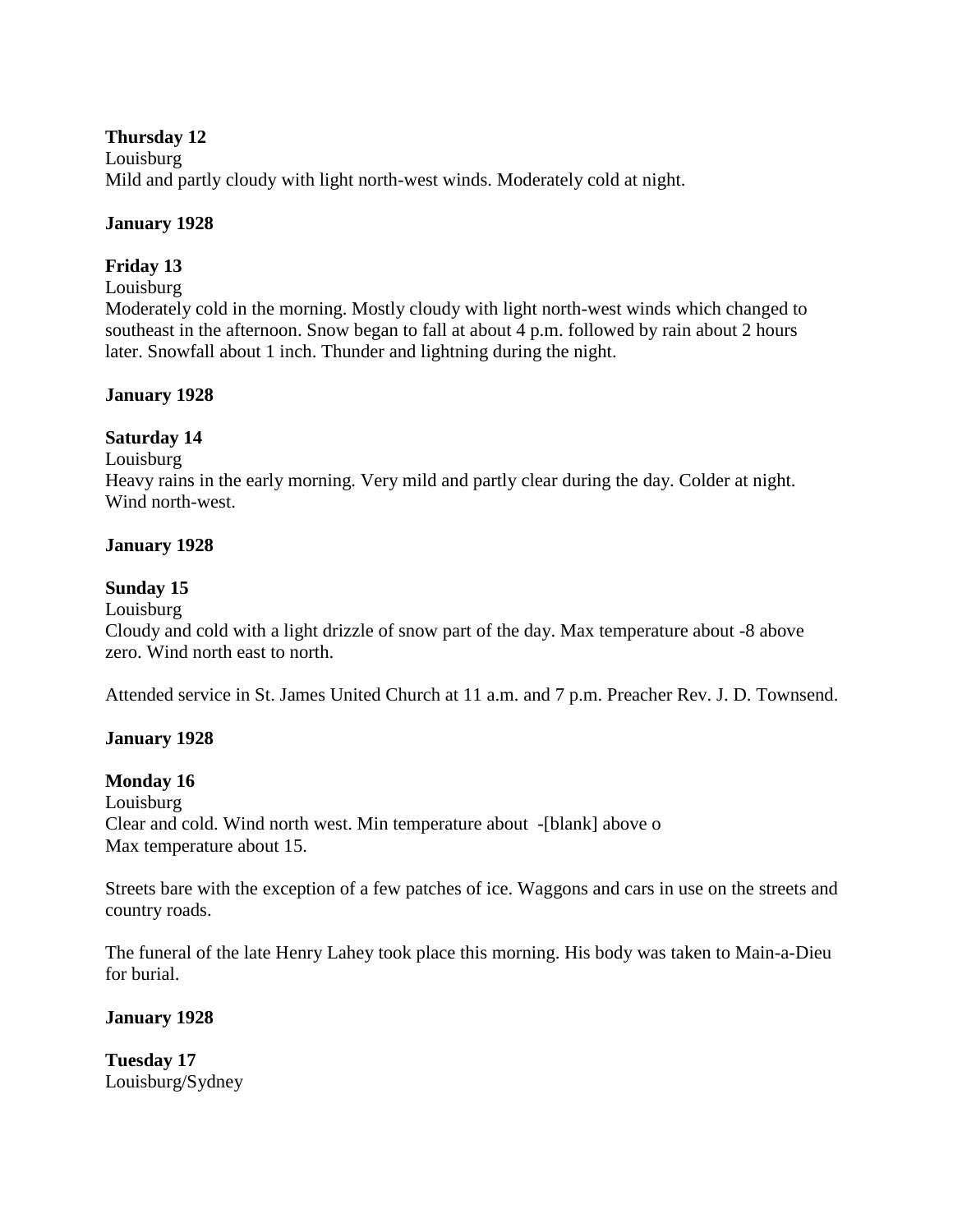Cloudy with light variable wind. Snow began to fall at about 8 a.m. and continued all day. Snow fall about 8 inches.

Left Louisburg for Sydney at 9:15 a.m. to attend a meeting of the Cape Breton Co. Joint Expenditure Board. (Arrived at Sydney at 10:45 a.m. Made the trip in Camerons Motor truck. Attended morning and afternoon sessions of Joint Expenditure Board in the County Council Chamber. Had dinner with Fr. G. McDougall at the Norfolk Hotel. Stopped for the night at the Vidal Hotel.

#### **January 1928**

#### **Wednesday 18**

Sydney Clear and moderately cold. Wind north west.

Attended two sessions of the Cape Breton Co. Joint Expenditure Board in the County Council Chambers, 9:30 a.m. to 12:30 p.m. and 1:30 p.m. to 5:30 p.m. Had supper with Mr. And Mrs. Ernie Dickson, Whitney Avenue. Visited home of Mrs. Verner, George St. at 7:45 p.m. Attended sessions of County Council as a spectator from 8:30 to 10 p.m. Put up at Vidal Hotel for the night.

# **January 1928**

#### **Thursday 19**

Sydney/Louisburg

Cold and very blustery with strong north west winds which moderated in the afternoon. Min. temperature plus 3 above zero. Left Sydney for Louisburg on 8:15 a.m. train arriving in Louisburg at about 10:30 a.m.

Steamer "MAGNA" arrived in the early morning for bunker coal and anchored in the harbor off Slattery's Point. Early in the forenoon owing to heavy squalls of wind she dragged her anchor and drifted aground on the point opposite where she remained all day.

Attended and presided at regular meeting of Town Council at 7:30 p.m. **January 1928**

# **Friday 20**

Louisburg

Cloudy and chilly. Snow began to fall at 10:30 a.m. and continued until about 3 p.m. when it turned to hail and rain. Wind south-east increasing to a gale which moderated in the evening. Snowfall about 4 inches.

British Empire Steel Co's tug "Cruizer" arrived from Sydney to tow the Norwegian Steamer "MAGNA" off the shoal where she grounded yesterday morning. The "MAGNA" was floated at about 7:30 am through the efforts of the tug Cruizer and docked at the pier where she bunkered. She is damaged considerably and is leaking badly.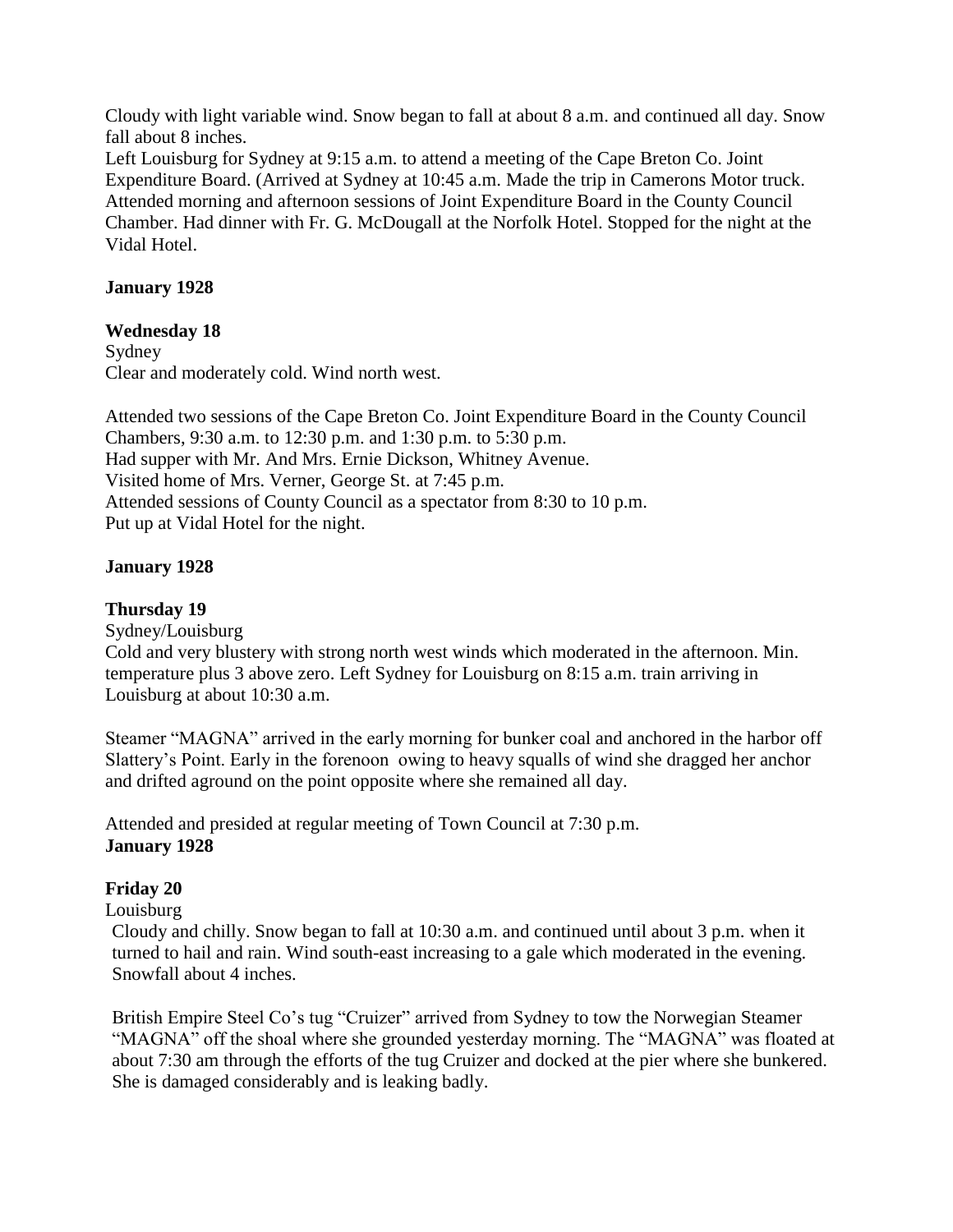Death of Richard Bates.

# **January 1928**

# **Saturday 21**

# Louisburg

Clear and moderately cold during the greater part of the day. Cold at night with snow squalls and high wind. Wind north west. Min temperature (midnight) 1 below zero.

Tug "CRUIZER" sailed for Sydney at noon.

# **January 1928**

# **Sunday 22**

Louisburg

Mostly clear and very cold with fresh north west wind. Temperature 8:30 am. 3 below zero 10:30 p.m. 1 above. Max temperature about 7 above.

Tug "CRUIZER" arrived here from Sydney at 7 p.m. and will likely remain at this port for the balance of the winter season.

Attended service in St. James United Church at 11 a.m. and 7 p.m. Preacher: Rev H. D. Townsend

# **January 1928**

# **Monday 23**

Louisburg

Clear and moderately cold in the morning, very mild during the greater part of the day. Wind north west changing to south west. Max temperature about 36.

Steamers "WABANA" and "WATUKA" arrived in the morning for cargoes of coal.

Steamer "WATUKA" sailed for North Sydney, shortly after noon having been ordered there to load coal.

Death of Abram Fiander

Norwegian Steamer "MAGNA" sailed during the night for Halifax.

# **January 1928**

# **Tuesday 24**

Louisburg

Clear and moderately cold. Mild in the evening . Wind south west changing to south west. Min temperature about 18 above.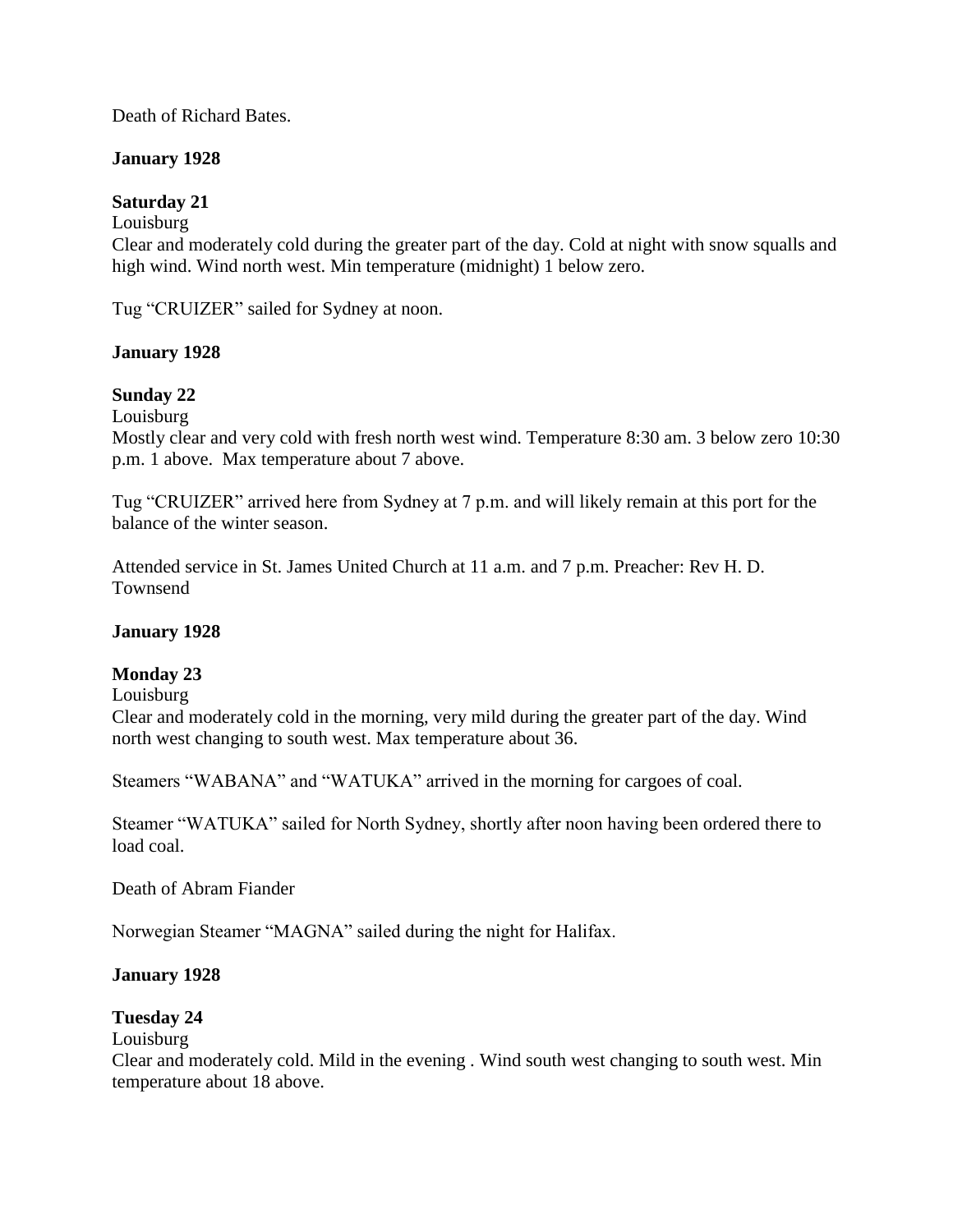Marriage of John Holland to Miss Mabel Ross. Ceremony performed by Rev. D. A. MacMillan

#### **January 1928**

#### **Wednesday 25**

Louisburg Rained heavily in the early morning and during part of the afternoon. Cleared in the evening. Strong southerly wind . Streets very slushy.

Funeral of the late Abram Fiander took place at 1 p.m. Service in the Anglican Church and grave. Conducted by Rev. L. H. Draper.

Marriage of Dave McLean to Miss Tena McLean. Ceremony performed by Rev. H.D. Townsend.

Attended choir practice in St. James Church at 9 p.m.

# **January 1928**

#### **Thursday 26**

Louisburg Clear and moderately cold. West south west gale which moderated in the afternoon.

#### **January 1928**

# **Friday 27**

Louisburg Clear and moderately cold with strong westerly winds. Min temperature p.m. about 8 above zero.

Steamer "WABANA" sailed for Portland Maine with cargo of coal.

# **January 1928**

# **Saturday 28**

Louisburg

Cloudy, and very chilly. Snow began to fall at 1p.m. and continued until about 5 p m. Snow fall about 3 inches.

#### **January 1928**

#### **Sunday 29**

Louisburg Snowed nearly all day. Wind easterly. Snow fall about 6 inches.

#### **January 1928**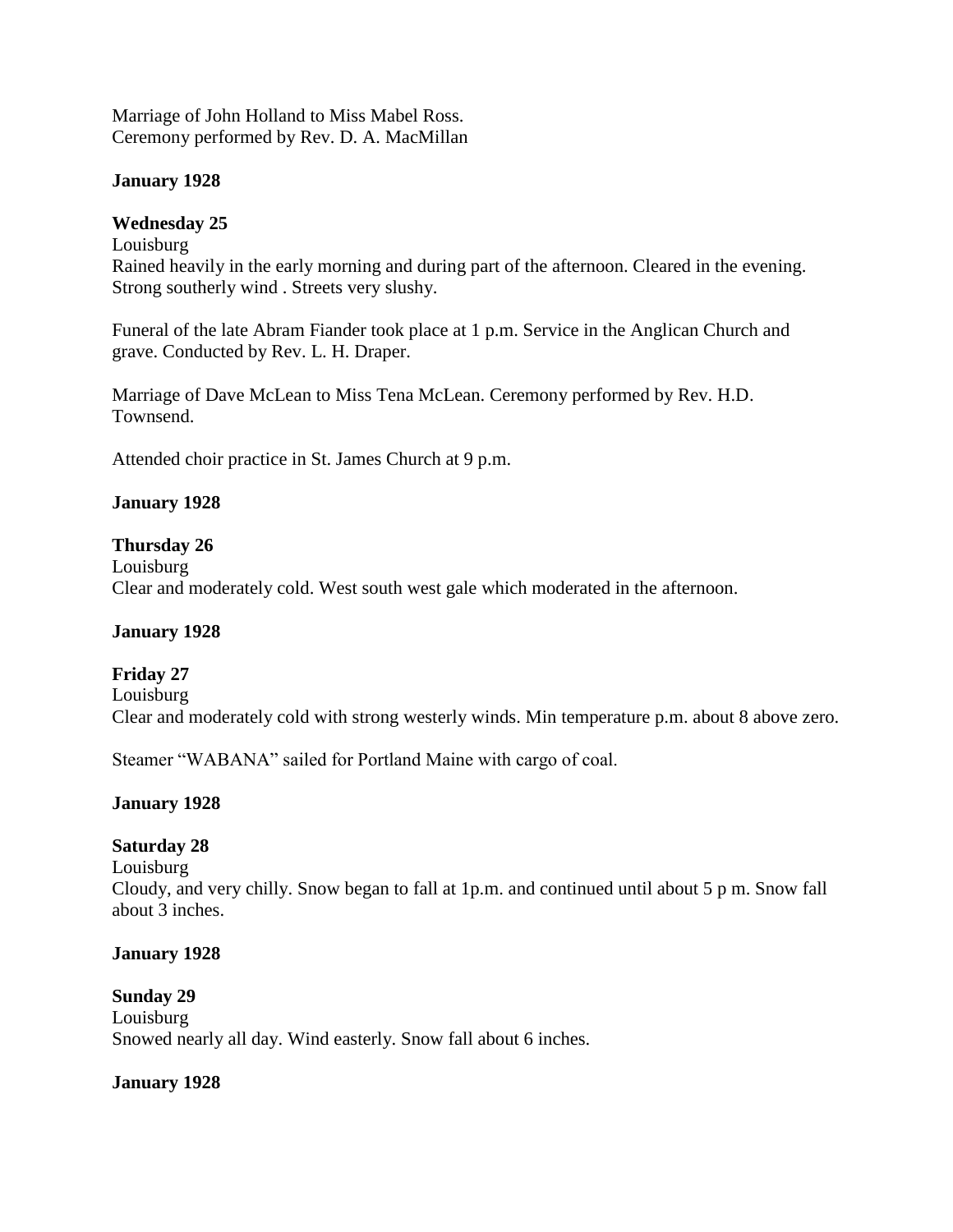# **Monday 30**

Louisburg Clear and moderately cold. Wind north west. Min temperature per about 8 above zero.

#### **January 1928**

#### **Tuesday 31**

Louisburg

Clear and moderately cold with light north west wind. Min temperature about zero. Attended a joint meeting of the official board of St. James and Calvin Churches at the residence of J.A. McDonald. Meeting called to discuss matters connected with the uniting of the two churches into one congregation.

Marriage of Frank O'Keefe to Miss Helen Holland.

Nominations for Mayor and Councillors resulted as follows: For Mayor: M.S. Huntington For Councillors: Daniel Fleet, Alfred Tilley, Thomas Peck, Daniel McNeil and Clarence Peters.

#### **February 1928**

#### **Wednesday 1**

Louisburg

Clear and cold in the morning becoming cloudy and mild. Snow began to fall at about 3 p.m. and continued during the night. Wind north west changing to south west, south and south east. Min temperature at about zero. Snow fall about 4 inches.

Steamer "WATUKA" arrived for cargo of coal.

House owned and occupied by James M. McRury badly damaged by fire.

# **February 1928**

# **Thursday 2**

Louisburg

Clear and mild, moderately cold at night. Wind westerly changing to north west during the early part of the night.

Steamer "WATUKA" sailed with cargo of coal.

Attended and presided at meeting of school board for regular business at 7:30 p.m.

# **February 1928**

**Friday 3** Louisburg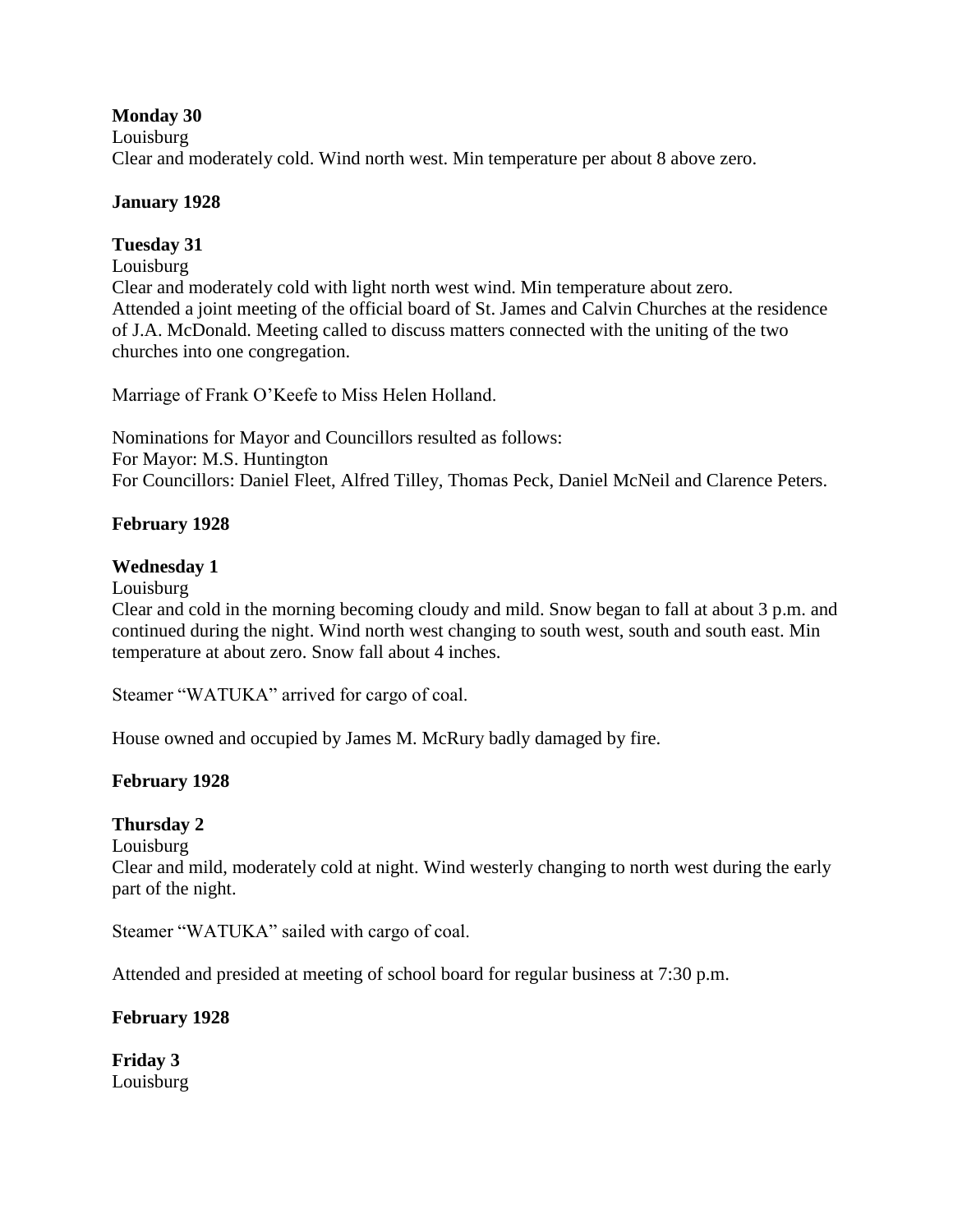Clear and cold. Wind north west. Min temperature a.m. 2 below zero. Max temperature 10 above. Min temperature pm. 5 below zero.

#### **February 1928**

#### **Saturday 4**

Louisburg

Partly clear in the morning. Snow began to fall at about noon and continued during the afternoon, wind north west changing to south west. Snow fall about 4 inches. Min temperature a.m. 7 below zero. Mild during the day. Rain during the night.

#### **February 1928**

#### **Sunday 5**

Louisburg

Clear and moderately cold during the day, becoming colder at night. Temperature dropping to near the zero mark before midnight.

Attended service in St. James United Church at 11 am and 7 pm. Preacher Rev. H.D. Townsend.

#### **February 1928**

#### **Monday 6**

Louisburg

Clear and very cold with moderate north west wind. Min temperature a.m. 2 below zero. P.m. 3 below zero. Max temperature 8 above.

#### **February 1928**

#### **Tuesday 7**

Louisburg

Clear and cold in the early part of the day. Cloudy and mild in the late afternoon and evening. Wind north west changing to south west. Min temperature: a.m. 3 below zero. Max temperature: about 30 above.

Town elections, results as follows: Mayor: M.S. Huntington, acclamation Town Councillors: Daniel Fleet 266 votes Clarence Peters 265 votes

> Alfred Lilly 243 votes Thomas Peck 215 votes Daniel McNeil 201 votes

The first three were elected.

# **February 1928**

**Wednesday 8**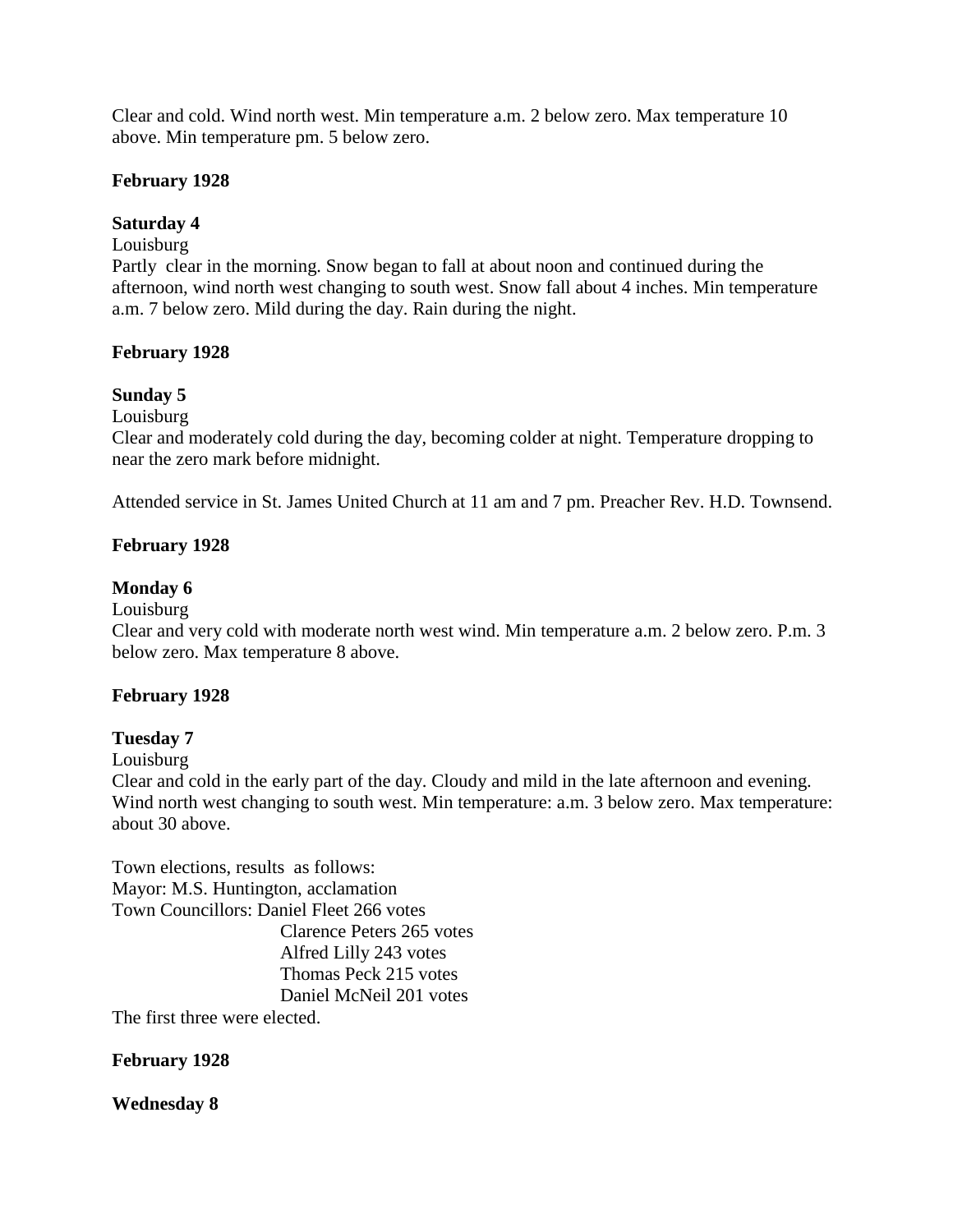Louisburg Clear and mild becoming cloudy in the afternoon. Snow and drizzle during the night.

Steamer "WABANA" sailed with cargo of coal for St. John, N.B.

Steamer "WATUKA" arrived for cargo of coal.

Visited the schools in the forenoon and followed the time honored custom of declaring a mayor's holiday for the pupil and teachers of the various departments.

Attended a joint practice of the choirs of St. James and Calvin Churches in St. James Church at 9 p.m. preparatory to the united inaugural service at Feb 19<sup>th</sup>.

# **February 1928**

**Thursday 9** Louisburg Hail and drizzle all day. Wind east and north east. Snow fall about 6 inches.

Attended and presided at regular meeting of Town Council at 7:30 pm.

Death of Mrs. Ann Morrison at the home of her son, Dr. D.A. Morrison. Mrs. Morrison was 87 years of age and had been ill for some time.

Government Steamer "MONTCALM" arrived and will likely remain here during the remainder of the winter.

# **February 1928**

# **Friday 10**

Louisburg Cloudy with snow in the afternoon and night. Wind easterly, snowfall about 4 inches.

Attended funeral of the late Mrs. Ann Morrison, formerly of Loch Lomand, at 2 pm. Service at the home of her son Dr. D.A. Morrison was conducted by Rev. D.A. McMillan and at Calvin Church by Rev. D.A. MacMillan, assisted by Rev. H. D. Townsend. The body was shipped to Sydney on the 3:50 pm train for whence it will be taken to Loch Lomand for burial.

# **February 1928**

**Saturday 11** Louisburg Mostly cloudy with light east to north east winds. Steamer "FERNFIELD" arrived and loaded cargo of coal.

# **February 1928**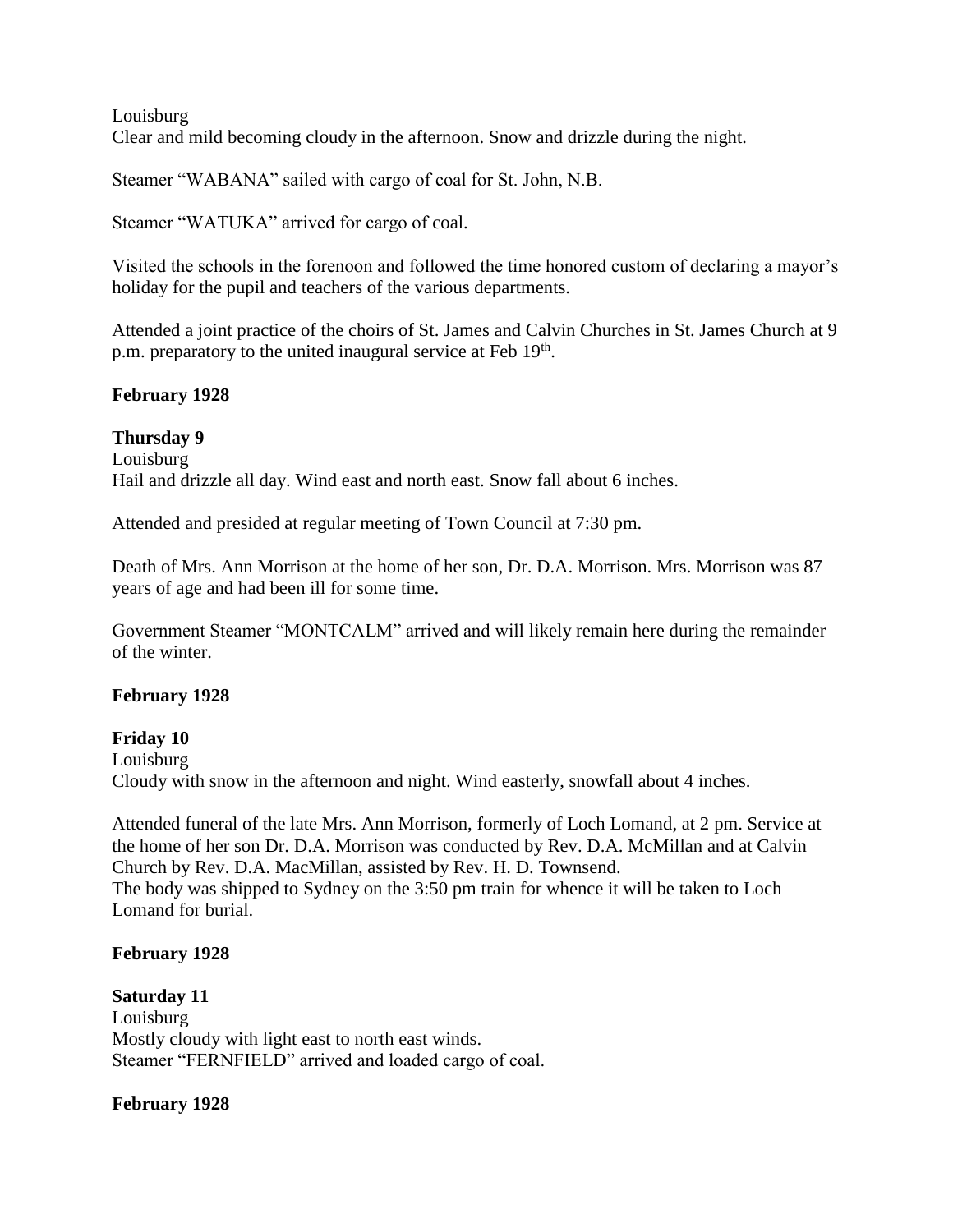# **Sunday 12**

Louisburg Snowed moderately all day with moderate north-east wind. Snowfall about 6 inches.

Attended service in St. James United Church at 11 am and 7 pm. Preacher: Rev. H. D. Townsend.

#### **February 1928**

**Monday 13** Louisburg Clear and mild with moderate northerly wind.

Norwegian steamer "BILL" arrived in the evening and bunkered.

Death of Mrs. Samuel McPherson at 10:30 p.m.

# **February 1928**

#### **Tuesday 14**

Louisburg

Clear with light westerly wind. An ideal day. Min temperature: a.m. 8 above zero. Mild during the day.

Attended annual meeting of the School Board at 7:30 p.m. Was reelected Chairman.

#### **February 1928**

#### **Wednesday 15**

Louisburg Cloudy and mild. Rain in the evening. Wind south west.

Steamer "WABANA" arrived in the morning for cargo of coal.

Attended funeral service for the late Mrs. Samuel McPherson in Calvin Church at 7:30 p.m. Service conducted by Rev. D.A. McMillan assisted by Rev. H. D. Townsend. Burial to take place tomorrow at Mainadieu.

Attended joint practice of St. James and Calvin Church Choirs at 9 p.m. in St. James Church.

#### **February 1928**

**Thursday 16**  Louisburg Very mild and partly clear with light south west to north west wind.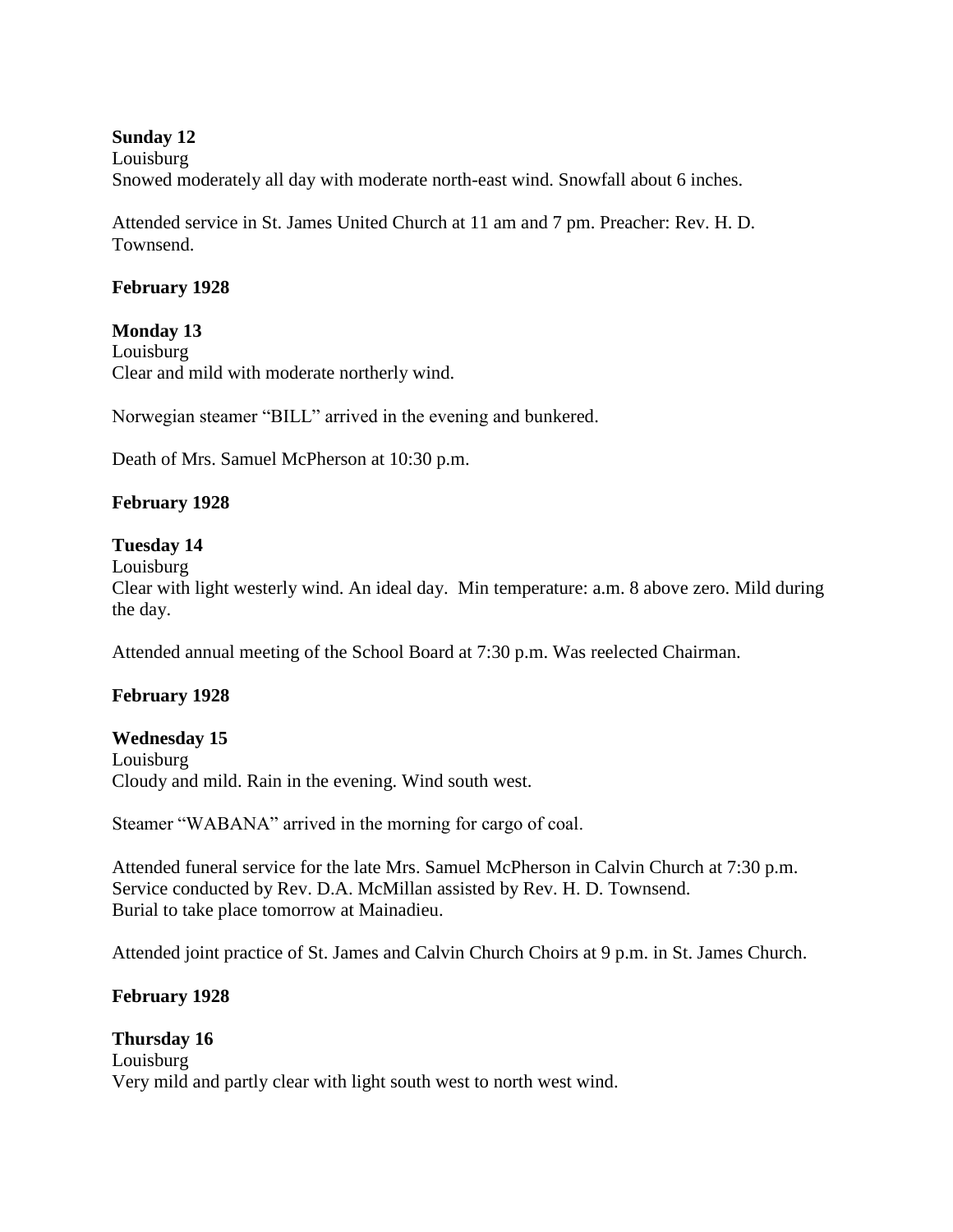Steamer "WABANA" sailed with cargo of coal.

Steamer "CANADIAN BRITISHER" arrived for part cargo of steel products. Government steamer "ARANMORE" arrived.

Body of the late Mrs. Samuel McPherson left here on the morning train for Mainadieu via Catalone where interment took place.

#### **February 1928**

**Friday 17** Louisburg Mild and mostly clear with light north west wind.

#### **February 1928**

# **Saturday 18**

Louisburg

Cloudy and mild. Snow began to fall at about 2 p.m. and continued during the afternoon and night. Wind south west changing to east and north east. Snowfall about 4 inches.

#### **February 1928**

#### **Sunday 19**

Louisburg Mild and mostly clear becoming cold at night. Min temperature p.m. above zero.

Steamer "CANADIAN BRITISHER" sailed with part cargo of steel products for New Zealand.

Union between Calvin and St. James Churches formerly Presbyterian and Methodist respectively was consummated today.

Inaugural services were held in St. James Church at 11 a.m. and 3:15 p.m. and in Calvin Church at 7 p.m. Rev W. R. Seeley of Bridgeport was the preacher at each of the services. During the afternoon service papers dealing with the history of St. James and Calvin Churches were read by A. W. Stacey for St. James and Dr. D. A. Morrison for Calvin. The new organization will be called "The First United Church of Louisburg".

#### **February 1928**

**Monday 20**

Louisburg

Cold in the morning becoming mild early in the day. Snow in the afternoon. Colder at night. Snowfall about 2 inches. Min temperature: am. 5 below zero.

#### **February 1928**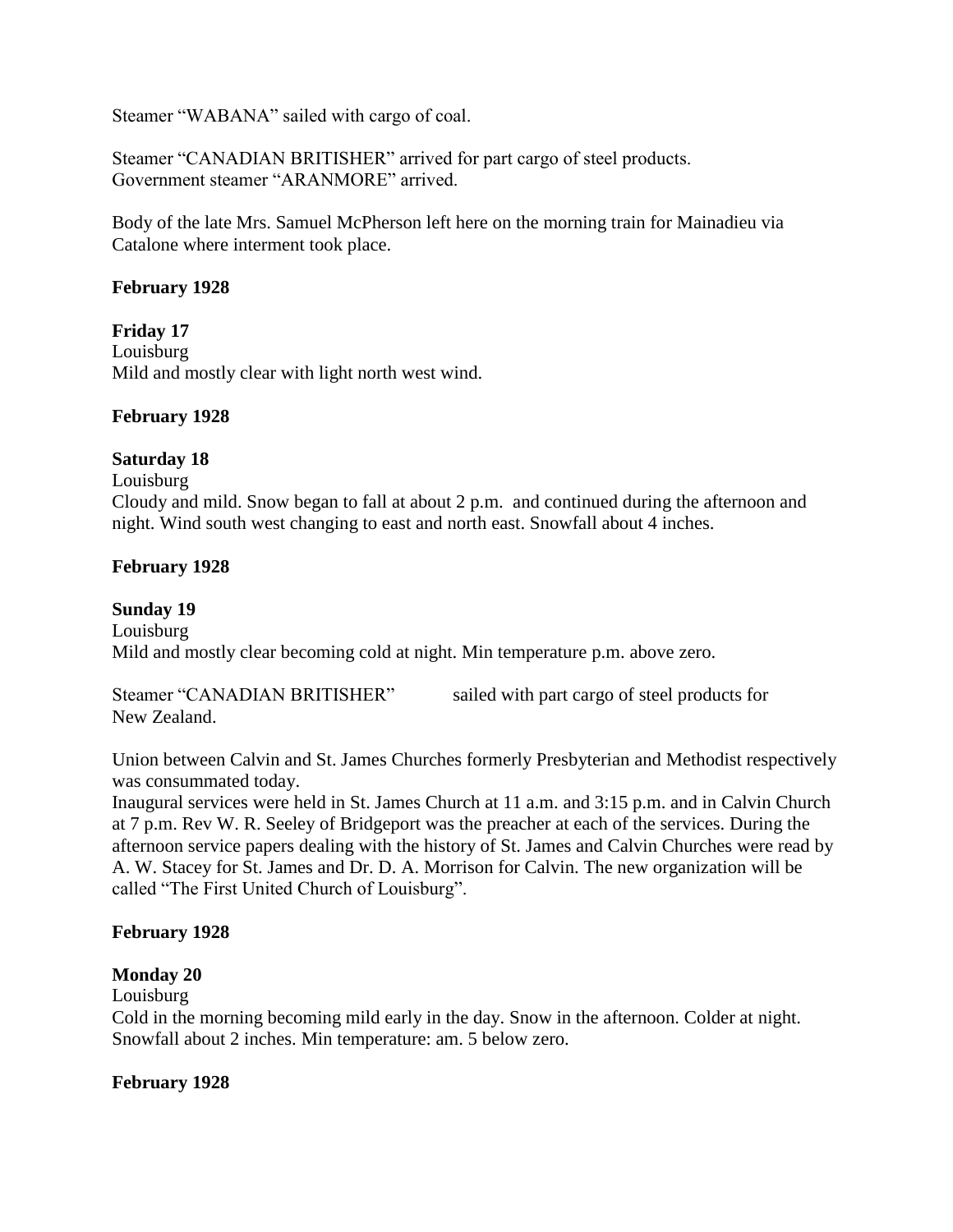# **Tuesday 21**

Louisburg

Clear and moderately cold in the morning. Very blustery during the greater part of the day, with snow squalls. Wind north west reaching gale proportions at times. Cold at night.

Government Steamer "ARRANMORE" sailed enroute to Halifax.

# **February 1928**

# **Wednesday 22**

Louisburg

Clear and very cold with moderate north west wind. Min temperature: am. 14 below zero. Thermometer reading 10 a.m.: Zero; noon: 3 above, 1 p.m.: 4 above, 4 p.m.: 6 above, 6 p.m.:3 above, 10 p.m.: 7 below.

Attended Choir practice in St. James United Church at 9 p.m. following an organization meeting of the United Choirs of St. James and Calvin Church. J.A. McDonald elected Leader, Margaret Stacey, Sec. Treasurer.

# **February 1928**

# **Thursday 23**

Louisburg

Clear and cold in the early morning, moderate early in the day. Wind north west changing to southerly. Snow followed by rain in the evening. Min temperature, early morning 7 below zero. Max temperature about 35 above. Heavy gale during the night.

# **February 1928**

# **Friday 24**

Louisburg Cloudy, foggy and mild. Wind south west. Harbour filled with drift ice.

Steamer "KAMOURASKA" arrived at about 9 p..m for cargo of coal.

# **February 1928**

# **Saturday 25**

Louisburg

Clear and moderately cold in the morning, becoming colder and blustery as the day advanced. Snow squalls and high wind. Wind north west. Thermometer: a.m.: about 18 above zero, 6 p.m. zero, 9 p.m. 5 below.

Steamer "WABANA" arrived at 10 a.m. for cargo of coal and anchored in the stream.

# **February 1928**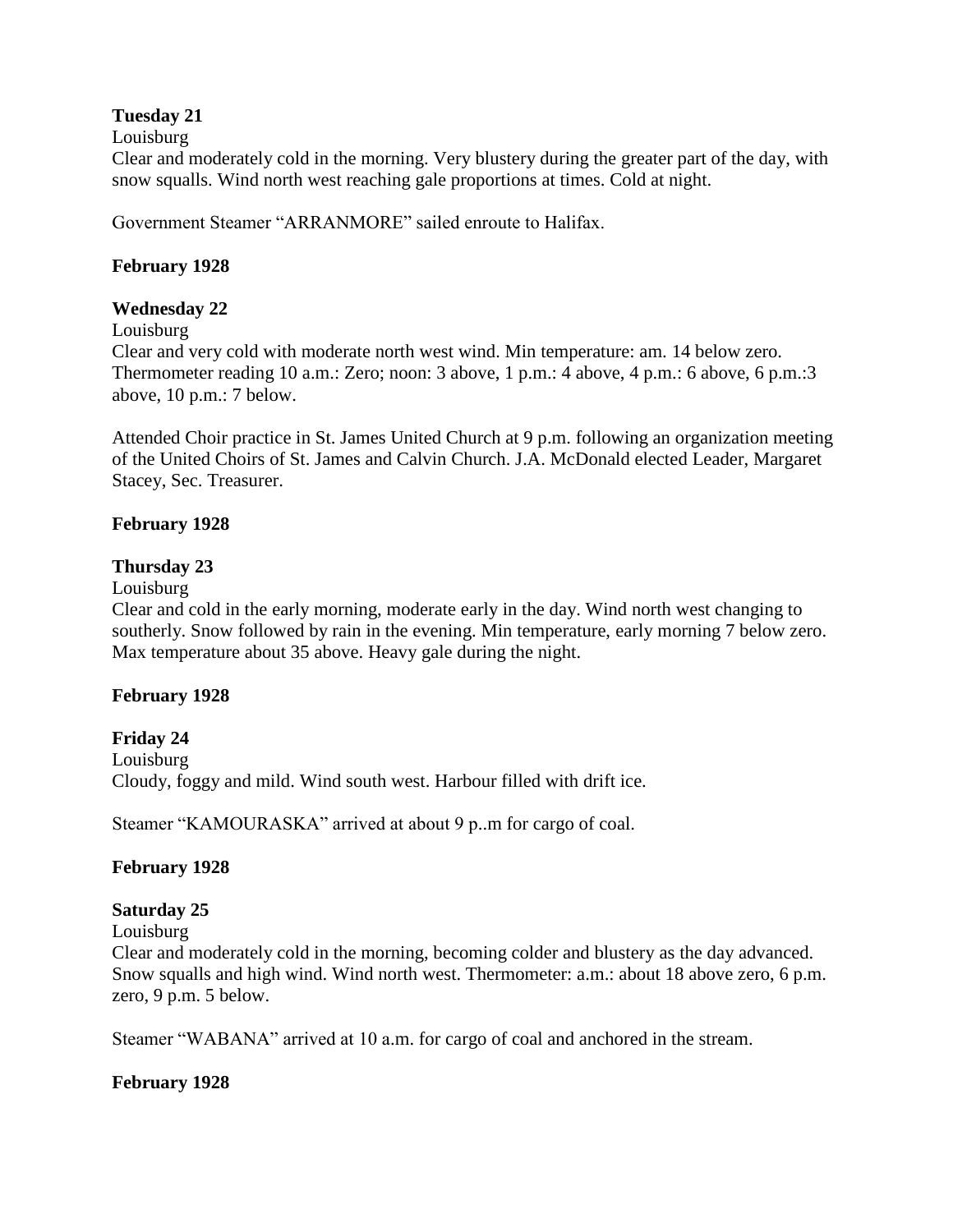# **Sunday 26**

Louisburg

Clear and very cold with moderate north west wind. Min temperature a.m. 8 below zero. Max temperature 5 above.

Steamer "KAMOURASKA" sailed with cargo of coal.

Attended services of the newly organized "First United Church of Louisburg" formerly "Calvin and St. James." 11 a.m. St. James Church 7 p.m. Calvin Church Preacher at both services: Rev A. D. Townsend, associate pastor. Rev D.A. McMillan .Pastor of the First United Church conducted service at Port Morien today.

# **February 1928**

# **Monday 27**

Louisburg Clear and cold in the morning moderating during the day. Cold at night.

# **February 1928**

# **Tuesday 28**

Louisburg Clear and cold in the morning, moderating during the day, wind north west. Cold at night. Min temperature: 11 above zero in a.m. Min temperature: p.m. about zero.

# **February 1928**

# **Wednesday 29**

Louisburg Clear and cold, moderating early in the day. Cloudy in the afternoon. Wind north west changing to south west. Min. temperature a.m. zero.

Attended choir practice at First United Church in St. James Church at 9 p.m.

# **March 1928**

**Thursday 1** Louisburg Cloudy and mild. Light snow fall followed by heavy rain at night. Wind southerly.

Steamer "CITY OF CARLISLE" arrived for part cargo of steel products. Attended and presided at regular meeting of Town Council at 7:30 p.m.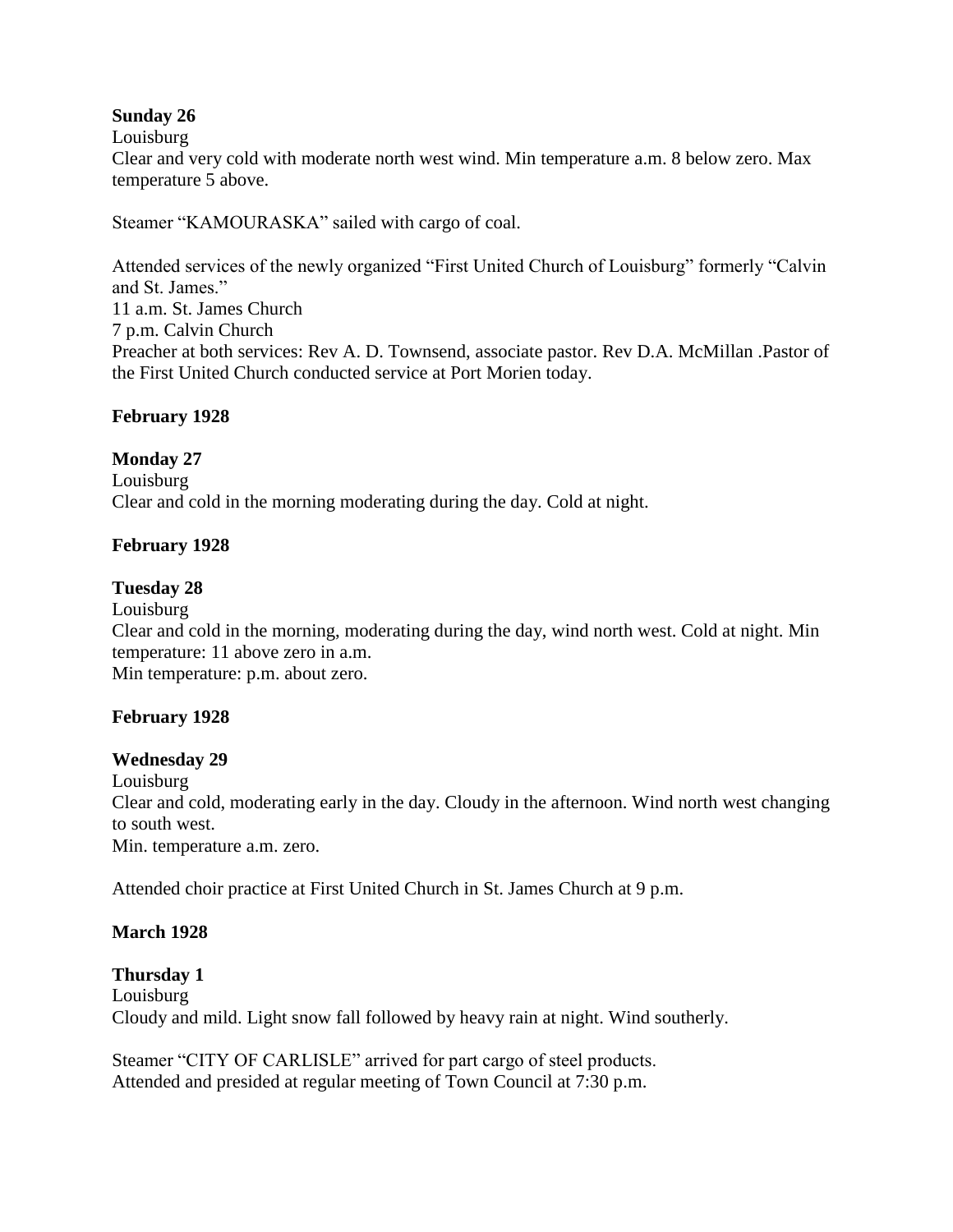# **March 1928**

**Friday 2** Louisburg Clear and moderately cold with fresh westerly wind.

# **March 1928**

# **Saturday 3**

Louisburg

Partly clear and moderately cold in the morning. Heavy snow squall in the afternoon. Clear in the evening. Colder at night. Wind south west changing to north west.

Steamer "KAMOURASKA" arrived for cargo of coal.

#### **March 1928**

# **Sunday 4**

Louisburg Clear and moderately with moderate westerly wind. Min temperature, 3 above zero.

Attended the following services of the First United Church.

11 a.m. St. James Church

7 p.m. Calvin Church

Preacher at both services Rev. H.D. Townsend, associate Pastor. Rev D.A. McMillan, absent from town.

# **March 1928**

# **Monday 5**

Louisburg

Cloudy, snow began to fall at about 10:30 a.m. Turned to rain at about 3 p.m. Cleared at about 3:30 p.m. Wind south west increasing to a moderate gale and changing to west in the evening.

Attended and presided at meeting of School Board which was called for regular business at 7:30 p.m. Estimated for School purposes for 1928-29 placed at \$5000.00. Application of Mr. B.E. Robinson for Principal of Louisburg School accepted, salary \$1250.00.

# **March 1928**

**Tuesday 6** Louisburg Clear and moderately cold with moderate westerly wind. Min temperature 5 above zero.

Steamer "CITY OF CARLISLE" sailed with part cargo of steel products.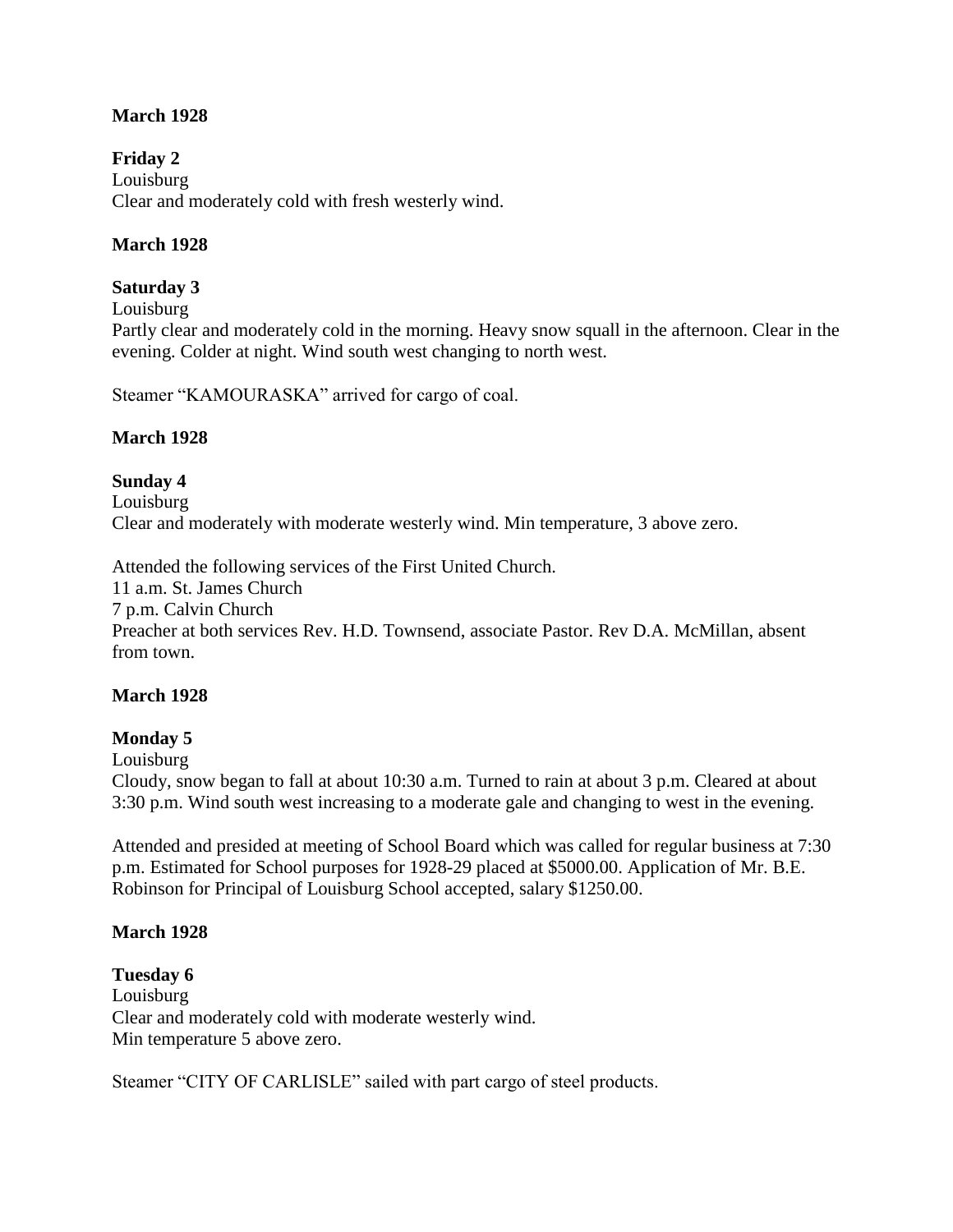Steamer "KAMOURASKA" sailed with cargo of coal.

Steamer "CRANDON" sailed.

# **March 1928**

# **Wednesday 7**

Louisburg

Clear and moderately cold. Wind north west changing to south west early in the day. Cloudy in the evening. Min temperature: a.m. 1 below zero.

Attended choir practice in St. James United Church at 9 p.m.

# **March 1928**

**Thursday 8** Louisburg Cloudy and moderately cold with light snow squalls. Light east to north east wind.

Attended and presided at meeting of Town Council at 7:30 p.m. Assessment for 1928 adopted. Total assessment \$301,645.00. Estimates of receipts and expenditures for 1928 brought down and tax rate set at 4 1/4 %. Estimated receipts \$13,969.69. Estimated expenditures \$13,612.70.

# **March 1928**

**Friday 9** Louisburg Clear and moderately cold with fresh north west wind.

Accidental death of Murray McInnis, an employee of the S & L Railway at Sydney. Mr. McInnis was crushed under a coal car which left the rails near Sydney bunkering station.

# **March 1928**

**Saturday 10** Louisburg Cloudy, chilly and rain with fresh north east wind. Storm threatening. Min temperature 11 above zero.

Norwegian Steamer "'SOKNDALD" arrived and bunkered.

# **March 1928**

# **Saturday 10**

Louisburg

Clear and mild during the greater part of the day. Wind south west. Min temperature: a.m. about 10 above zero.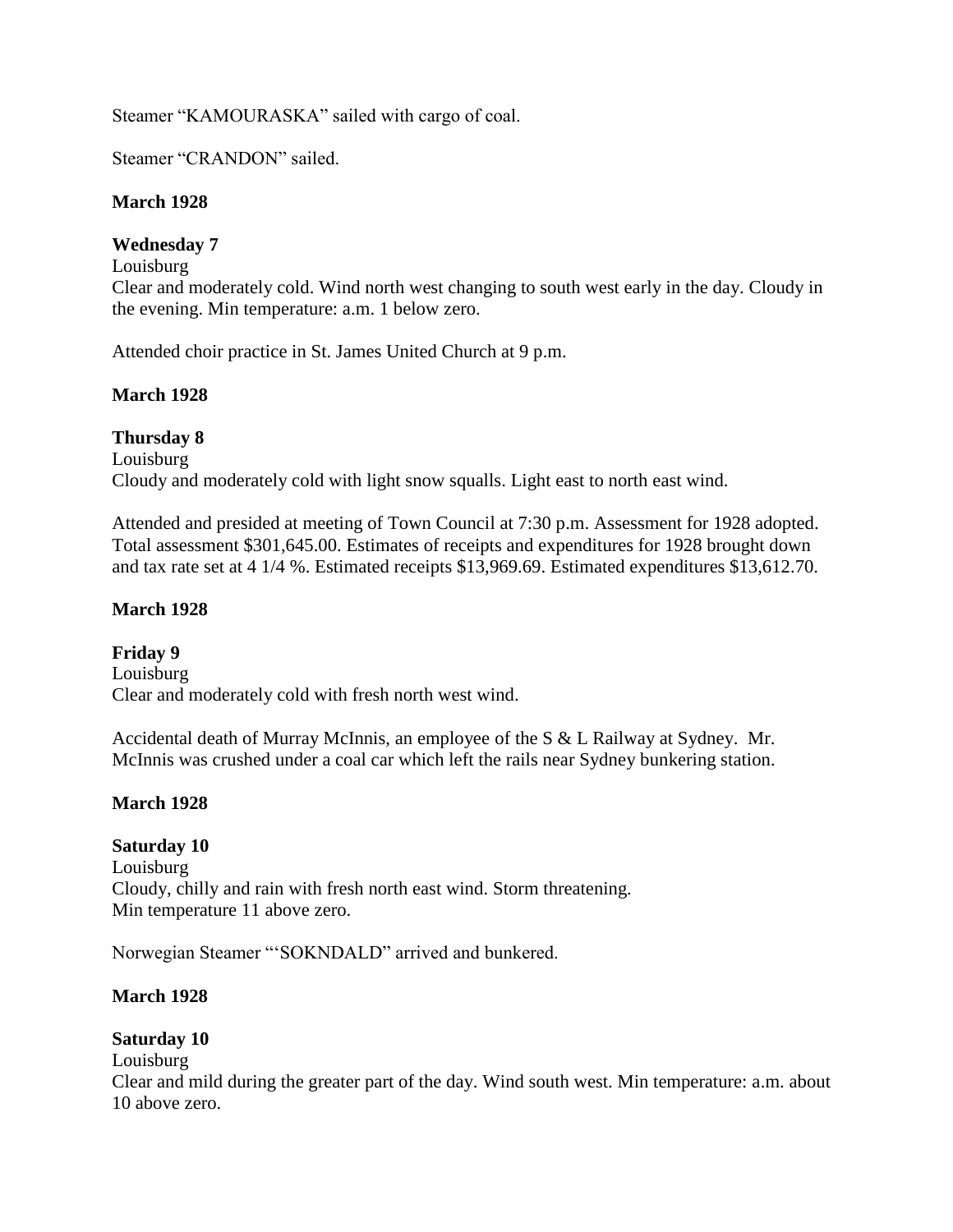Steamer "FERNFIELD" arrived for cargo of coal.

Attended services of the First United Church as follows: Calvin at 11 a.m. and St. James at 7 p.m. Preacher at both services Rev D. A. McMillan.

Special train left here for Sydney at 11 a.m. to accommodate railroad men who wished to attend the funeral of the late Murray McInnis who was accidently killed in a railroad accident at Sydney on last Friday morning.

#### **March 1928**

**Monday 12** Louisburg Mild and partly clear. Light southerly and easterly wind.

#### **March 1928**

**Tuesday 13** Louisburg Clear and very mild with light variable winds.

Steamer "QUEEN ELEANOR" arrived for part cargo of steel products.

# **March 1928**

**Wednesday 14** Louisburg Clear and very mild.

Attended choir practice in St. James Church at 9 p.m.

# **March 1928**

**Thursday 15** Louisburg Rainy and foggy. Wind south east changing to westerly.

#### **March 1928**

**Friday 16** Louisburg Partly clear and mild. Wind northwest.

Steamer "QUEEN ELEANOR" which loaded part cargo of steel products hauled out from the wharf and anchored in the upper harbour.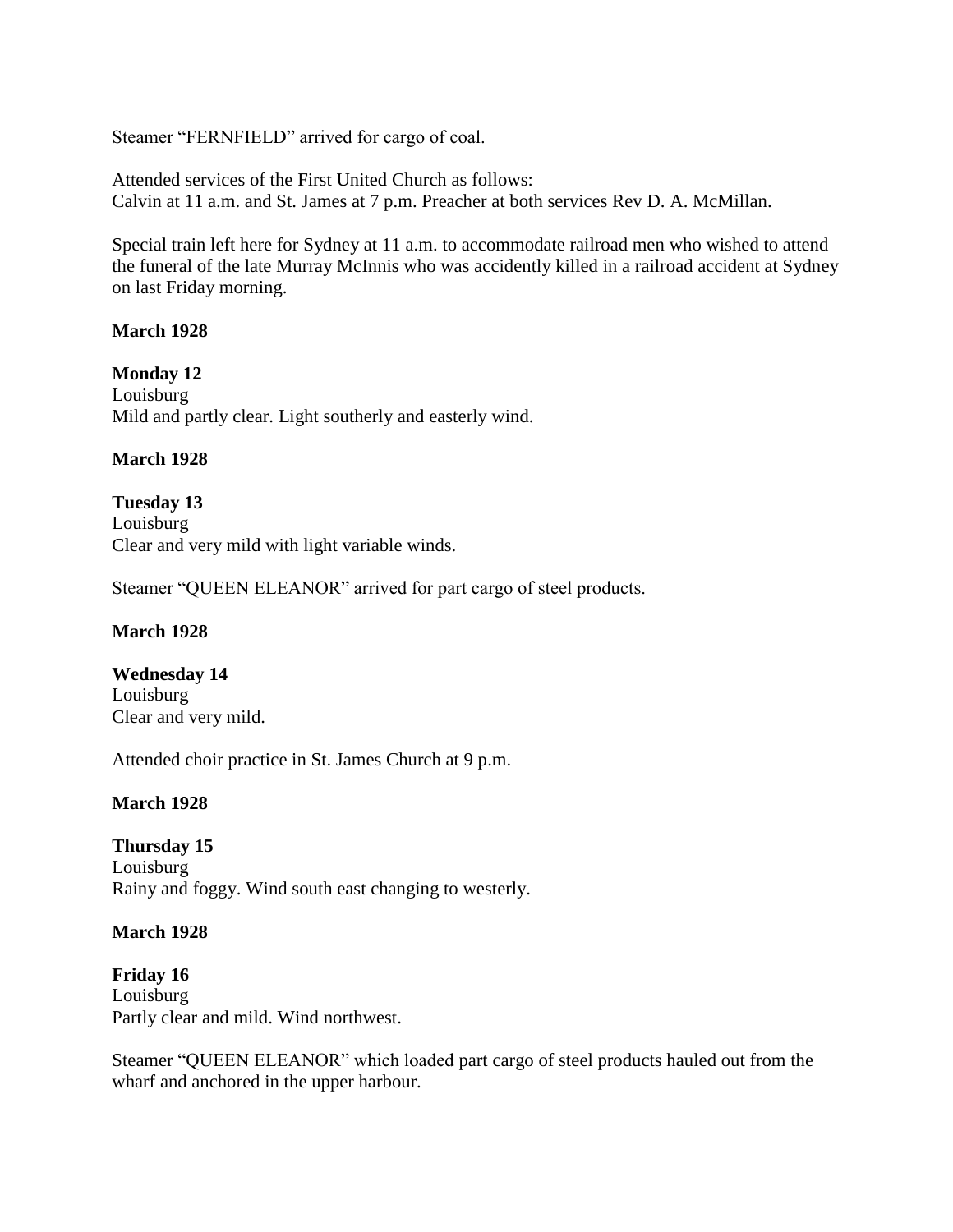Steamer "CANADIAN SIGNEUR" arrived in the afternoon fo part cargo of steel products.

# **March 1928**

# **Saturday 17**

Louisburg Clear and very mild with light north west wind. An ideal day.

Steamer "QUEEN ELEANOR" sailed.

# **March 1928**

**Sunday 18** Louisburg Cloudy and mild with light south-east wind.

Attended practice for Male Chorus in St. James Church at 3p.m.

Attended service of the First United Church as follows: St James at 11 a.m. and Calvin at 7 p.m. Preacher at both services Rev. H. D. Townsend.

# **March 1928**

# **Monday 19**

Louisburg

Cloudy and misty in the early part of the day. All out doors covered with glitter which thawed off during the day. Partly clear in the late afternoon. Wind varying from east to south west.

# **March 1928**

# **Tuesday 20**

Louisburg Clear and mild with light westerly wind. Harbour full of heavy drift ice.

Steamer "CANADIAN SEIGNEUR" ready to sail but delayed by the conditions.

Death of Mrs. Euphemia Huntington, widow of the late Herbert Huntington at her home in Sydney, N.S.

# **March 1928**

# **Wednesday 21**

Louisburg Clear and mild with light westerly wind.

Steamer "CANADIAN SEIGNEUR" sailed with part cargo of steel products.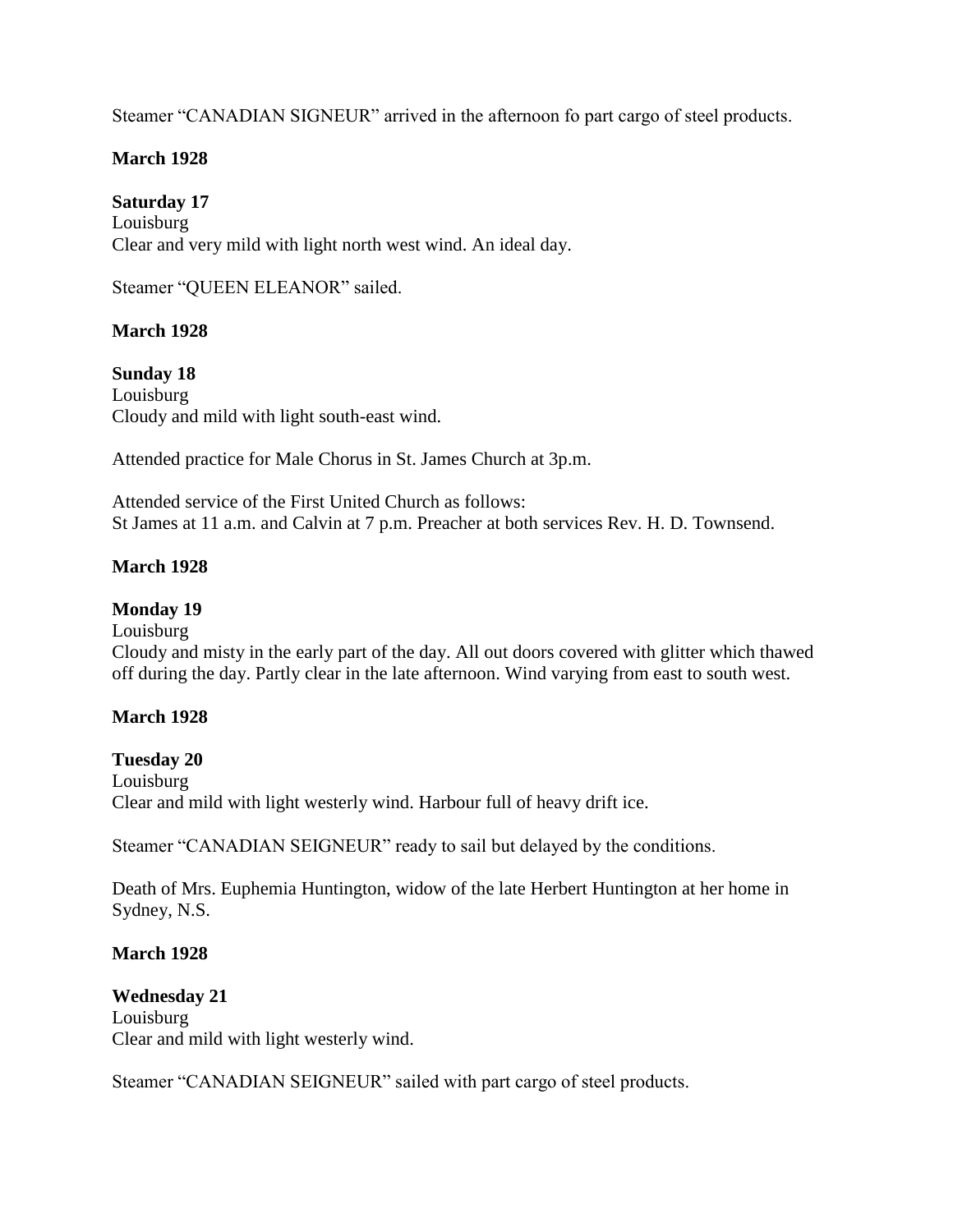Streamer "KAMOURASKA" arrived for cargo of coal.

Attended choir practice in St. James Church at 9 p.m.

# **March 1928**

**Thursday 22** Louisburg Clear and mild with light westerly wind.

Obit of the late Mrs. Euphemia Huntington.

# **March 1928**

# **Friday 23**

Louisburg

Light snow fall in the early morning. Wind south west changing to westerly and late in the afternoon to north and exchanging to a fresh breeze. Cold at night.

Steamers "KAMOURASKA" and "FERNFIELD" sailed with cargos of coal.

Attended meeting of the Board of Stewards of the First United Church of Louisburg at the home of J.A. McDonald at 8 a.m. First board meeting since the union was consummated. D.J. Matheson , elected Chairman and J.A. McDonald, Secretary. Estimates brought down for 1928 amounting to \$5000.00.

# **March 1928**

# **Saturday 24**

Louisburg

Partly clear and chilly. Wind northerly changing to south west. Min temperature a.m. about 10 above zero.

# **March 1928**

# **Sunday 25**

Louisburg Mild and mostly clear with light winds.

# **March 1928**

# **Monday 26**

Louisburg Cloudy and mild with light easterly and southerly winds. Foggy during the afternoon and night.

Steamer "CANADIAN TRANSPORTER" arrived for part cargo of steel products.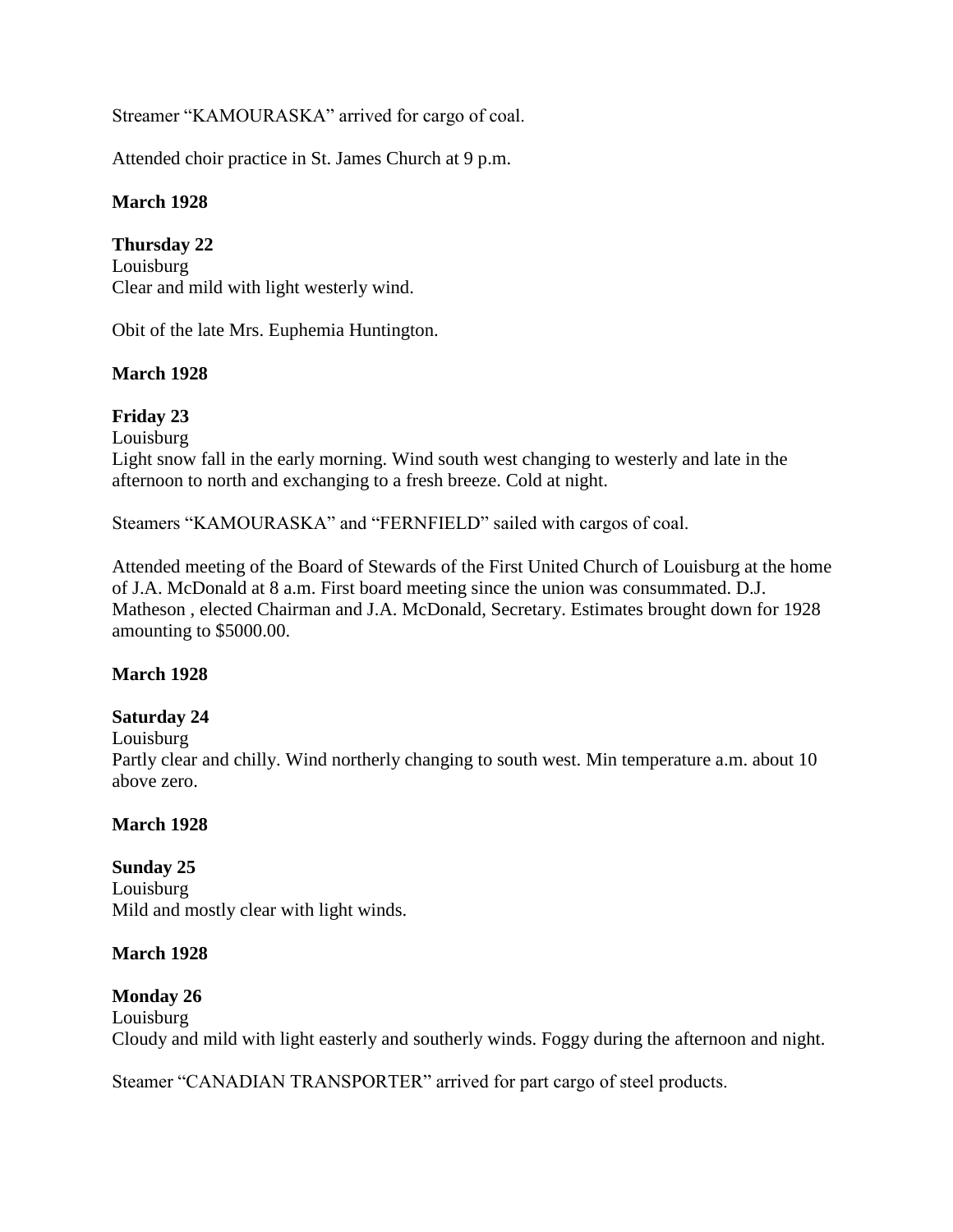March 1928

Tuesday 27 Louisburg Cloudy, mild and very foggy, with light southerly wind.

Norwegian Steamer "DAGO" arrived for cargo of coal.

# **March 1928**

**Wednesday 28** Louisburg Clear, with strong west south west wind. Cold at night.

Steamer "KAMOURASKA" arrived for cargo of coal.

# **March 1928**

**Thursday 29** Louisburg Mostly clear with strong westerly wind.

# **March 1928**

**Friday 30** Louisburg Clear and moderately cold. Wind north west.

Steamer "CANADIAN TRANSPORTER" sailed with part cargo of steel products.

Steamer "DAGO" sailed with cargo of coal.

Steamer "KAMOURASKA" sailed with cargo of coal.

Reported missing: Vincent O'Toole, aged 56, merchant and lifelong resident of this town, has been missing since last night, was last seen at 11:30 p.m. yesterday near the coal pier. Feared that he has fallen into the dock. Arrangements being made to grapple for his body.

Meeting held in Peters hall at 8 p.m. in the interests of C.B. Tourists Association and addressed by S.P. Challaner. Meeting adjourned to meet later.

# **March 1928**

**Saturday 31** Louisburg Cloudy, chilly, raw and drizzly. Wind south east to north east.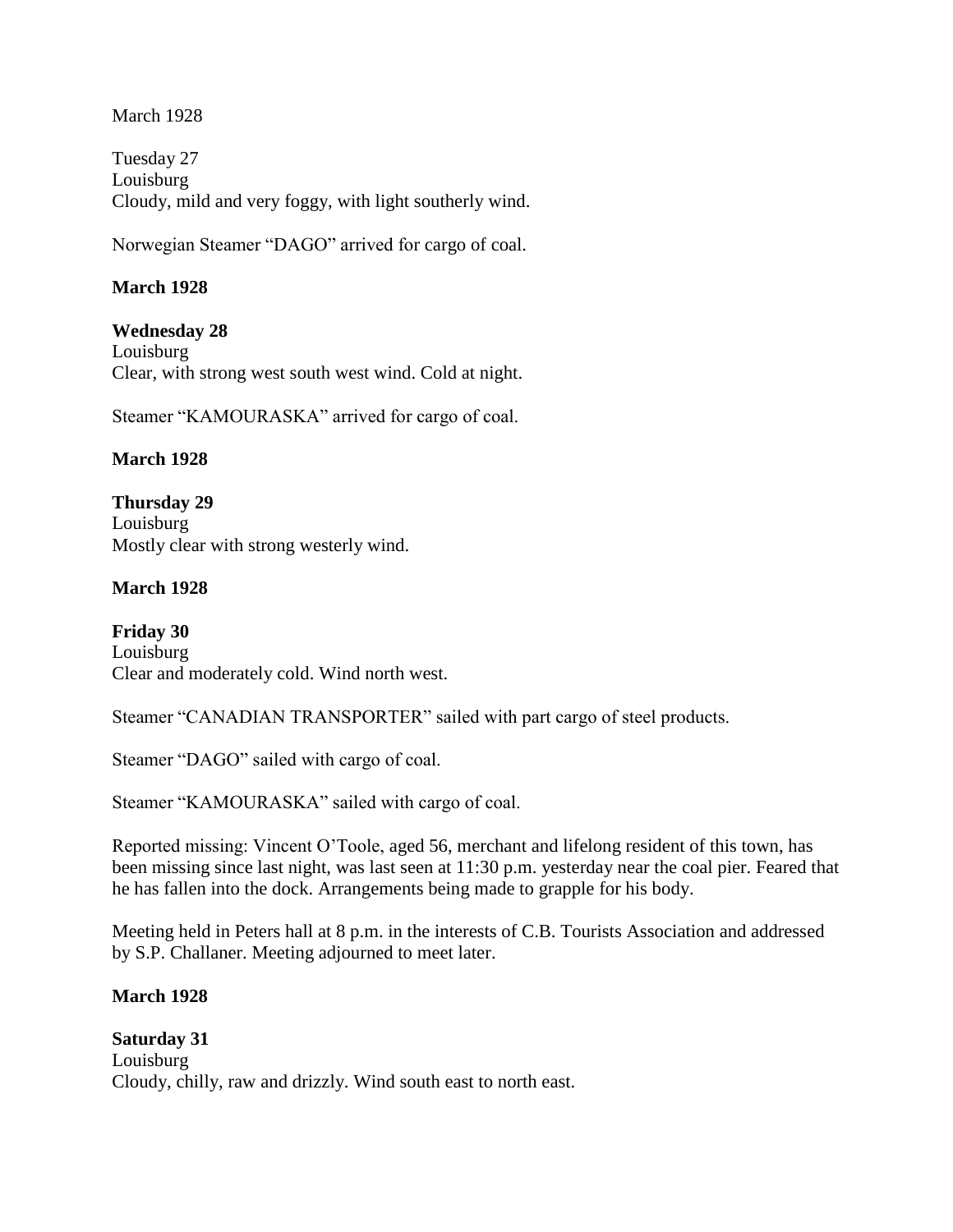Search being made around the docks for the body of Vincent O'Toole, who has been missing from his home since the night of March 29.

# **April 1928**

# **Sunday 1**

Louisburg Partly clear with light variable wind.

French Trawler "TENACE" arrived for bunker coal.

Search for the body of Vincent O'Toole still continues. A number of men engaged in trailing around the docks during the day, besides several searching parties on land.

Arrangements made with the Coal Co. to have a diver examine the harbour bottom near the docks.

Attended service in Calvin Church at 11 a.m. and St. James at 7 p.m. Preacher at both services Rev D.A. McMillan.

# **April 1928**

# **Monday 2**

Louisburg Clear and mild. Wind south west.

Peter Landry, Dominion Coal Company's Diver arrived on the morning train and spent the day in searching the harbour bottom near the Coal Company's docks for the body of the missing Vincent O'Toole.

# **April 1928**

**Tuesday 3** Louisburg Clear and cold. Wind south west.

Government Steamer "MONTCALM" sailed for Baddeck for the purpose of breaking the ice in the Bras-d'Or Lakes.

Peter Landry, Coal Company's diver, to-day continued the search of the harbour bottom for the body of Vincent O'Toole. So far no trace of the missing man has been found.

# **April 1928**

**Wednesday 4** Louisburg Mostly clear, wind south west.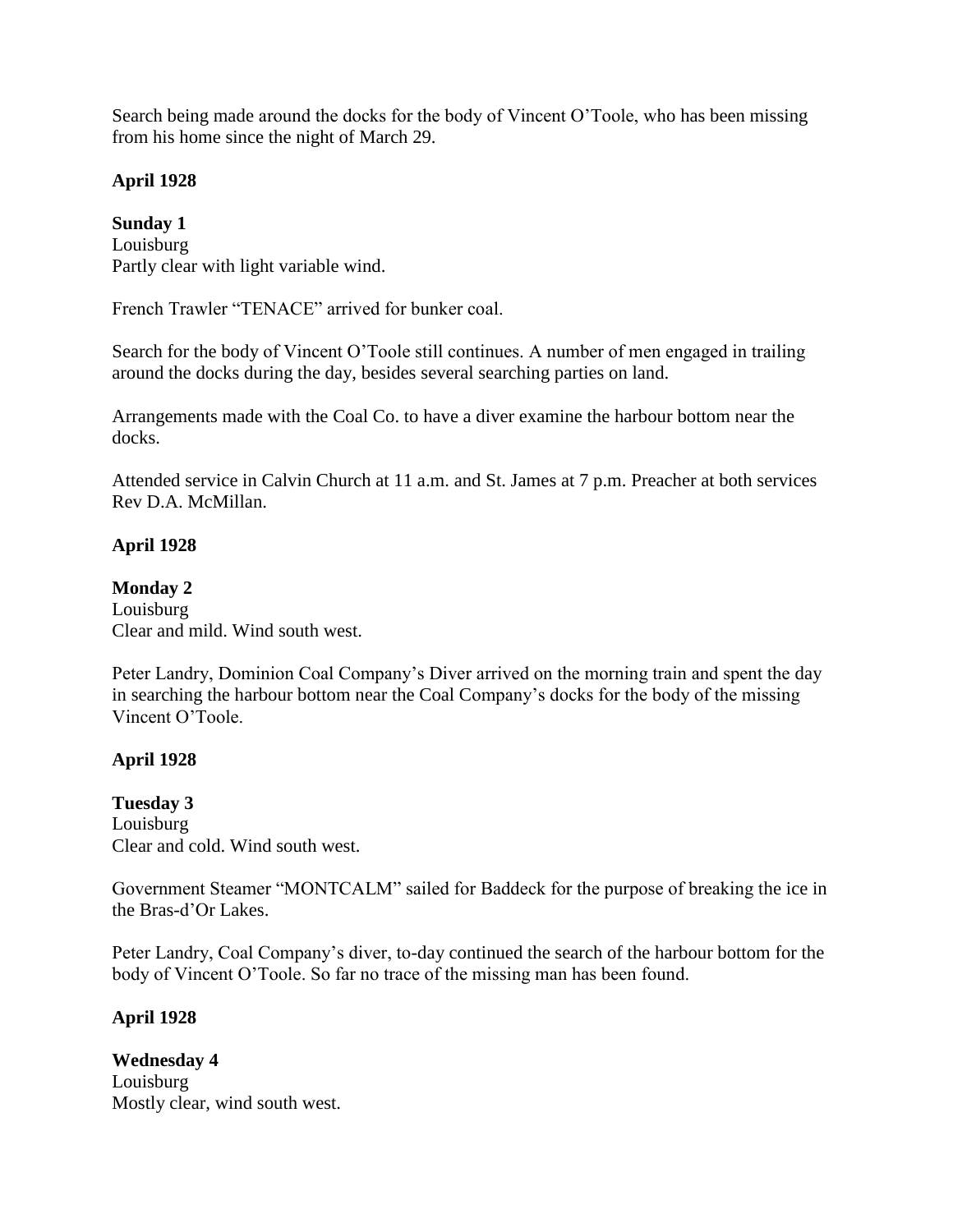French Trawler "URANUS" arrived and bunkered.

Dragging operations in the harbour for the body of Vincent O'Toole again proved unsuccessful. No trace.

Attended Choir practice in Calvin Church at 9 p.m.

# **April 1928**

**Thursday 5**

Louisburg Partly clear, foggy at night. Wind south west.

Searching parties scouring the woods and shore for any trace of the missing Vincent O'Toole. A cap found on the shore near "Grand Battery" not identified as belonging to the missing man.

Attended regular meeting of Town Council at 7:30 p.m.

# **April 1928**

**Friday 6** Louisburg Cloudy and mild with light south west wind.

French Trawler "PATRIE" arrived for bunker coal.

# **April 1928**

**Saturday 7** Louisburg Clear and mild with light south west wind. Foggy at night.

# **April 1928**

**Sunday 8** Louisburg Cloudy, misty and foggy with light southerly wind.

# **April 1928**

**Monday 9** Louisburg Clear and mild. Wind south west.

# **April 1928**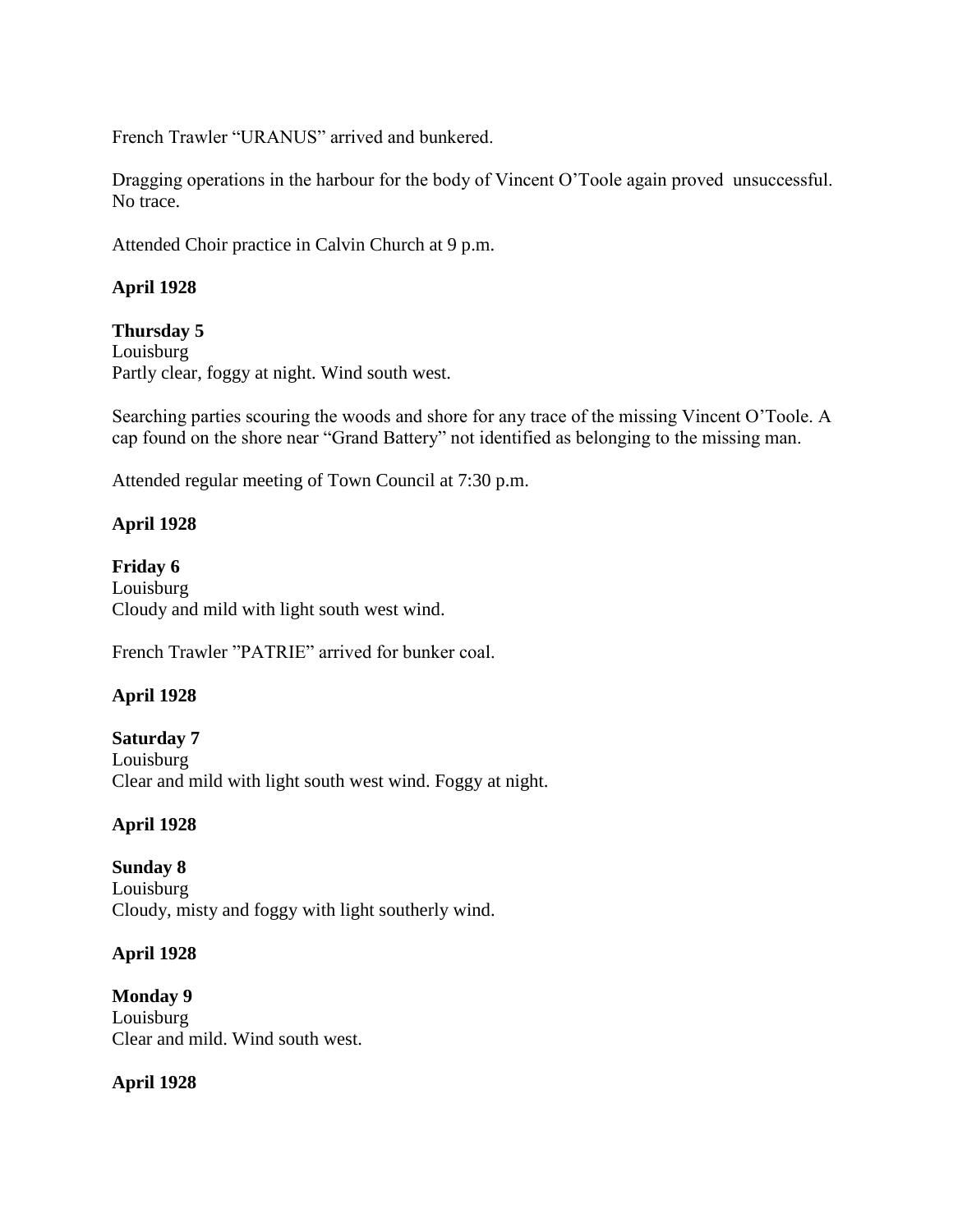**Tuesday 10** Louisburg Clear and cool with fresh north west wind.

Steamer "FERNFIELD" arrived for cargo of coal.

Attended and presided at special meeting of Town Council at 7 p.m. Meeting called for the purpose of dealing with the matter of investing sinking funds.

# **April 1928**

**Wednesday 11** Louisburg Clear and cool with light variable wind.

Attended Choir practice in Calvin Church at 9 p.m.

# **April 1928**

#### **Thursday 12**

Louisburg / Glace Bay Began to rain at about 8 a.m. and continued all day. Silver thaw, wind south east to east.

Went to Glace Bay on the 8:45 a.m. train, returning in the evening. Had a tooth extracted by Dr. Lawley, dentist at Glace Bay. On invitation of Dr. Lawley had dinner at his house and remained there until train time.

German Monoplane "BREMEN' with Baron Van Herersefield, Captain Herman Koehl of Germany and Col. Fitzmaurice of Ireland, on board, hopped off from Baldonell Ireland for New York this morning.

# **April 1928**

# **Friday 13**

Louisburg

Cloudy, foggy and mild. Partly clear in the afternoon. Light south west wind. Harbour full of drift ice.

9 o'clock p.m. word received by Radio that the German Monoplane "BREMEN" which left Ireland yesterday for New York, had landed at Green Island in the Strait of Belle Isle. Crew consisting of [blank].

# **April 1928**

# **Saturday 14**

Louisburg Clear and mild with light southerly wind all day. Harbour full of ice.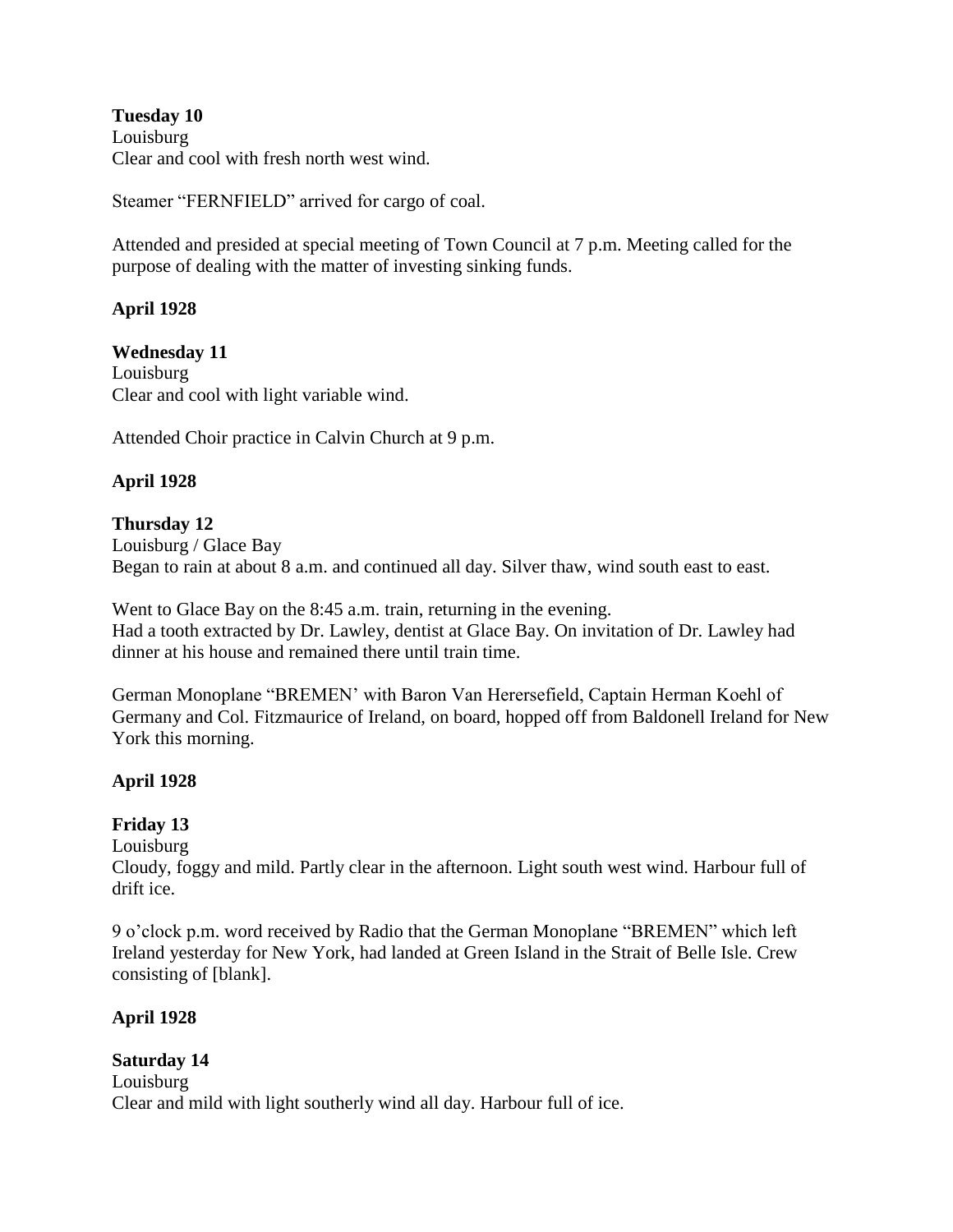British Steamer "CITY OF ASAKA" arrived for part cargo of steel products.

# **April 1928**

# **Sunday 15**

Louisburg Rainy, misty, foggy and chilly. Wind southerly. Harbour full of ice.

Steamer "KAMOURASKA" arrived for cargo of coal.

Attended service in St. James Church at 11 a.m. and Calvin Church at 7 p.m. Preacher at both services Rev. D. A. McMillan.

# **April 1928**

**Monday 16** Louisburg Mostly clear with light north west wind.

Attended sale of properties for overdue taxes at Town hall at 1:30 p.m.

At 5 o'clock p.m. in company with Rev and Mrs. H.D. Townsend and Emeline, went to the home of Mrs. G.W. Townsend where we had tea in celebration of her birthday.

# **April 1928**

**Tuesday 17**  Louisburg Clear and cool with fresh westerly to south west wind.

Steamer "KAMOURASKA" sailed with cargo of coal.

# **April 1928**

**Wednesday 18** Louisburg Chilly and partly cloudy with moderate westerly wind.

Steamer "LORD STRATHCONA" arrived for cargo of coal.

Norwegian steamer "SENATOR" arrived for bunker coal.

# **April 1928**

**Thursday 19**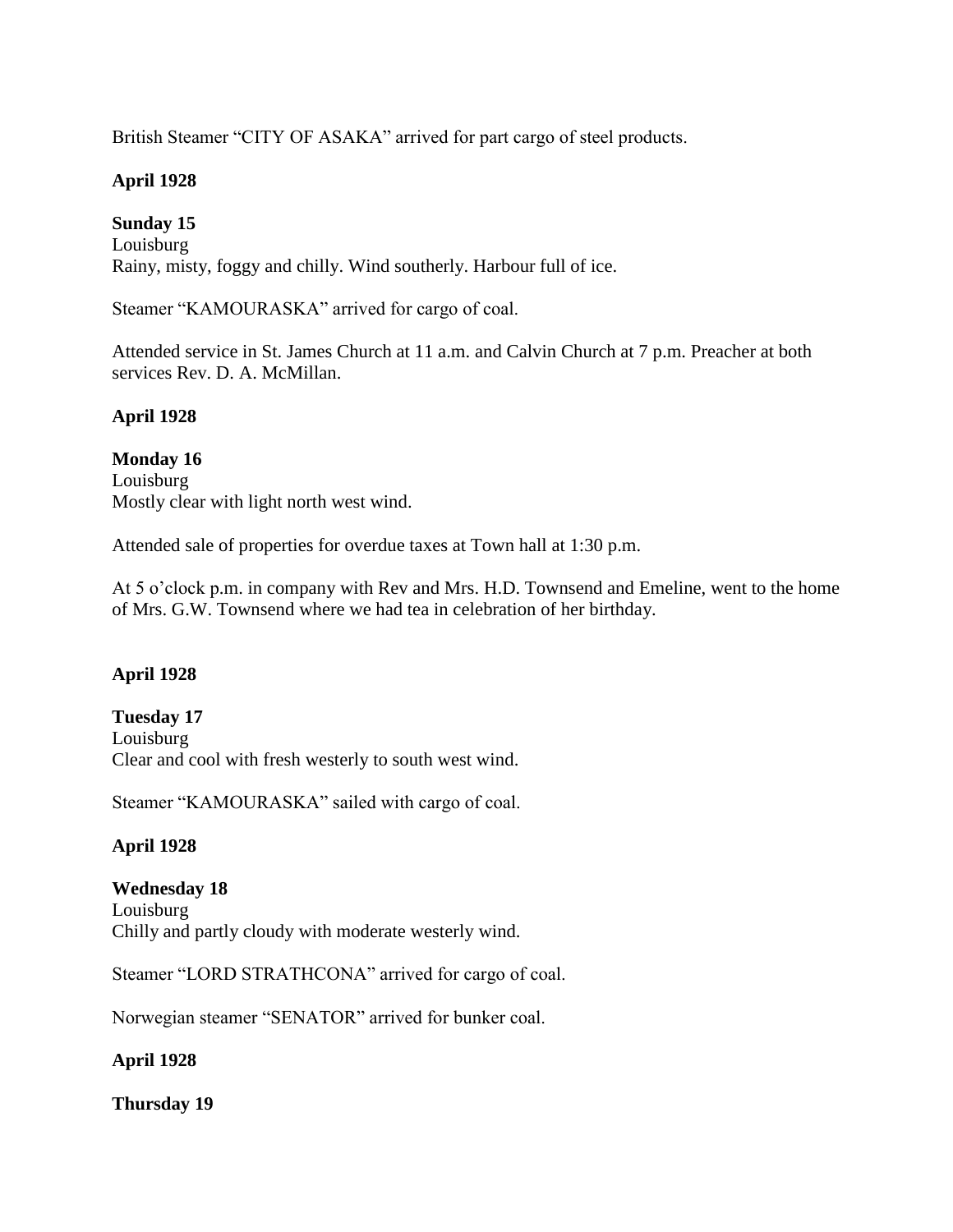#### Louisburg

Clear and cool with fresh westerly wind which changed to southerly in the afternoon. Light fall of snow in the evening. Snowfall about 1 inch.

Steamer "ROSECASTLE" arrived for cargo of coal and anchored in the upper harbour.

Attended and presided at regular meeting of Town Council at 7:30 p.m.

# **April 1928**

# **Friday 20**

Louisburg Chilly and partly clear with light variable wind.

Steamer "LORD STRATHCONA" sailed for Montreal with cargo of coal, first coal cargo from a Cape Breton port this season.

Steamer "BROOMPARK" arrived during the night for bunker coal.

French Trawler "ASIE" arrived for bunker coal.

Steamer "KAMOURASKA" arrived at Sydney to load coal for the St. Lawrence. First coal cargo boat for Sydney this season.

# **April 1928**

# **Saturday 21**

Louisburg Clear and cool with fresh north west wind.

French Trawler "CAUCASIQUE" arrived for bunker coal.

Norwegian Streamer "SAIMA" arrived for bunker coal.

Steamer "ROSECASTLE" sailed with cargo of coal for Montreal.

Coal Company's tug "CRUISER" sailed for Sydney during the night to take up her seasons duties at that port.

Rev. R.M. Jost of Sydney arrived on the evening train and will spend the weekend with us. Mr. Jost will occupy the pulpit of St. James and Calvin Churches tomorrow.

# **April 1928**

# **Sunday 22**

Louisburg Clear and cool with light north west wind.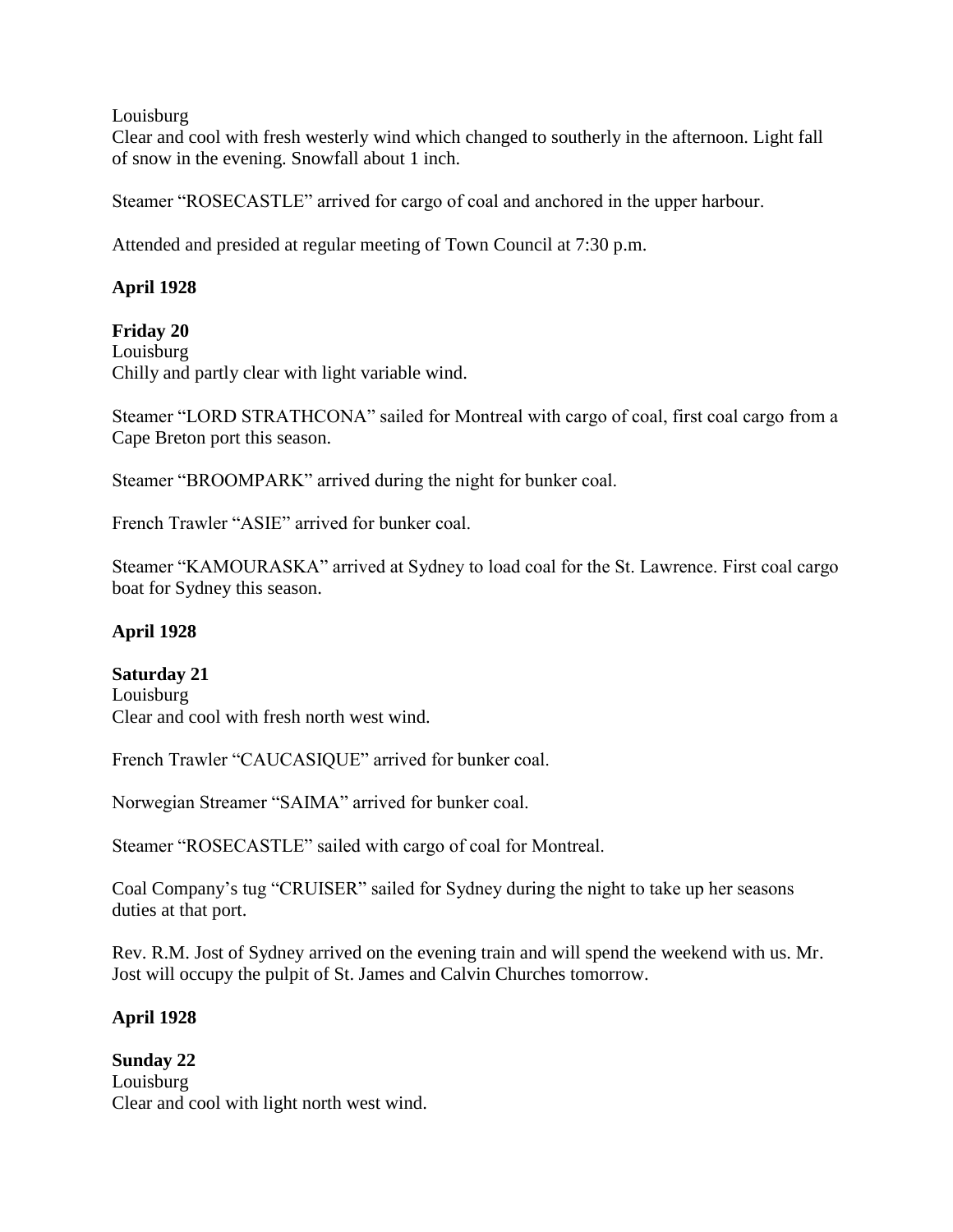Parade of Oddfellows to St. James Church at 11 a.m.

Attended service in St. James Church at 11 a.m. and Calvin Church at 7 p.m. Preacher at both services Rev. R. M. Jost of Sydney, NS.

# **April 1928**

# **Monday 23**

Louisburg Cloudy, chilly and raw with light easterly wind.

Steamer "BOREAS" arrived for bunker coal.

# **April 1928**

**Tuesday 24** Louisburg Rained heavily all day. Fresh north east to east wind, which changed to south west at night.

# **April 1928**

**Wednesday 25** Louisburg Clear and cool with strong westerly wind.

Attended choir practice in Calvin Church at 9 p.m.

# **April 1928**

# **Thursday 26**

Louisburg Partly clear with occasional light showers. Wind north west.

Death during the night of Mrs. Margaret Martell, age 80 years. Mrs. Martell was a former resident of Main-a-dieu but had been living in Louisburg for upwards of 25 years. Her husband, the late Capt. Charles Martell was drowned at sea about 30 years ago. She is survived by 4 sons and 2 daughters. The sons are: Alonzo, Arthur and Raymond of Louisburg, George of Sydney. Daughters: Blanche, (Mrs. Hooper of Fourchu) and Mrs. W. L. Skinner of Louisburg.

# **April 1928**

**Friday 27** Louisburg Clear and cool with light northwest wind. An ideal day.

Steam Trawler "OFFA" arrived and bunkered.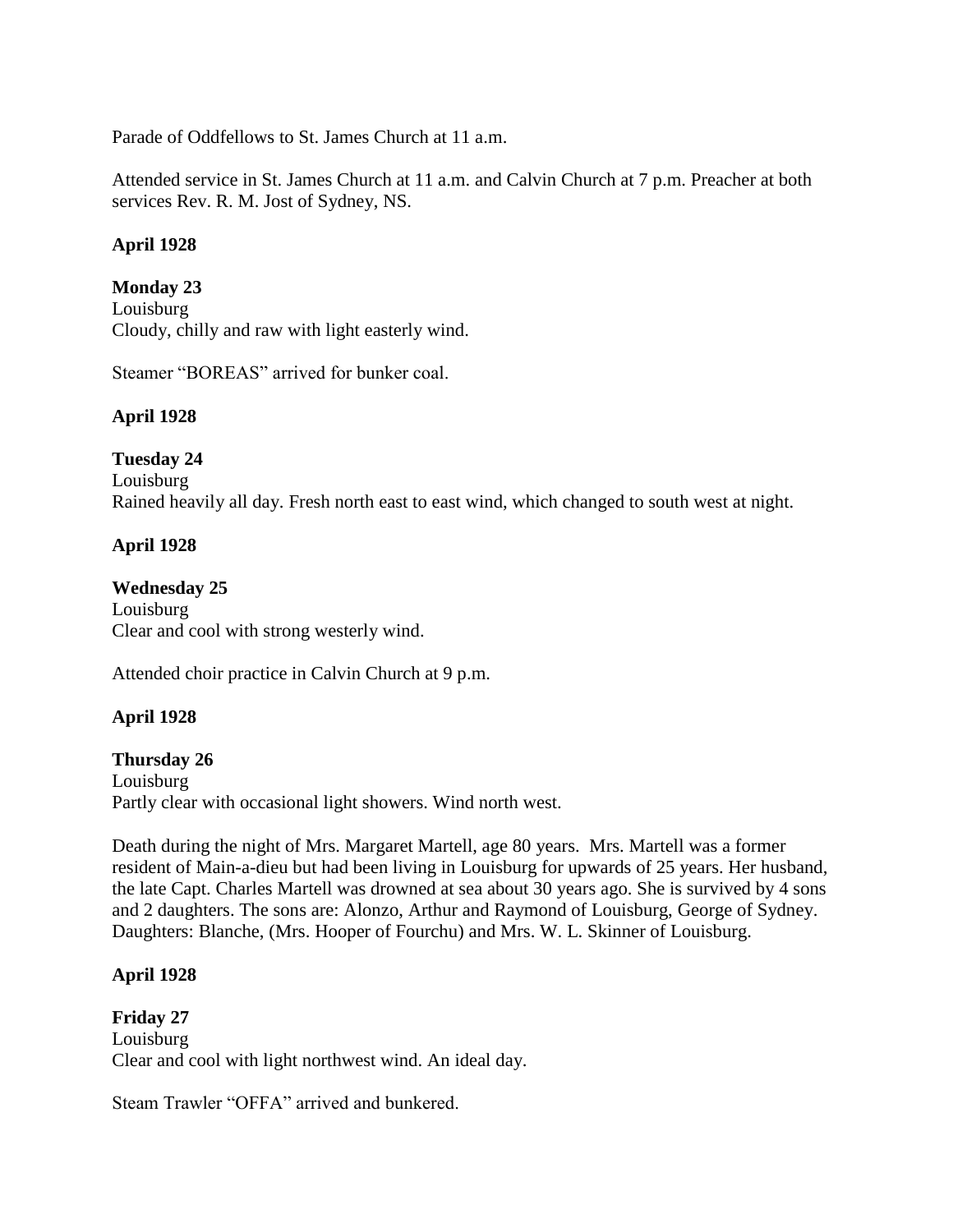# **April 1928**

#### **Saturday 28**

Louisburg Cloudy and cool. Wind south west changing to south-east. Heavy rain at night.

# **April 1928**

**Sunday 29** Louisburg Heavy rain and fog. Wind southerly.

Wreck of Dutch Steamer "CALISTO" at Port Nova, C.B. Total wreck. All hands perished.

Attended services in St. James United Church at 11 a.m. and in Calvin United at 7 p.m. Preacher at both services Rev. D. A McMillan.

# **April 1928**

# **Monday 30**

Louisburg Mostly clear with fresh south west wind. Foggy along the coast.

Body of an unknown man washed ashore on Scatarie Island, supposed to be from the wreck of SS. "Calisto".

# **May 1928**

# **Tuesday 1**

Louisburg

Partly clear with fresh south west wind. Cloudy and foggy in the afternoon and night. Heavy showers in the evening.

Attended and presided at regular meeting of School Board at 7:30 p.m.

# **May 1928**

#### **Wednesday 2**

Louisburg Cloudy, foggy and mild with light south west wind.

Attended choir practice in St. James United Church at 9 p.m.

#### **May 1928**

**Thursday 3**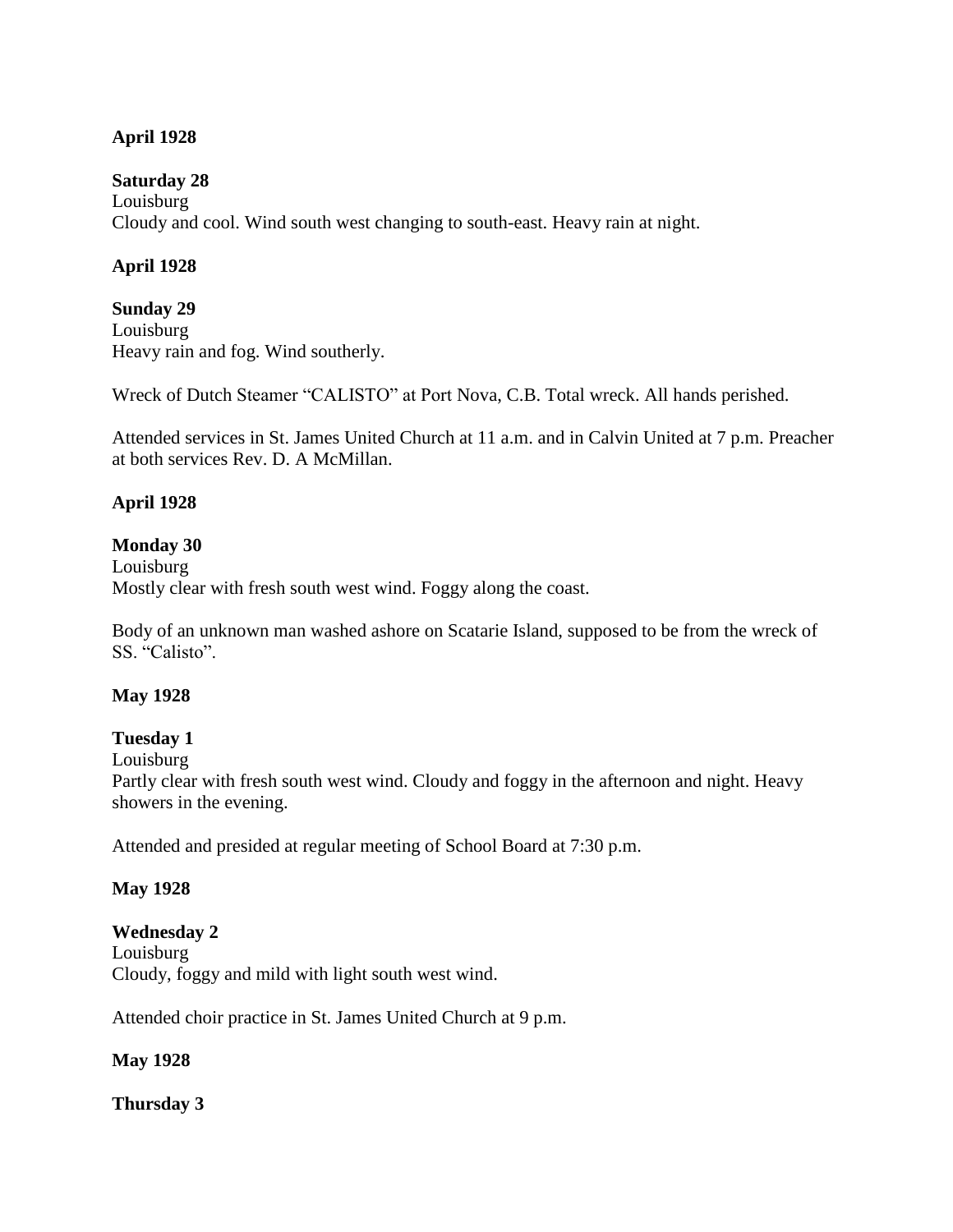Louisburg / Mainadieu Clear and cool with moderate north-east wind.

Went to Mainadieu by motor car with George Lewis and photographed the body of an unknown seaman which was washed ashore on Scaterie Island on last Monday, and supposed to be from the wreck of "S.S. Calisto". Attended the funeral of the unknown man at 11 a.m. Service held in the Anglican Church at Mainadieu, and conducted by Rev. L.F. Draper of Louisburg. Returned to Louisburg, accompanied by Mr. Draper at 1 p.m.

Attended and presided at regular meeting of Town Council at 7:30 p.m.

# **May 1928**

**Friday 4** Louisburg Cloudy and very chilly. Wind north-east.

# **May 1928**

# **Saturday 5**

Louisburg

Clear and moderately cool with light north east wind which changed to westerly in the afternoon. A perfect day.

# **May 1928**

# **Sunday 6**

Louisburg Clear during the forenoon. Cloudy in the afternoon and evening. Light south west wind.

Excellent programme broadcast from Station VAS Glace Bay, by the Salvation Army Band at 2:30 p.m.

Attended choir practice for male chorus in St. James Church at 4 p.m.

Attended service in St James Church at 11 a.m. and Calvin Church at 7 p.m. Preacher at both services Rev. H.D. Townsend.

# **May 1928**

**Monday 7**

Louisburg Mostly clear and mild, cloudy in the evening. Wind north east changing to south west in the afternoon.

# **May 1928**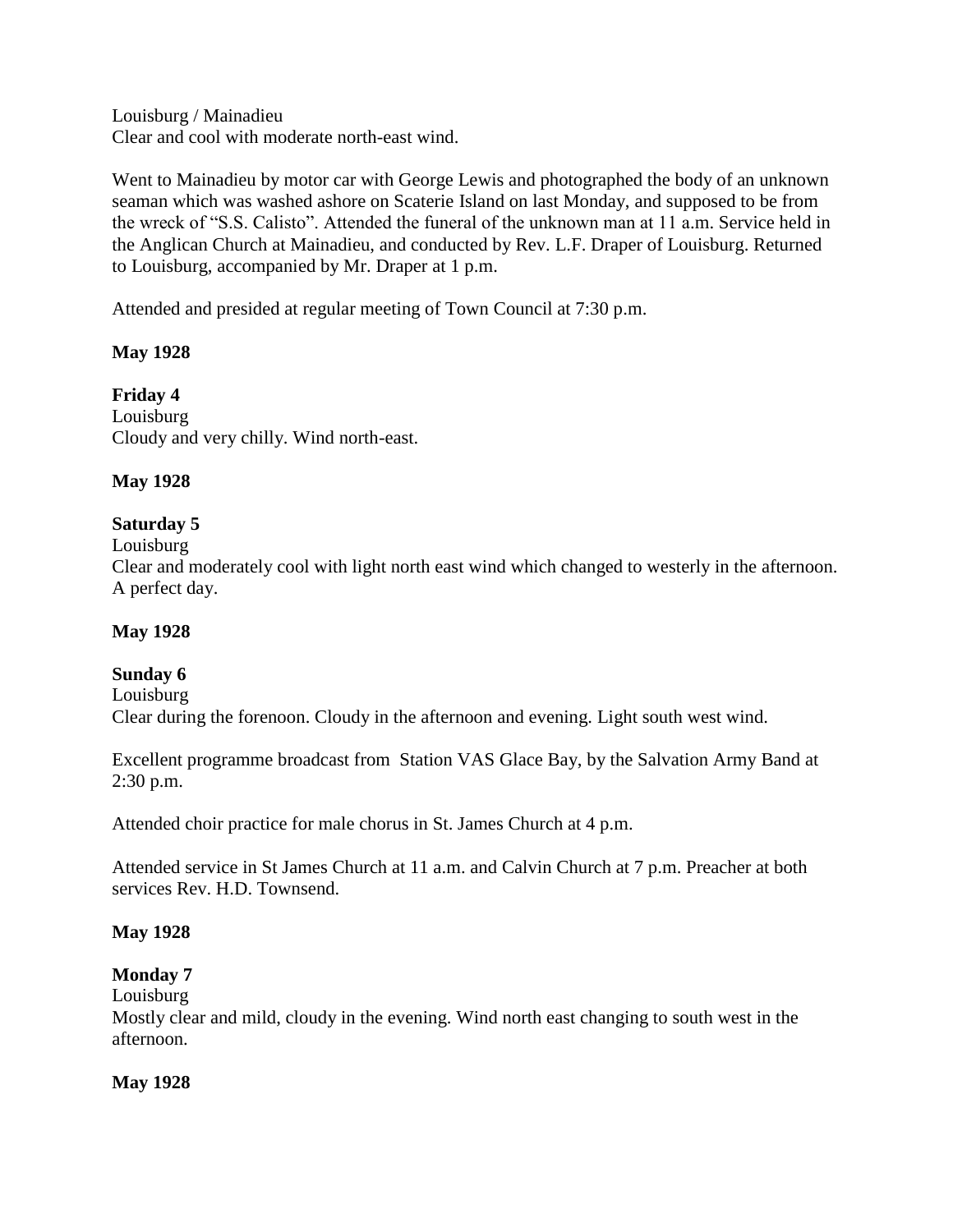**Tuesday 8** Louisburg Clear and moderately cool with light variable wind.

# **May 1928**

# **Wednesday 9**

Louisburg Clear and cool, cloudy in the late afternoon and evening. Showery during the night.

Death of James Rudolph.

Attended choir practice in St. James Church at 9 p.m.

# **May 1928**

**Thursday 10** Louisburg / Sydney Heavy rain in the early morning. Cloudy during the day. Wind north east.

Motored to Sydney at 11 a.m. in Abe Cameron's truck. Stayed over night at Vidal Hotel.

# **May 1928**

**Friday 11** Sydney Louisburg Cloudy in the morning. Clear and moderately sunny the greater part of the day.

Motored from Sydney to Louisburg in Abe Cameron's truck arriving at about 6 p.m.

Funeral at Louisburg of the late James Rudolph at 1:30 p.m. Services in St. James United Church and at the grave, conducted by Rev H. D. Townsend assisted by Rev. D.A. McMillan.

# **May 1928**

**Saturday 12** Louisburg Cloudy, foggy and showery. Heavy rain at night.

# **May 1928**

# **Sunday 13 (Mother's Day)** Louisburg Cloudy, foggy and showery in the morning. Clear in the afternoon.

Attended service in Calvin Church at 11 a.m. and St. James Church at 7 p.m. Preacher at both services Rev D. A. McMillan.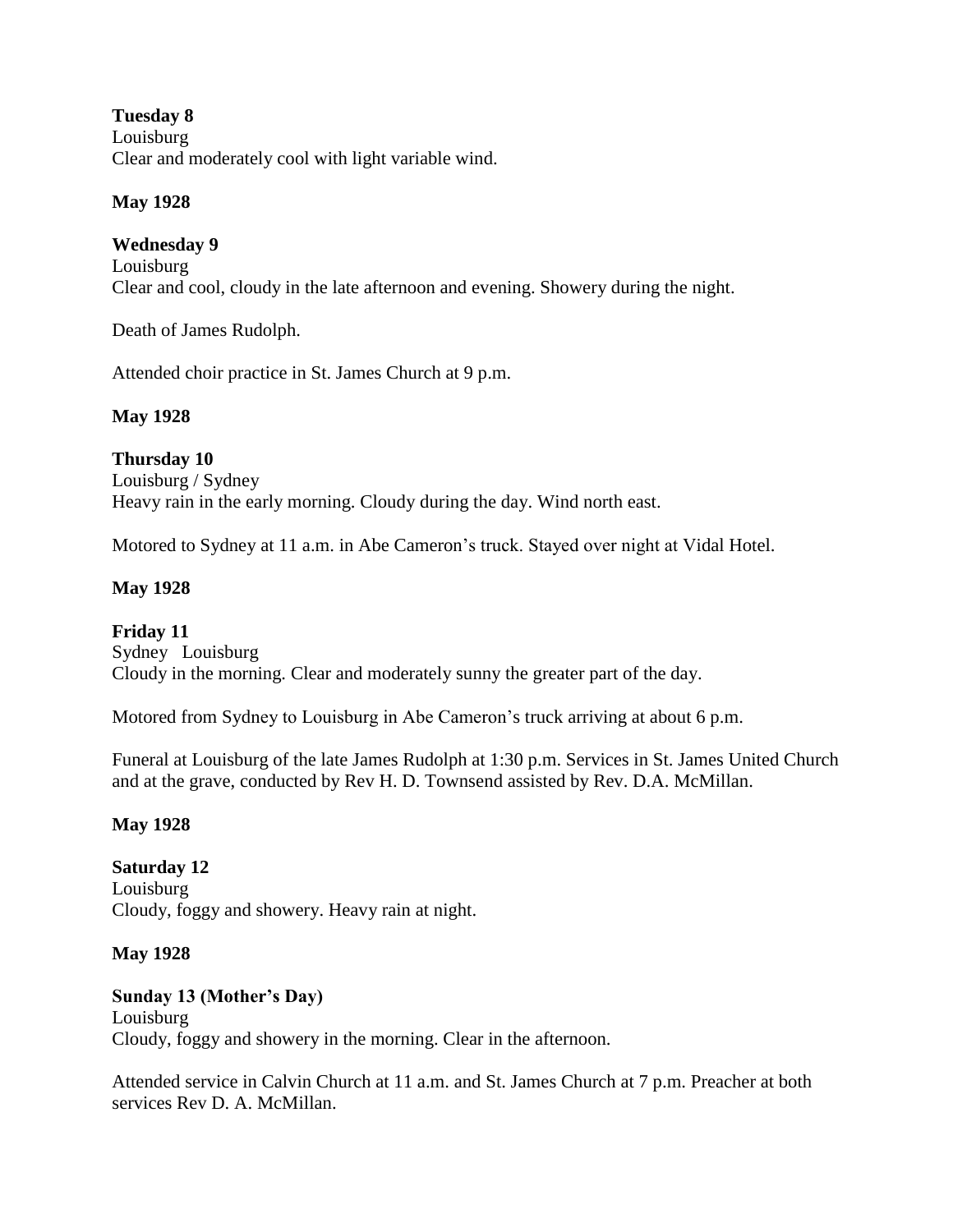#### **May 1928**

**Monday 14** Louisburg Cloudy, foggy and showery. Light easterly wind.

# **May 1928**

**Tuesday 15** Louisburg Cloudy and cool with light northeast wind.

Attended adjourned Tax Sale in Town hall at 1:30 p.m.

#### **May 1928**

**Wednesday 16** Louisburg Clear and cool with fresh north east wind.

Lobster fishing season opened today.

Attended choir practice in St. James Church at 9 p.m.

#### **May 1928**

**Thursday 17** Louisburg Cloudy, misty and very chilly with strong north east wind.

# **May 1928**

# **Friday 18**

Louisburg Clear and moderately cool with moderate north-east wind. An ideal day.

#### **May 1928**

# **Saturday 19** Louisburg Mostly clear and moderately warm. Light north-east wind changing to south-west.

# **May 1928**

**Sunday 20** Louisburg / Sydney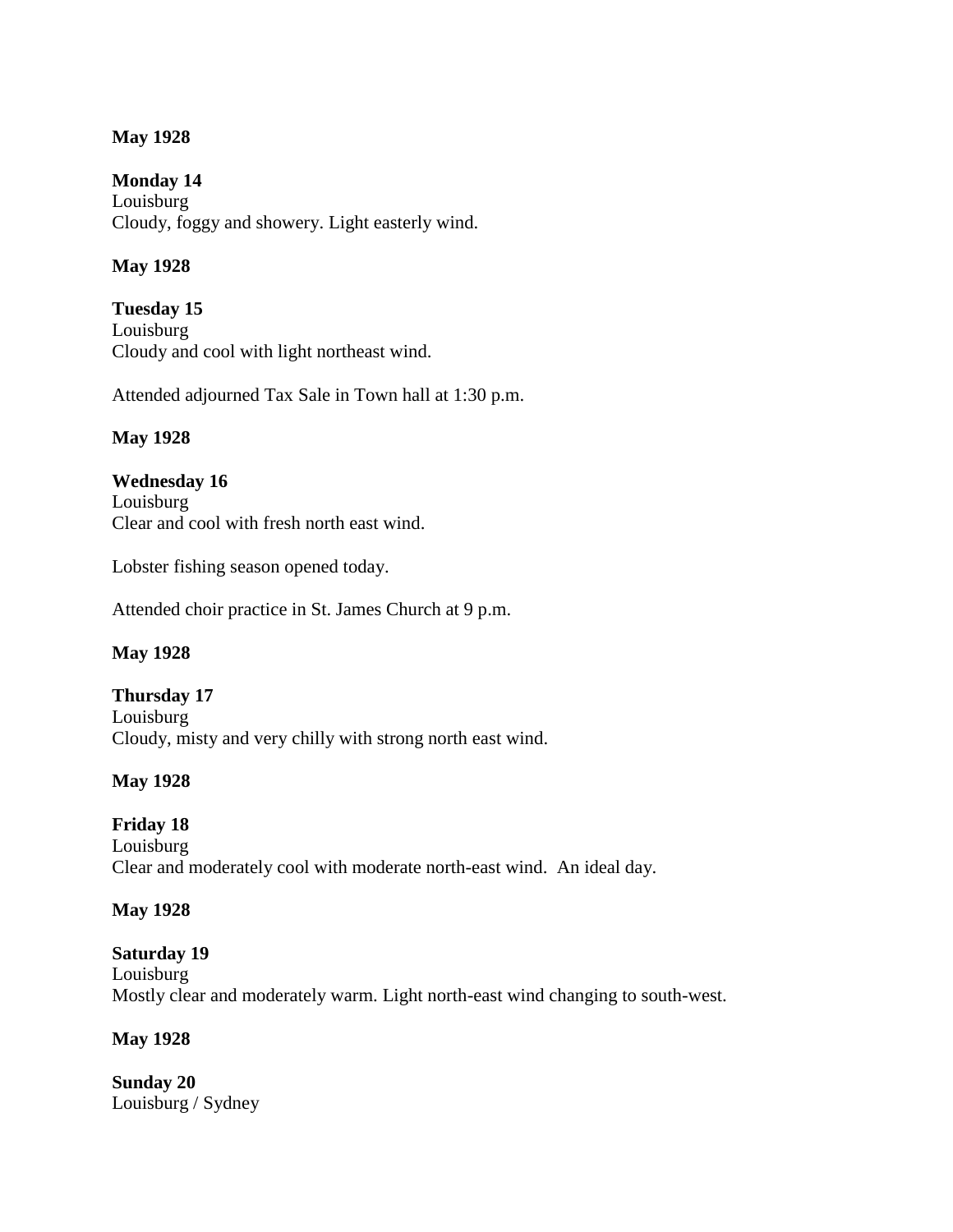Clear and moderately warm with light west south west wind. Partly foggy at Louisburg.

Motored to Sydney in the afternoon with Fletcher and Wesley Townsend, Mrs. G.W. Townsend and Emeline, and visited the City Hospital at Sydney. Returned home at about 5:45 p.m.

Attended services in St James Church at 11 a.m. and Calvin Church at 7 p.m. Preacher at both services Rev D.A. McMillan.

# **May 1928**

#### **Monday 21**

Louisburg

Clear and moderately warm with light east and south east wind.

Attended meeting of Board of Stewards of First United Church at J. A. MacDonald's in the evening.

#### **May 1928**

#### **Tuesday 22**

Louisburg Mostly clear and moderately warm with light north east wind.

Meeting at 8 p.m. in Peter's hall, addressed by Dr. Eagan and Sam Challour of Sydney and Rev. L.H. Draper and Rev. D.S. McMillan of Louisburg in the interests of the Cape Breton Tourist Association. Local branch organized with James Crowdis, Chairman and Alfred Tilley, Secretary Treasurer.

# **MAY 1928**

#### **Wednesday 23**

Louisburg Cool and mostly cloudy with light easterly wind.

Attended choir practice in St. James Church at 9 p.m.

# **May 1928**

**Thursday 24** Louisburg Cloudy, misty, chilly and raw with fresh easterly wind.

**May 1928**

**Friday 25** Louisburg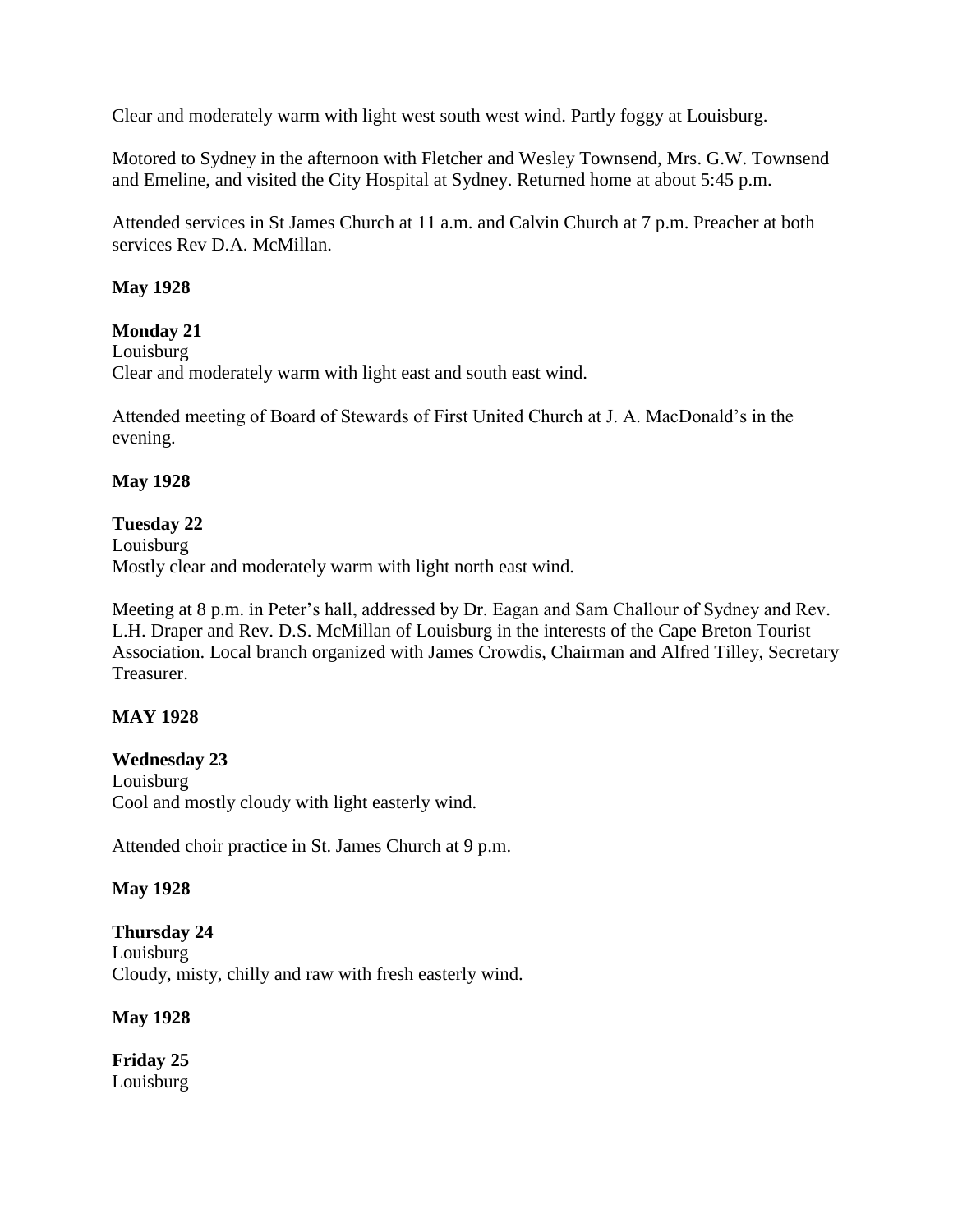Cloudy, foggy and chilly. Misty and showery with warm rain in the late afternoon and night. Strong southeast wind and very heavy sea on the coast.

# **May 1928**

# **Saturday 26**

Louisburg Clear and moderately warm with light north west wind.

# **May 1928**

**Sunday 27** Louisburg Clear and moderately warm with light northwest wind.

Attended services in St. James Church at 11 a.m. and Calvin Church at 7 p.m. Preacher at both services Rev H.S. Townsend.

# **May 1928**

# **Monday 28**

Louisburg

Cloudy and foggy with showers. Very heavy rain at night accompanied by thunder and lightning.

# **May 1928**

# **Tuesday 29**

#### Louisburg

Very heavy rain during the early morning and the greater part of the forenoon. Rain came down in torrents accompanied by thunder and lightning. Streets badly flooded and damaged in many places. Cloudy and foggy during the afternoon with intermittent showers. Light south east wind.

# **May 1928**

# **Wednesday 30**

Louisburg

Cloudy, foggy and showery with light southerly wind. Partly clear in the late afternoon. Wind changing to north west. Foggy at night with light south west wind.

First mackerel to be caught here this season.

Attended choir practice in St. James Church at 9 p.m.

# **May 1928**

**Thursday 31** Louisburg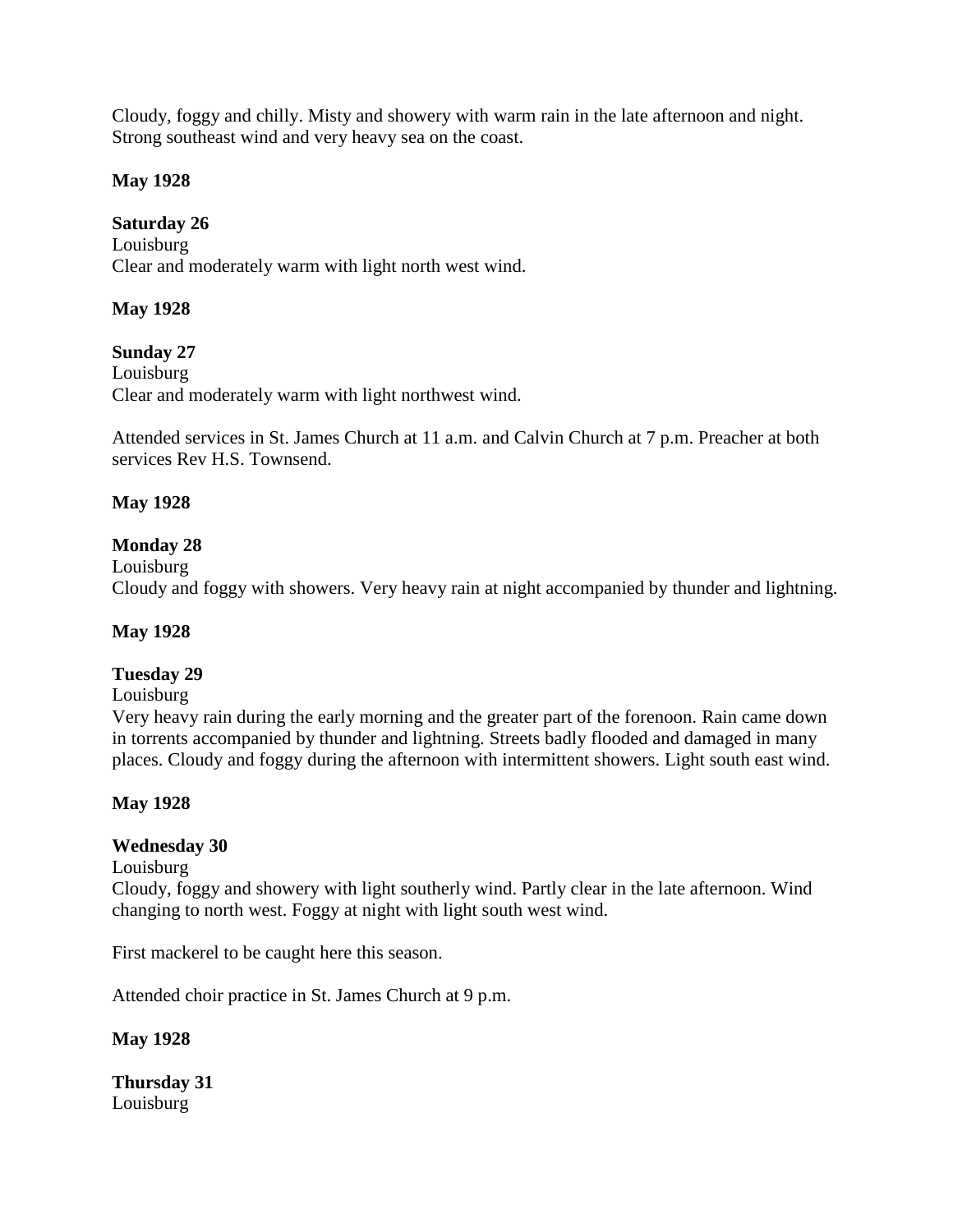Rain and fog in the early morning. Clear and moderately warm during the day. Fog at night. Light south west wind.

#### **June 1928**

# **Friday 1**

Louisburg Cool and mostly clear, wind south west.

# **June 1928**

# **Saturday 2**

Louisburg

Clear and moderately warm in the early part of the day. Cloudy during the afternoon, rain in the evening. Fresh south west wind.

#### **June 1928**

# **Sunday 3**

Louisburg / Sydney Clear and moderately warm with light west south west wind.

Motored to Sydney in the afternoon with Fletcher and Wesley Townsend, Mrs. G.W. Townsend and Emeline. Visited Mrs. Bagnall at the City Hospital. Returned to Louisburg at about 5:45 p.m.

Attended services in St James Church at 11 a.m. and in Calvin Church at 7 p.m. Preacher at both services Rev H.S. Townsend.

# **June 1928**

# **Monday 4**

Louisburg Clear and moderately warm with fresh north west wind. An ideal day.

#### **June 1928**

# **Tuesday 5**

Louisburg

Clear and moderately warm with moderate north west wind which changed to south east in the late afternoon. An ideal day.

Death at noon of Miss Margery MacKenzie, aged 18, daughter of Mrs. Mary MacKenzie.

Attended regular meeting of School Board at 7:30 p.m.

# **June 1928**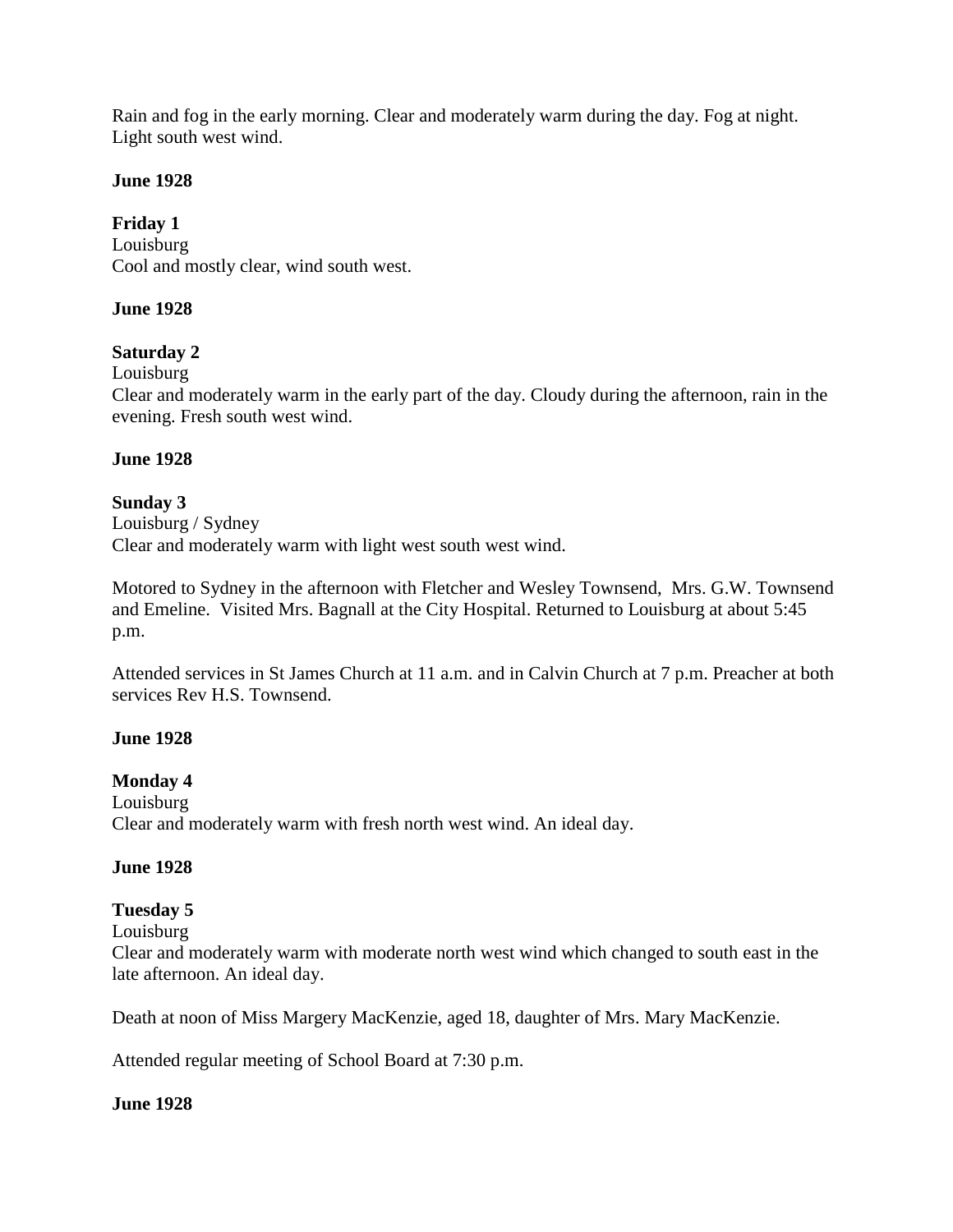#### **Wednesday 6**

Louisburg / Sydney Clear and moderately warm with light winds, mostly westerly.

Motored to Sydney with Abe Cameron in Motor truck, arrived at Sydney at 7:30 a.m. Returning left Sydney at 7:45 p.m. by automobile with Paul and Alex Bates and Gen Wilcox.

Government Steamer "ARRANMORE" arrived at Louisburg on Buoy service.

Attended choir practice in Calvin Church at 9 p.m.

#### **June 1928**

**Thursday 7** Louisburg Clear and moderately warm with light variable wind. An ideal day.

Attended funeral of the late Margery MacKenzie at 1 p.m. Service in Church and grave conducted by [blank].

Attended regular meeting of Town Council at 7:30 p.m.

#### **June 1928**

**Friday 8** Louisburg Cloudy and cool with light easterly wind. Misty and showery at night.

#### **June 1928**

#### **Saturday 9**

Louisburg Cloudy with light north east wind, clear in the evening.

#### **June 1928**

**Sunday 10** Louisburg Rained heavily during the greater part of the day, with fresh southerly wind.

Attended service in Calvin Church at 11 a.m. and St James Church at 7 p.m. Preacher at both services Rev. MacDonald returned missionary from Korea.

#### **June 1928**

#### **Monday 11**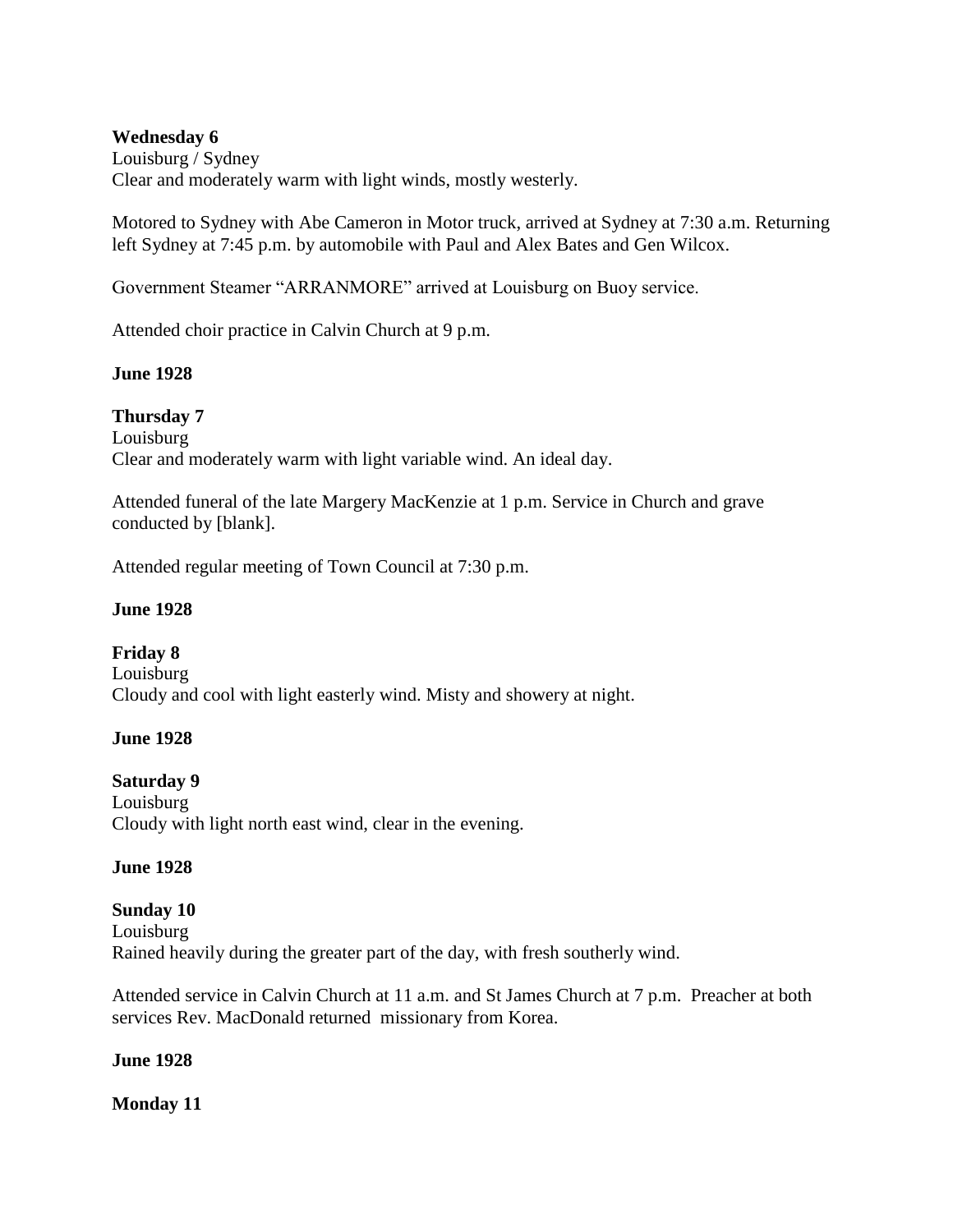Louisburg Mostly clear with fresh north west wind.

# **June 1928**

# **Tuesday 12**

Louisburg Clear and moderately cool with light to fresh north west wind. Partly cloudy in the evening. Thunder and lightning at night accompanied by rain.

# **June 1928**

# **Wednesday 13**

Louisburg Clear and cool with fresh north west to north east wind.

Attended choir practice in Calvin Church at 9 p.m.

# **June 1928**

# **Thursday 14**

Louisburg

Clear and cool in the forenoon, cloudy in the afternoon and evening. Rain during the night. Wind east to south.

Attended special meeting of School Board at 7:30 p.m. Miss Margaret O'Toole engaged to fill the vacancy on the teaching staff, caused by the resignation of Miss M.C. McDonald, 1928-29 term.

#### **June 1928**

# **Friday 15**

Louisburg

Rained heavily during the early part of the day. Cloudy and misty in the afternoon and evening. Wind south east.

# **June 1928**

# **Saturday 16**

Louisburg Cool and mostly cloudy in the early part of the day. Clearing in the afternoon. Wind northerly.

# **June 1928**

**Sunday 17** Louisburg Cool and partly cloudy. Wind north west.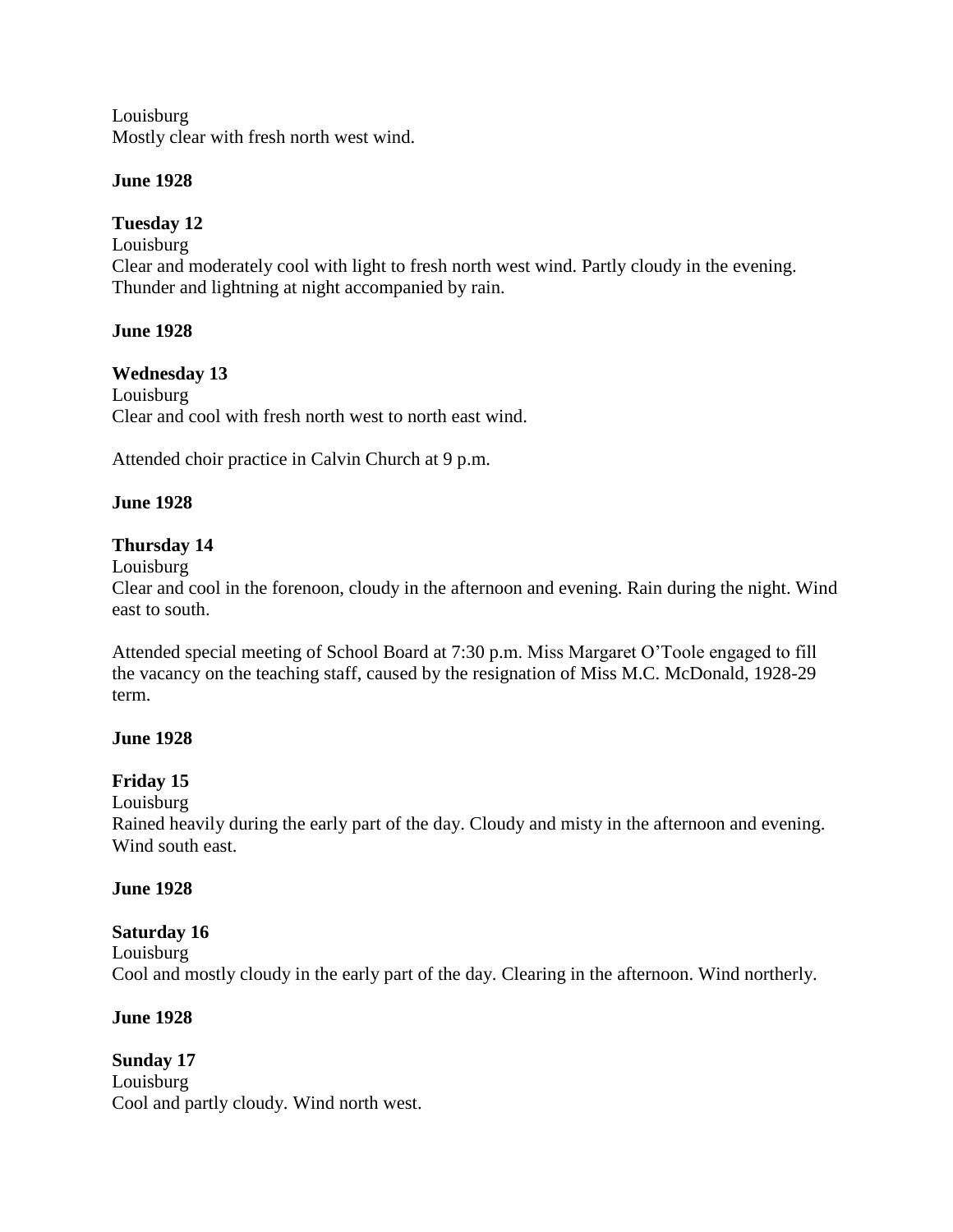Clifford, Allan, Fred and Maud Huntington arrived at about 11 a.m. and spent the day, leaving for home at about 6 p.m.

Emeline, Mrs. G.W. Townsend, Fletcher and Wesley Townsend and Emerson Grant motored to East Bay via Sydney returning at about 4 p.m.

Attended service in Calvin Church at 7 p.m. No service in either St. James or Calvin Churches in the forenoon owing to the absence of Rev. H.D. Townsend at Port Morien, and Rev. D.A. MacMillan at Kennington Cove.

#### **June 1928**

**Monday 18** Louisburg Cool and partly cloudy with northerly wind.

#### **June 1928**

**Tuesday 19** Louisburg Cool and partly clear with light north east wind.

#### **June 1928**

**Wednesday 20** Louisburg Cool and partly cloudy, wind south west.

Attended choir practice in Calvin Church at 9 p.m.

# **June 1928**

**Thursday 21** Louisburg Cool and mostly clear with light south east to east winds.

# **June 1928**

**Friday 22** Louisburg Clear and moderately cool with light easterly wind.

Emerson Grant, Mrs. G.W. Townsend, Mrs. (Rev) Howard Townsend, and Emeline motored to Sydney, returning at about 6 p.m.

Public schools closed for the summer holidays.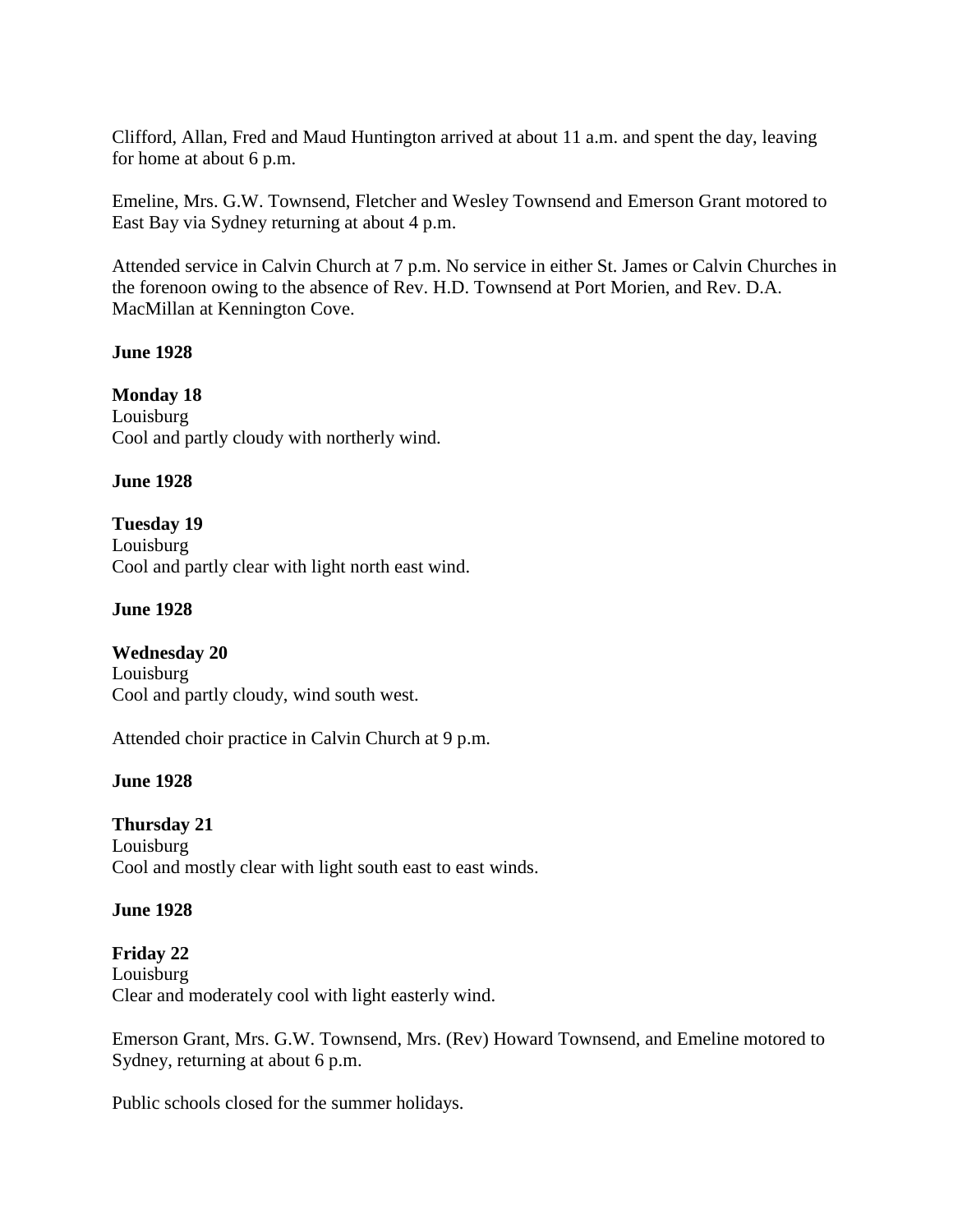### **June 1928**

# **Saturday 23** Louisburg

Cloudy and cool with light south-east wind.

Alwyn Townsend, Mrs. G.W. Townsend, Mrs. (Rev) Howard Townsend and Emeline motored to Gabarus, returning at about 5:30 p.m.

### **June 1928**

### **Sunday 24**

Louisburg Clear and moderately cool, cloudy and foggy in the evening. Light rain at night.

Motored to Sydney in the afternoon with Fletcher and Wesley Townsend, Mrs. G.W. Townsend and Bertha Huntington, and visited the City Hospital, returning at about 5 p.m.

Rev. H.D. Townsend who from July 8/1925 to Feb 19<sup>th</sup> 1928 was pastor of St. James United Church and from Feb 19/ 1928 associate pastor of the First United Church, terminated his pastorate today.

Attended services in St. James Church at 11 a.m. Preacher Rev. H.D. Townsend, Calvin at 7p.m. Preacher Rev. D.A. MacMillan.

#### **June 1928**

### **Monday 25**

Louisburg Cloudy and foggy. Partly clear for a short time in the afternoon. Wind south west.

Attended a "farewell party" at Calvin Manse in the evening, given by the congregation of the First United Church to Rev. and Mrs. H.D. Townsend. Mr. and Mrs. Townsend leave here on Wednesday next for their new charge at Cold Stream, Colchester Co. NS.

#### **June 1928**

### **Tuesday 26** Louisburg Partly clear and moderately warm with light south west wind.

Operetta entitled "Hearts and Blossom" was presented in the Masonic hall in the evening by the members of Knox Choir of Glace Bay, under the auspices of the Choir of the First United Church of Louisburg. A crowded house greeted the play which was very much appreciated by all present.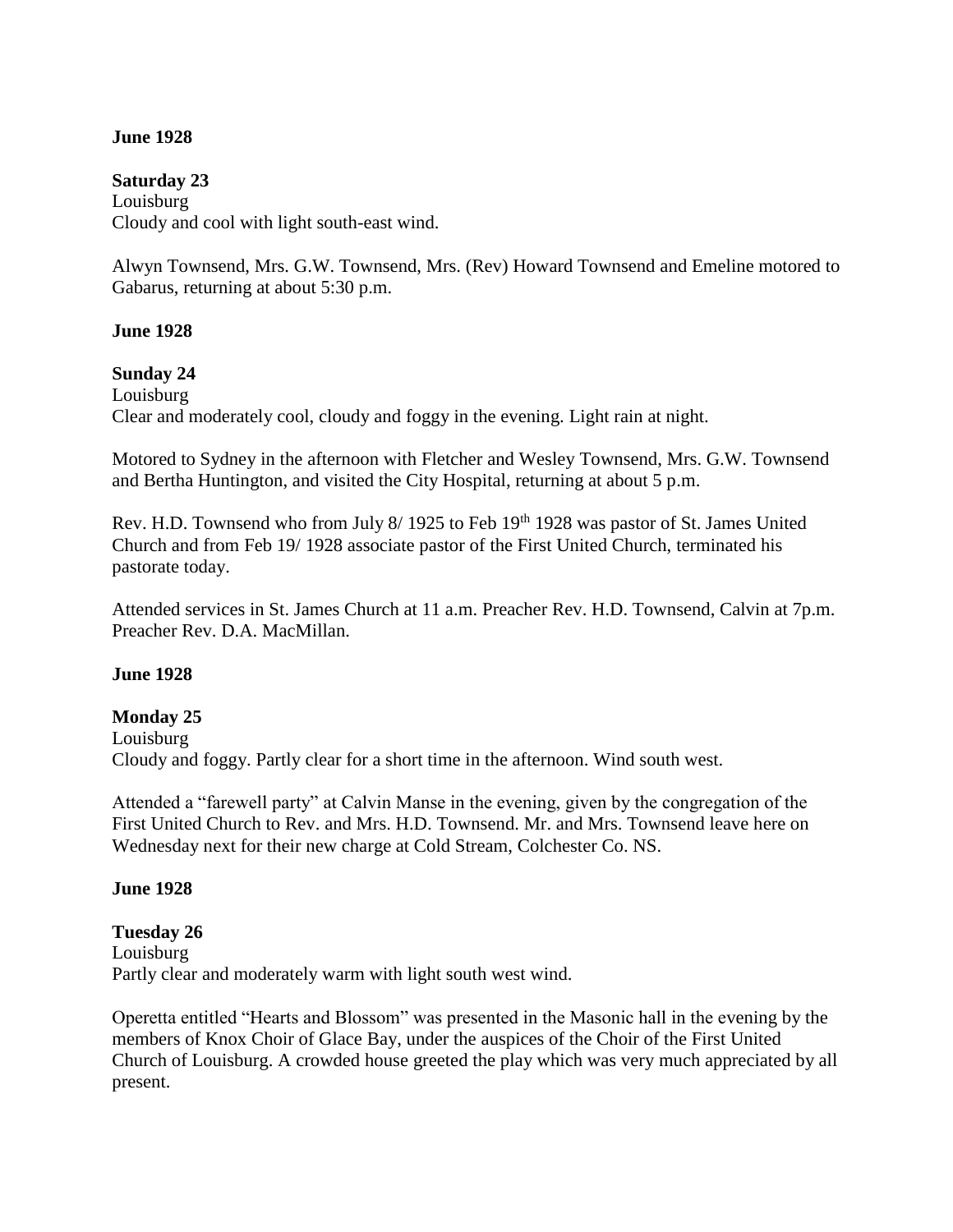### **June 1928**

#### **Wednesday 27**

Louisburg Cloudy and foggy with a few light showers in the forenoon. Partly clear in the afternoon, moderately warm foggy at night. Light south west wind.

Members of the congregation of the African Orthodox of Whitney Pier, Sydney, NS (Rev. Mr. Phillips, Pastor) held their annual picnic here today.

Rev. H.D. Townsend and family left here by automobile in the early morning for Cold Stream, Colchester Co., NS where Mr. Townsend takes charge of the United Church congregation at that place.

Attended choir practice in Calvin Church at 9 p.m.

#### **June 1928**

#### **Thursday 28**

Louisburg

Clear and moderately warm during the day. Wind south west. Foggy in the morning and night.

Attended and presided at special meeting of Town Council, called for regular business.

#### **June 1928**

#### **Friday 29**

Louisburg Clear and moderately warm with fresh south west wind.

Attended meeting of Board of Stewards of the First United Church in St. James Church at 8 p.m. S. R. McPherson appointed janitor of Calvin and St. James Churches.

#### **June 1928**

#### **Saturday 30**

Louisburg Rain in the early morning. Cloudy, misty, foggy and showery throughout the day. Wind south west.

#### **July 1928**

**Sunday 1** Louisburg Warm and partly clear with light south west wind.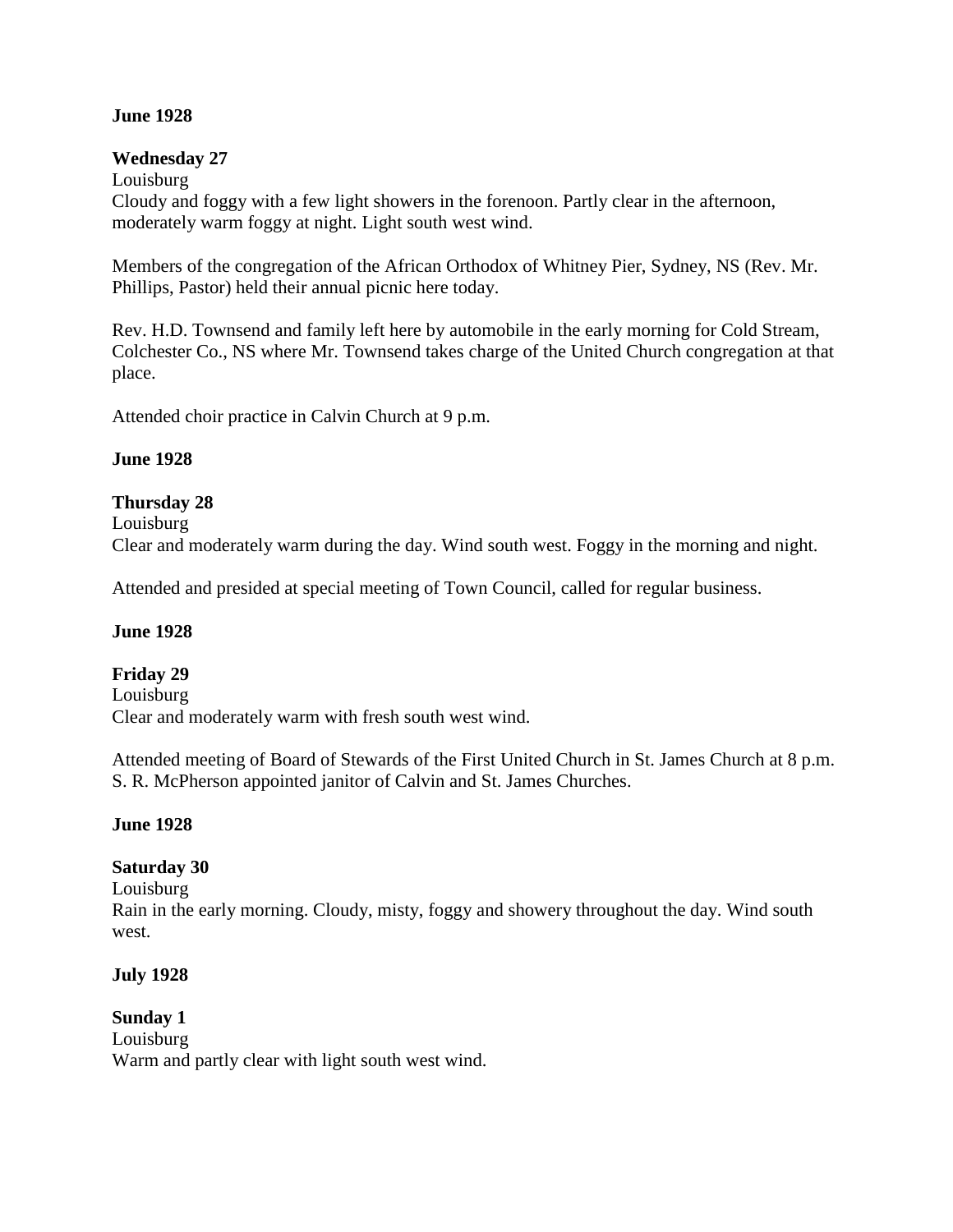Attended services in St. James Church at 11 a.m. and Calvin Church at 7 p.m. Preacher at both services Mr. [blank] W. Tran United Church Student from Marion Bridge.

# **July 1928**

# **Monday 2**

Louisburg Cloudy, foggy and warm with light south west wind.

General Holiday being kept in celebration of the 61<sup>st</sup> Anniversary of Canadian Confederation.

Had shop open for business all day.

### **July 1928**

# **Tuesday 3**

Louisburg / Salmon River Cloudy and cool during the greater part of the day. Clear and warm in the late afternoon and evening. Wind north-east.

Left Louisburg on the 8:45 a.m. train for Salmon River, via Mira. Arrived at Salmon River at about 1 p.m. Had dinner at Cliffords, walked up to Hebers arriving at about [blank]

### **July 1928**

### **Wednesday 4**

#### Salmon River

Cloudy and cool, showers in the morning. Wind south east to west. Thunder and lightning during the night.

### **July 1928**

### **Thursday 5**

#### Salmon River

Thunder and lightning in the morning accompanied by heavy showers. Clear and warm in the afternoon. Max temperature about 80. Wind westerly.

### **July 1928**

### **Friday 6**

Salmon River / Louisburg Clear and cool with moderate north-east wind.

Left Salmon River for Louisburg by motor boat at about 1 p.m., via Mira. Arrived at Louisburg at about 6:30 p.m. Mira to Louisburg by train.

### **July 1928**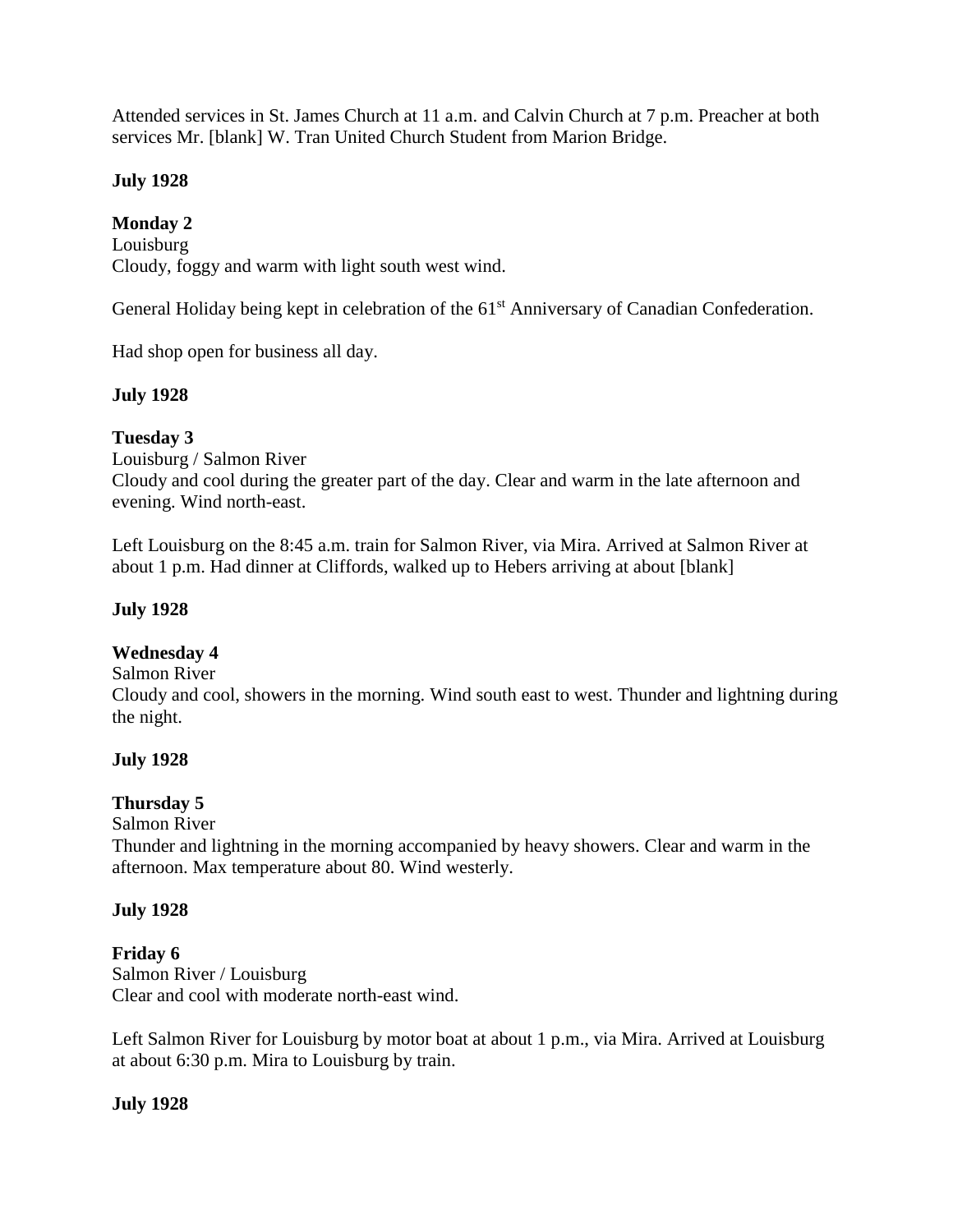### **Saturday 7**

Louisburg

Clear and moderately warm with light easterly wind which changing to south-west at night. An ideal day.

Spent part of the afternoon with Mr. MacKay, Highway Board engineer, who arrived here at about 1 p.m. to look into the matter of street construction by the Highway Board of the street leading from the town boundary on Sydney Road to the town boundary on the road leading to Fort Louisburg, a distance of 5726 feet.

# **July 1928**

# **Sunday 8**

Louisburg / Baddeck

Cloudy in the morning, but cleared early in the day. Wind south west changing to west and north west. An ideal day. Max. temperature at Louisburg about 76.

Motored to Baddeck and back. Left Louisburg at 7:55 a.m. with Fletcher and Wesley Townsend, Mrs.G.W. Townsend and Emeline. Arrived at Baddeck at about 12:30 p.m. after having lunch by the roadside about two miles the other side of Ross's Ferry. Returning, left Baddeck at 1:35 p.m. arrived home at 5:30. Mrs. Townsend and Emeline remained at Baddeck as guests of the "Hotel Baddeck" where they intended to stay until July the 15<sup>th</sup>.

Attended service in St. James Church at 7p.m. Preacher Rev. D.A. MacMillan.

### **July 1928**

**Monday 9** Louisburg Clear and moderately warm with light north east wind. An ideal day.

# **July 1928**

**Tuesday 10** Louisburg Clear and moderately warm with fresh south west wind. Cloudy at night.

Congregation of the First United Church, Louisburg held their annual outing at Mira today; about 75 in attendance.

# **July 1928**

**Wednesday 11** Louisburg Partly clear and comfortable. Warm with moderate south west wind.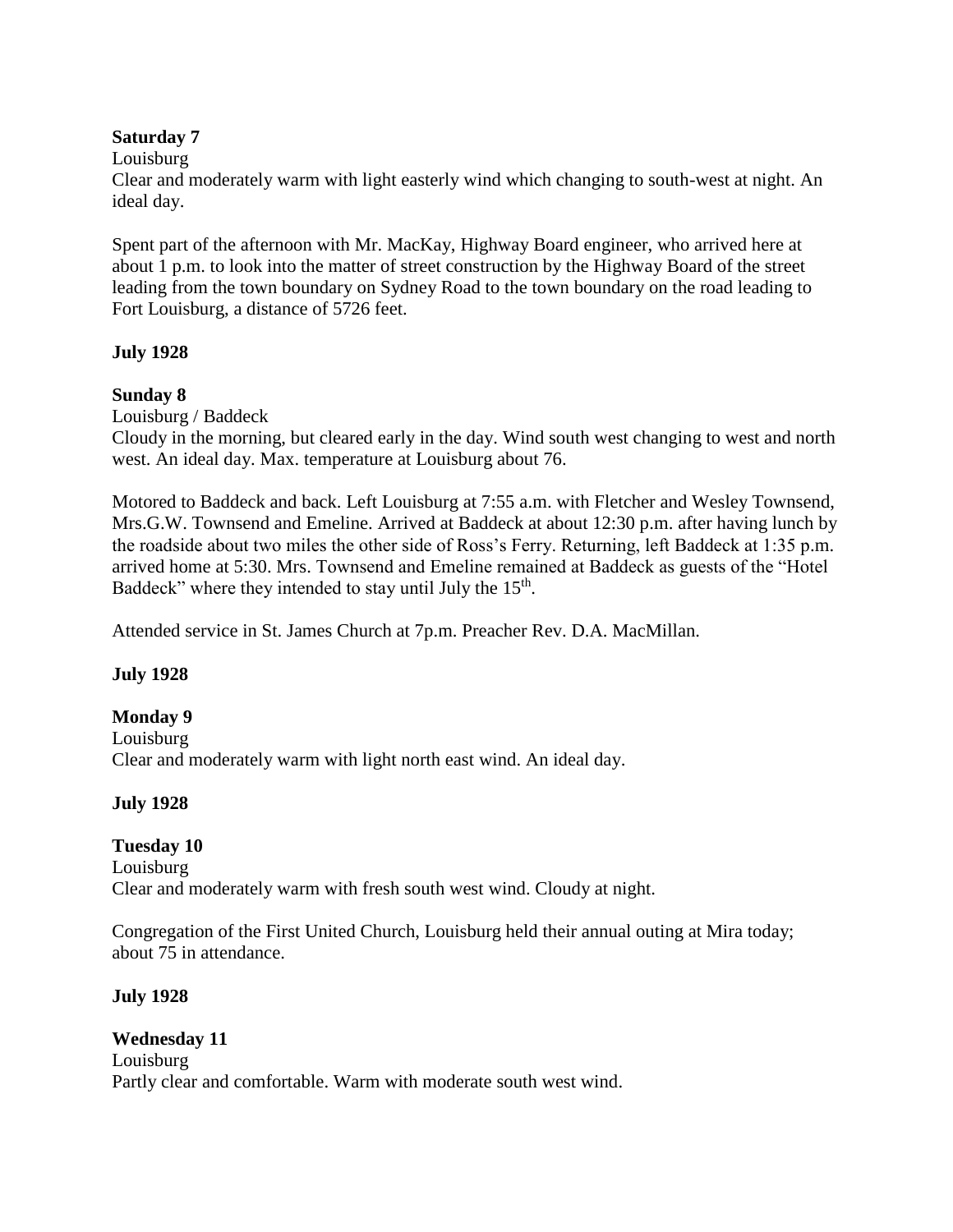A party consisting of Mrs. H.W. Crawley, Hal Crawley, Miss Elinor Huntington, Mrs. Sheriff, Senior, Mrs. Sheriff, Junior and Baby arrived by automobile from Huntington, Grand Mira at 12 o'clock noon and visited various points of historic interest during the afternoon. They had dinner and tea with us and I accompanied them to "Old Town" where they were much interested in the ruined fortifications. The party left for home at about 5 p.m. with the exception of Mrs. Sheriff, Senior who remains here to visit her son, who is acting station agent at this place.

Attended choir practice in St. James church at 9 p.m.

### **July 1928**

### **Thursday 12**

Louisburg Warm and partly clear with light south west wind. Max temperature about 74.

Motored to "Old Town" in the evening with Mr. and Mrs. Sheriff.

The funeral of Mrs. Angus Matheson whose death occurred at Boston, Mass, on last Saturday took place at 1:30 p.m. yesterday from Calvin Church. Services at the church and grave conducted by Rev. D.A MacMillan. The remains arrived on the 10:15 a.m. train and were taken direct to the church. The last Mrs. Matheson was about 67 years of age.

### **July 1928**

### **Friday 13**

Louisburg Clear and warm with light fresh north-east wind. Cloudy in the evening. Max temperature 73.

Automobile accident:

At about 1 a.m. a Nash car driven by Roland McDonald of Sydney, struck the railing of the bridge at the Sydney Road Town boundary and overturned into the brook, bottom up. The car which was heading in the direction of Sydney, was badly damaged but the driver escaped without serious injury.

### **July 1928**

### **Saturday 14**

Louisburg

Cloudy and moderately warm with light southerly wind. Showers during the night. Max temperature 71.

### **July 1928**

**Sunday 15**  Louisburg / Baddeck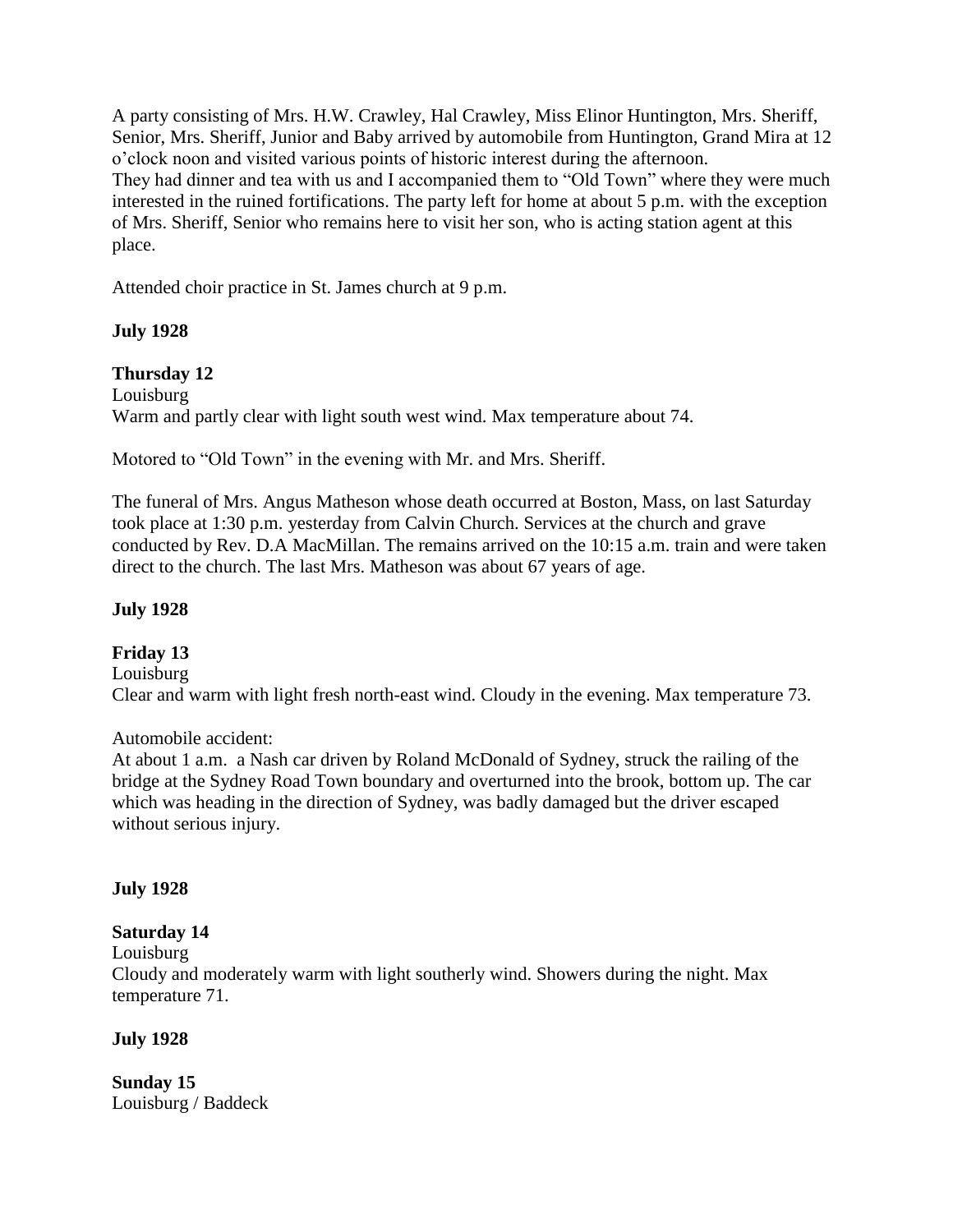Rained heavily in the morning. Cloudy and foggy with occasional showers during the day. Light south east and east winds.

Motored to Baddeck with Wesley and Fletcher Townsend. Left Louisburg at 8:30 a.m. arrived at Baddeck at about 12:30 p.m.

Returning: left Baddeck at 1:50 p.m. arrived home at 5:50. Mrs. G.W. Townsend and Emeline accompanied us on the return trip, they having been guest of the "Hotel Baddeck" since last Sunday.

Attended service in Calvin Church at 7 p.m. Preacher Rev. A.M. McLeod of Glace Bay. Rev. D.A. MacMillan having exchanged with Mr. McLeod for the day.

# **July 1928**

# **Monday 16**

Louisburg

Cloudy and foggy in the morning. Cleared in the forenoon, warm during the day. Light south west winds. Foggy at night. Max temperatures: 77.

Government Steamer "LADY LAURIER" which arrived here yesterday evening was engaged in supplying the Lighthouse during part of the day and remained in port overnight.

# **July 1928**

### **Tuesday 17**

Louisburg Cloudy and foggy in the morning and evening. Clear during the middle of the day. Max Temperature 69.

Government Steamer "LADY LAURIER" sailed for Guien Island, returning in the evening.

# **July 1928**

### **Wednesday 18**

Louisburg

Clear and warm with light south west wind, which changed to north-west for a short time in the afternoon. Max temperature 79. An ideal day.

### **July 1928**

**Thursday 19** Louisburg Clear and warm with fresh north west wind. Max temperature 76.

Attended and presided at regular meeting of Town Council at 7:30 p.m.

# **July 1928**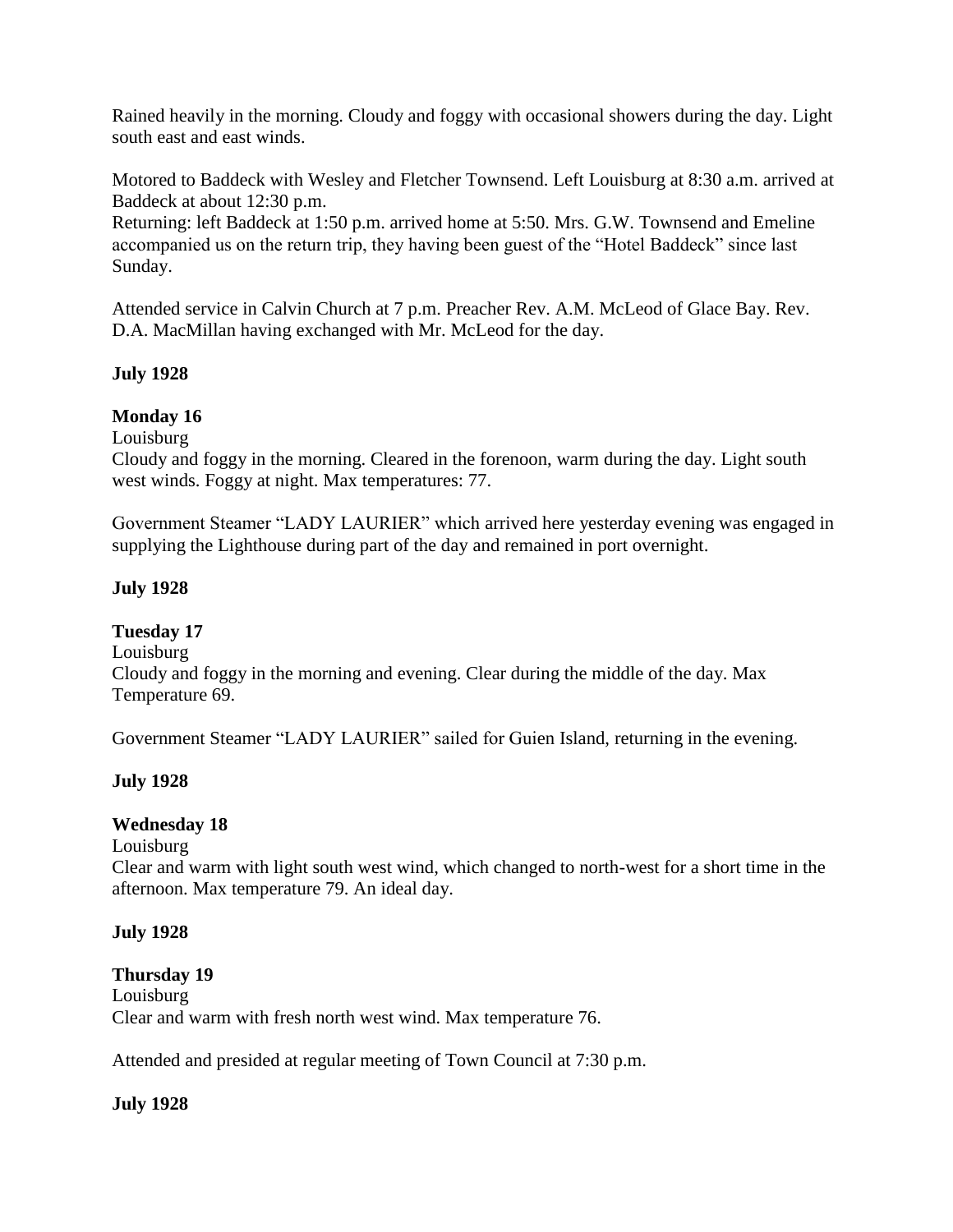# **Friday 20**

Louisburg

Mostly cloudy and moderately warm with light northerly wind. Max temperature about 70.

# **July 1928**

# **Saturday 21**

Louisburg / Sydney Clear and moderately warm with moderate north west wind.

Motored to Sydney in one of Cameron's trucks driven by John McPhail. Left Louisburg at about 8 a.m. Returned to Louisburg at 5:15 p.m. in motor truck driven by Eddie Wilcox.

While in Sydney consulted Frank Rowe, Barrister, re vesting order in respect to properties, unsold, during the Town of Louisburg's recent tax sale and delivered to him the resolution passed by the council authorizing such vesting order.

S. Parks Circus, showed in Sydney today, afternoon and evening. Witnessed street parade at 11 a.m.

# **July 1928**

# **Sunday 22**

Louisburg

Clear and warm with light north west wind which changed to easterly in the afternoon. Max temperature 84.

Attended services in St James Church at 11 a.m. and in Calvin Church at 7 p.m. Preacher Rev. D.A. MacMillan.

# **July 1928**

# **Monday 23**

Louisburg

Cloudy and warm with light southerly wind. Rain during the night. Max temperature 78.

Body of Vincent O'Toole found floating in the harbour. The body of Vincent O'Toole, who mysteriously disappeared on the night of March 29<sup>th</sup>, 1928 was discovered floating in the harbour at about 5 p.m., by William Bagnall, Alonzo Lutz, Frank Hart and John Williams. The body was fully clothed and in a good state of preservation for being in the water so long. After being towed to Bates wharf, the body was landed on the beach and removed to Stacey's boat house, after which it was taken in charge by D.M. Johnston, undertaker.

Mrs. Clifford Huntington and daughter Lillian arrived on the evening train.

# **July 1928**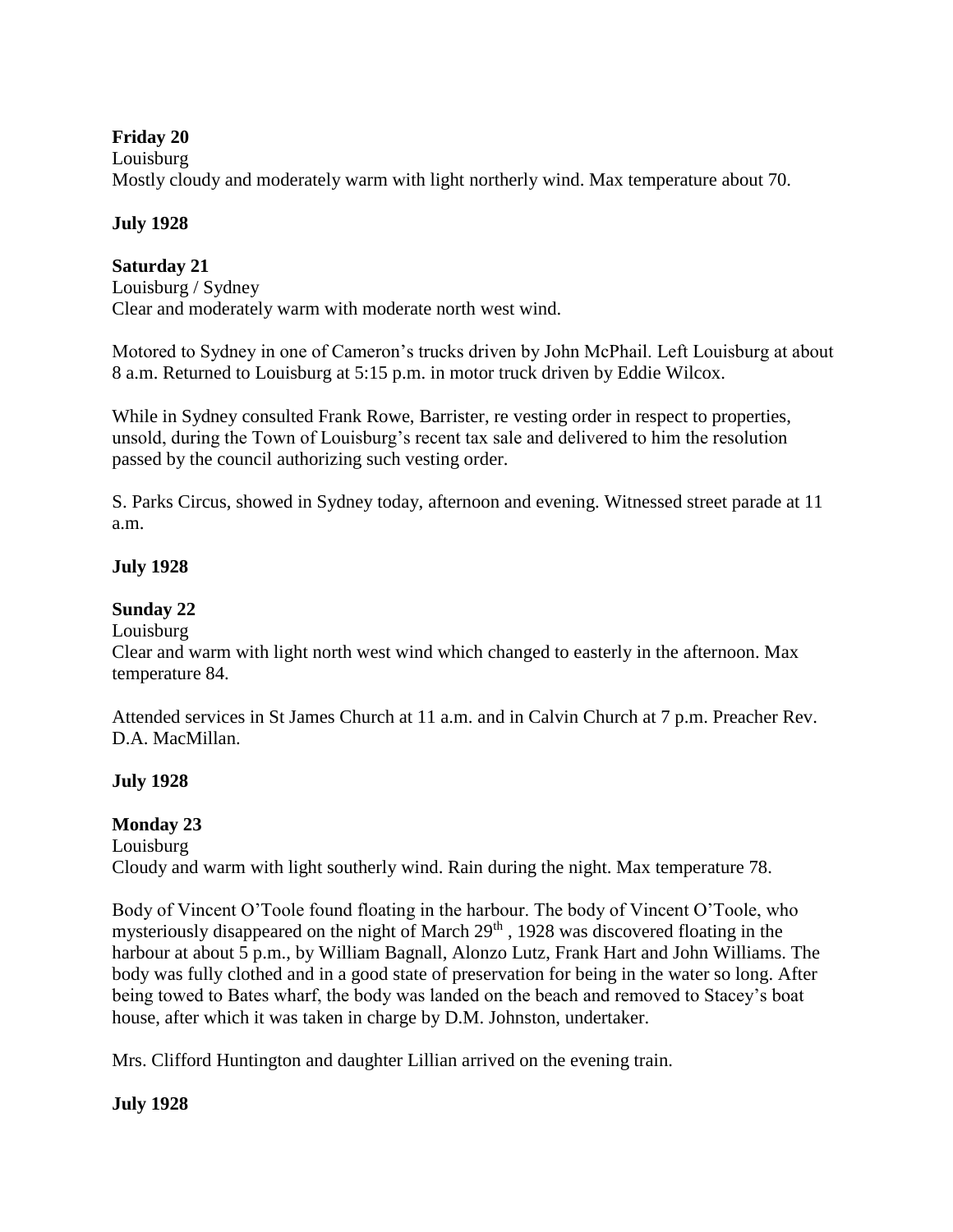### **Tuesday 24**

Sydney / Louisburg Heavy rain in the early morning. Cloudy with showers during the day.

Motored to Sydney in Cameron's truck. Left Louisburg at about 11 a.m.; returning at about 7 p.m.

An inquest on the body of the late Vincent O'Toole which was found in the harbor yesterday afternoon was held at 3 p.m. by coroner Douglas McDonald and a verdict of accidental drowning was returned.

# **July 1928**

**Wednesday 25** Louisburg Partly clear and moderately warm with light northerly wind.

Attended the funeral of the late Vincent O'Toole at 9:30 a.m. Service in the church and grave conducted by Rev. D. H. Daigle.

# **July 1928**

# **Thursday 26**

Louisburg / Glace Bay Clear and moderately warm with north west wind.

Went to Glace Bay on the 8:45 a.m. train, returning on the evening train arriving at about 6:30.

While in Glace Bay interviewed Mr. H.G. McCann respecting the organization of a Fire Department for the Town of Louisburg and the possibility of getting the use of the Coal Company's equipment in case of an emergency.

Two swordfish were landed here today, the first to arrive here this season.

### **July 1928**

# **Friday 27**

Louisburg / Kennington Cove

Left Louisburg at about 10:30 a.m. with Judge Crowe of Sydney and Rev. D.A. MacMillan of Louisburg for Kennington Cove. Motored as far as "Old Town" in Judge Crowe's car. Leaving the car at "Old Town", we went the rest of the way with D.J. Kennedy in a Ford car owing to it being better suited to the condition of the road. Arrived at the Cove at about 11:45 a.m.. Leaving the car at the Cove we followed the shore back to "Old Town", visiting the old entrenchments along the way. Arrived at "Old Town" at about 4 p.m. and motored back home. Day clear and moderately warm with a moderate north west wind. An ideal day.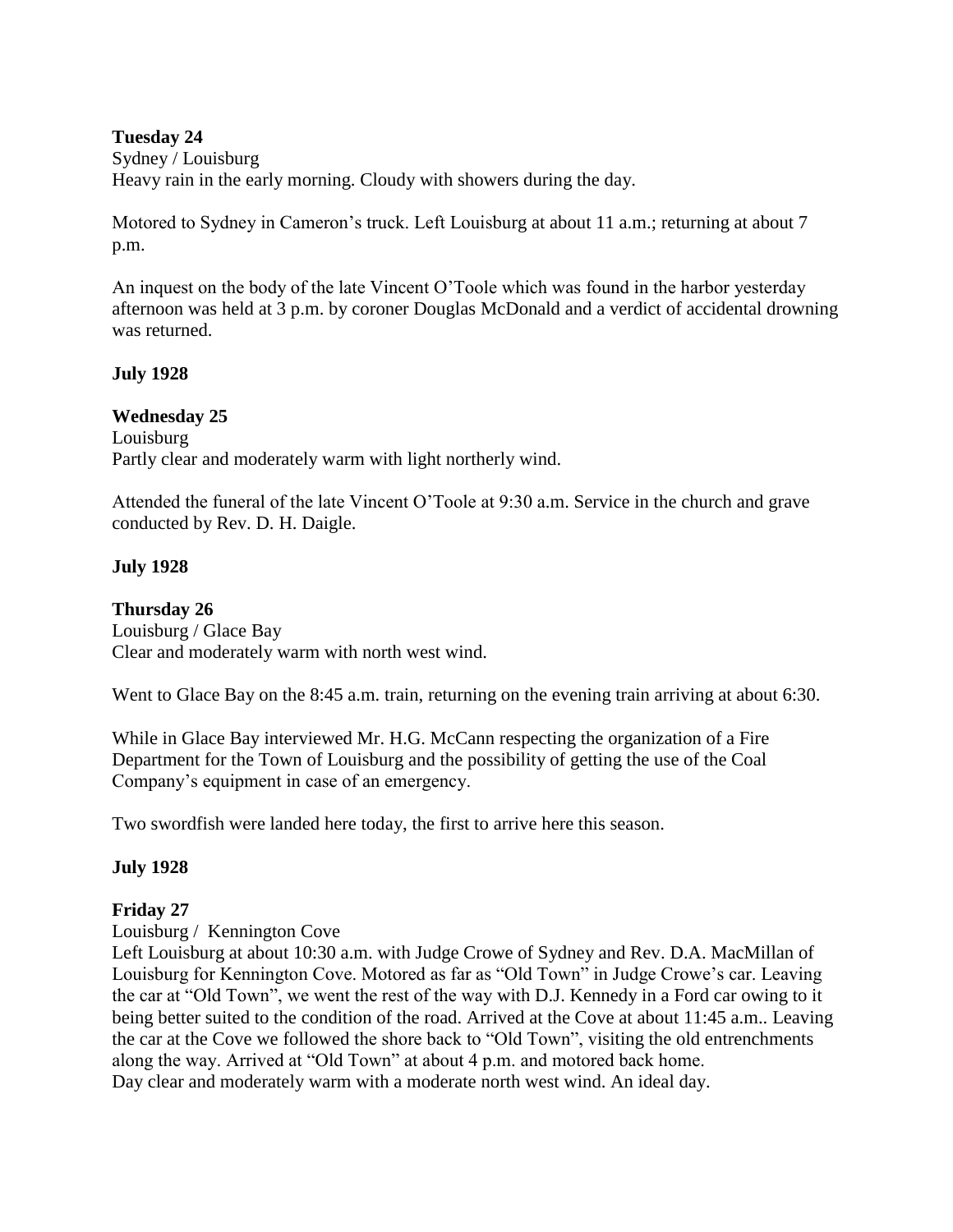### **July 1928**

### **Saturday 28**

Louisburg Clear during the early part of the day. Cloudy in the afternoon. Heavy rain during the night. Wind south west changing to south east at night. Max temperature about 75.

Motored to Lighthouse Point with Judge Crowe of Sydney and walked along the shore east of the Lighthouse as far as Landing Cove. Returning at about 11 p.m.

Between 25 and 30 Sword fish were landed here today.

### **July 1928**

### **Sunday 29**

Louisburg Cloudy, foggy and warm with light south west wind. Max temperature 76.

Today was observed as "Old Home Sunday" by the First United Church services being held in St. James and Calvin Churches.

Attended the following "Old Home" services: St. James Church at 11 a.m. Preacher: Rev H.D. Townsend 3 p.m. St. James Church, Preacher: Rev John Nicholson Calvin Church at 7 p.m. Preacher: Rev. Alex Kerr.

### **July 1928**

### **Monday 30**

Louisburg

Clear and warm with fresh northwest wind which changed to south west in the afternoon. Max temperature 77.

### **July 1928**

### **Tuesday 31**

Louisburg Clear and moderately warm with moderate north west wind. Max temperature 71. An ideal day.

Mrs. Clifford Huntington and daughter Lillian have been visiting us since the 23<sup>rd</sup> inst left for home today on the morning train. They were accompanied by Emeline who intends to remain with them for a short visit at their home at Huntington. C.B.

# **August 1928**

**Wednesday 1** Louisburg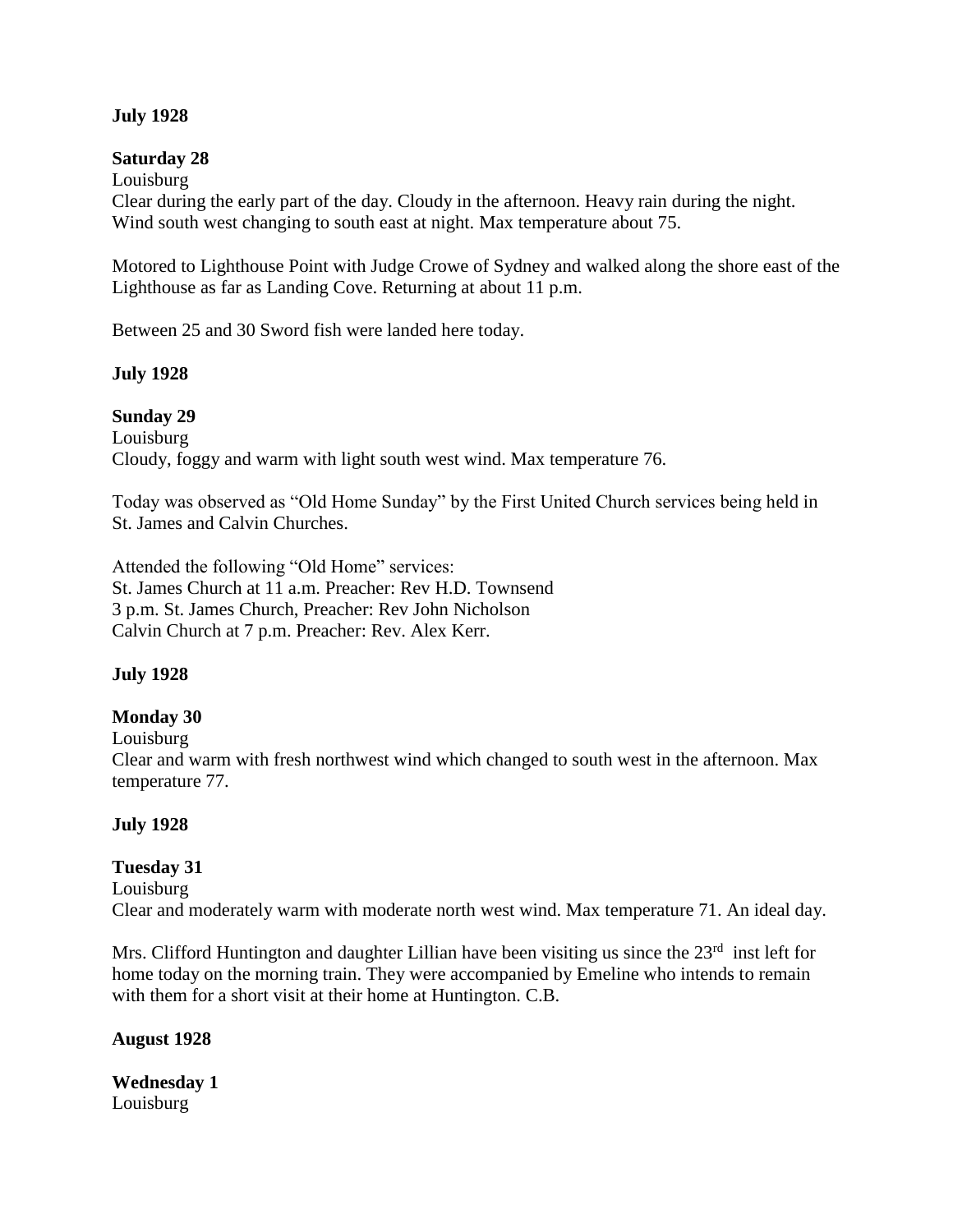Clear and warm with fresh west south west wind. Max temperature 72.

Visited "Old Town" in the forenoon with two parties of American tourists.

Attended choir practice in Calvin Church at 9 p.m.

### **August 1928**

#### **Thursday 2**

Louisburg Partly clear and warm with fresh south west wind. Max temperature 74.

Attended and presided at regular meeting of Town Council at 7:30 p.m. Decided to accept the Water Company offer of installing 4 hydrants at \$25.00 each for year rental.

### **August 1928**

### **Friday 3**

Louisbourg

Clear and warm with light south west wind which changed to easterly in the afternoon. A perfect day. Max temperature 81.

#### **August 1928**

#### **Saturday 4**

Louisburg

Clear in the early part of the day. Cloudy in the afternoon and evening. Light easterly wind. Max temperature about 78.

#### **August 1928**

#### **Sunday 5**

Louisburg

Heavy rain in the morning. Cloudy and very cool during the day. Partly clear at night. Wind easterly. Max temperature about 60.

Went to "Old Town" at about 9:454 a.m. with Mrs. D.B.H. Power and daughter of Lynn, Mass., who motored from Sydney for the purpose of visiting the ruins of the fortifications.

Attended services in Calvin Church at 11 a.m. (Communion Service) and St. James Church at 7 p.m. Preacher at both services Rev. D.A. MacMillan.

**August 1928**

**Monday 6** Louisburg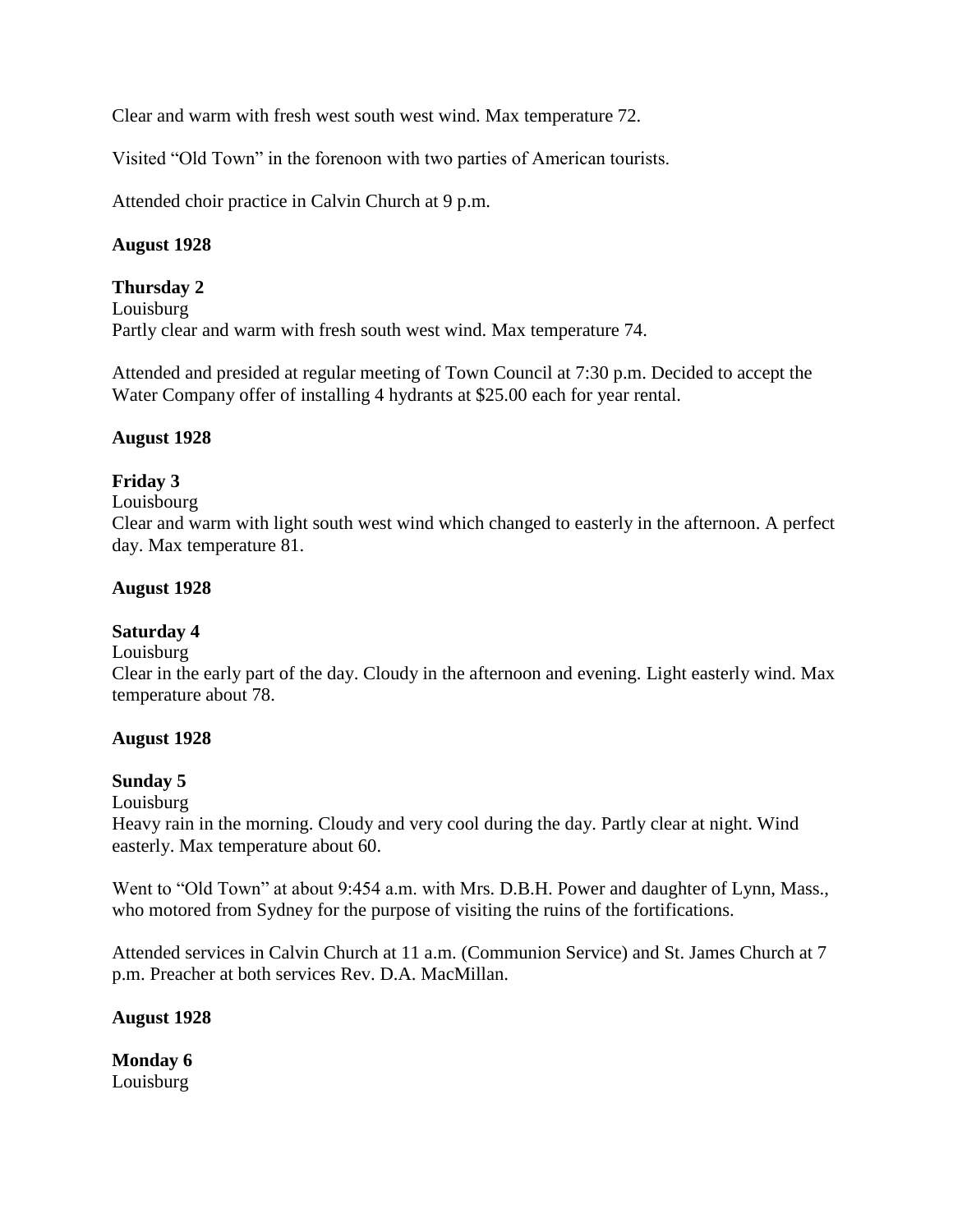Cloudy and very cool. Cleared in the forenoon, very pleasant in the afternoon and evening. Light easterly wind. Max temperature about 65.

### **August 1928**

# **Tuesday 7**

Louisburg Clear and warm with moderate south west wind. Max temp 71.

Went to "Old Town" at about 1 p.m. with a party of tourists.

Murphy's store destroyed by fire at about 9:45 p.m. A fire which threatened to destroy a large portion of the town broke out in a shop owned by Neil Murphy and occupied by John Murphy as a central store. After a hard fight by the Coal Company's firemen and Citizen Volunteers it was got under control and confined to the one building. The building and stock were a total loss. Insurance on building \$1,000.00. Stock said to be covered by insurance.

Went to Town hall at 7:30 p.m. for regular School meeting. As there was not a quorum present, meeting was called off.

### **August 1928**

### **Wednesday 8**

Louisburg Clear and warm with light south west wind. Max temperature 77 . A perfect day.

Death at an early hour this morning of Mrs. Dan MacDonald.

Large catch of swordfish. Estimated that about 300 swordfish were landed here today.

United States yacht "CRESSIDA" arrived for a short visit.

Attended choir practice in Calvin Church at 9 p.m.

#### **August 1928**

#### **Thursday 9**

Louisburg Partly clear and moderately warm with light southerly wind.

Motored to "Old Town" twice during the day and escorted four parties of tourists around the ruined fortifications. Had dinner at the Crowdis Hotel with Lieut. Col. Edwin Gunner, wife and daughter of Washington, D.C., U.S.A.

#### **August 1928**

**Friday 10**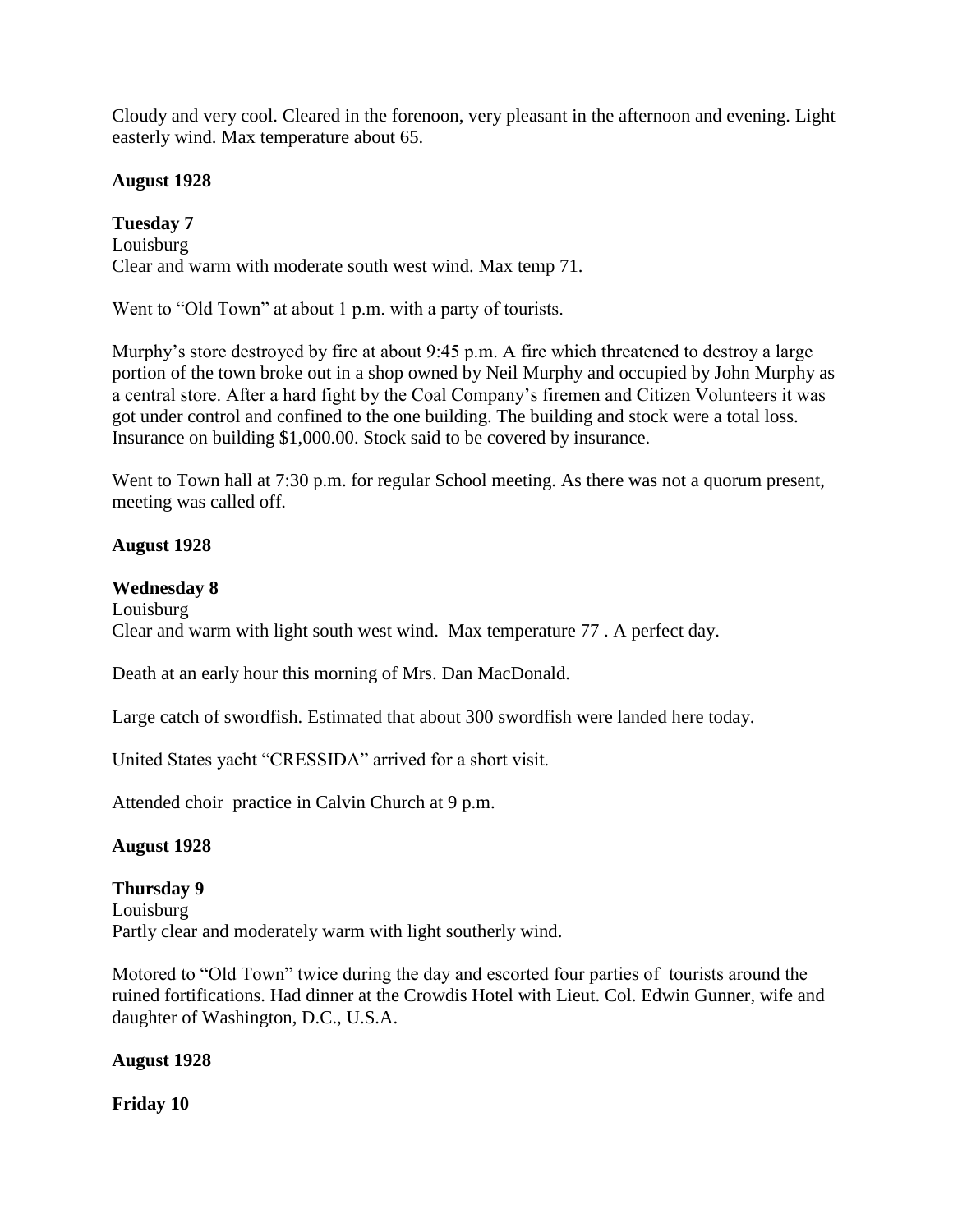### Louisburg Moderately warm and mostly cloudy with light south west wind.

Motored to "Old Town" in the forenoon with a party of four lady tourists from the U.S.A. After returning from showing them around the ruins had dinner with them at the Crowdis Hotel.

Attended funeral of the late Mrs. Dan MacDonald at 10:30 a.m. Service conducted by Rev. D.A. MacMillan, interment at Catalone.

Emeline who has been visiting Mrs. Clifford Huntington at Huntington, C.B. since July  $31<sup>st</sup>$ returned on the evening train accompanied by Miss Maud Huntington.

### **August 1928**

# **Saturday 11**

Louisburg

Rain in the early morning. Cloudy, misty and foggy during the day. Heavy rain at night. Wind southerly increasing to a strong breeze.

### **August 1928**

### **Sunday 12**

Louisburg

Partly clear and very cool with fresh north west wind. Light rain squalls. Max temperatures about 65.

Second anniversary of United Church at Catalone. Service held at 11 a.m. and 3 p.m. English service at 11 a.m. Preacher Rev. A.M. MacLeod of Glace Bay, Gaelic Service following the English Service. Preacher Rev. Norman MacQueen of Washington, New Jersey, U.S.A. 3 p.m. English Service: Preacher : Rev Norman MacQueen preceded by a short address by Rev. Mr. Morrison, a native of Catalone.

In company with Emeline, motored to Catalone with James Crowdis and attended the services at 11 a.m. and 3 p.m. Motored back to Louisburg with William McAulay, arriving at about 5:30 p.m.

Attended service in Calvin Church at 7 p.m. Preacher Rev. Norman MacQueen.

### **August 1928**

### **Monday 13**

Louisburg Partly clear and very cool . Wind northerly. Max Temperature about 65.

Visited "Old Town" in the forenoon with Professor Janes of Toronto University, and three ladies, including his wife and daughter.

Rev. D.A and Mrs. MacMillan left for their annual vacation.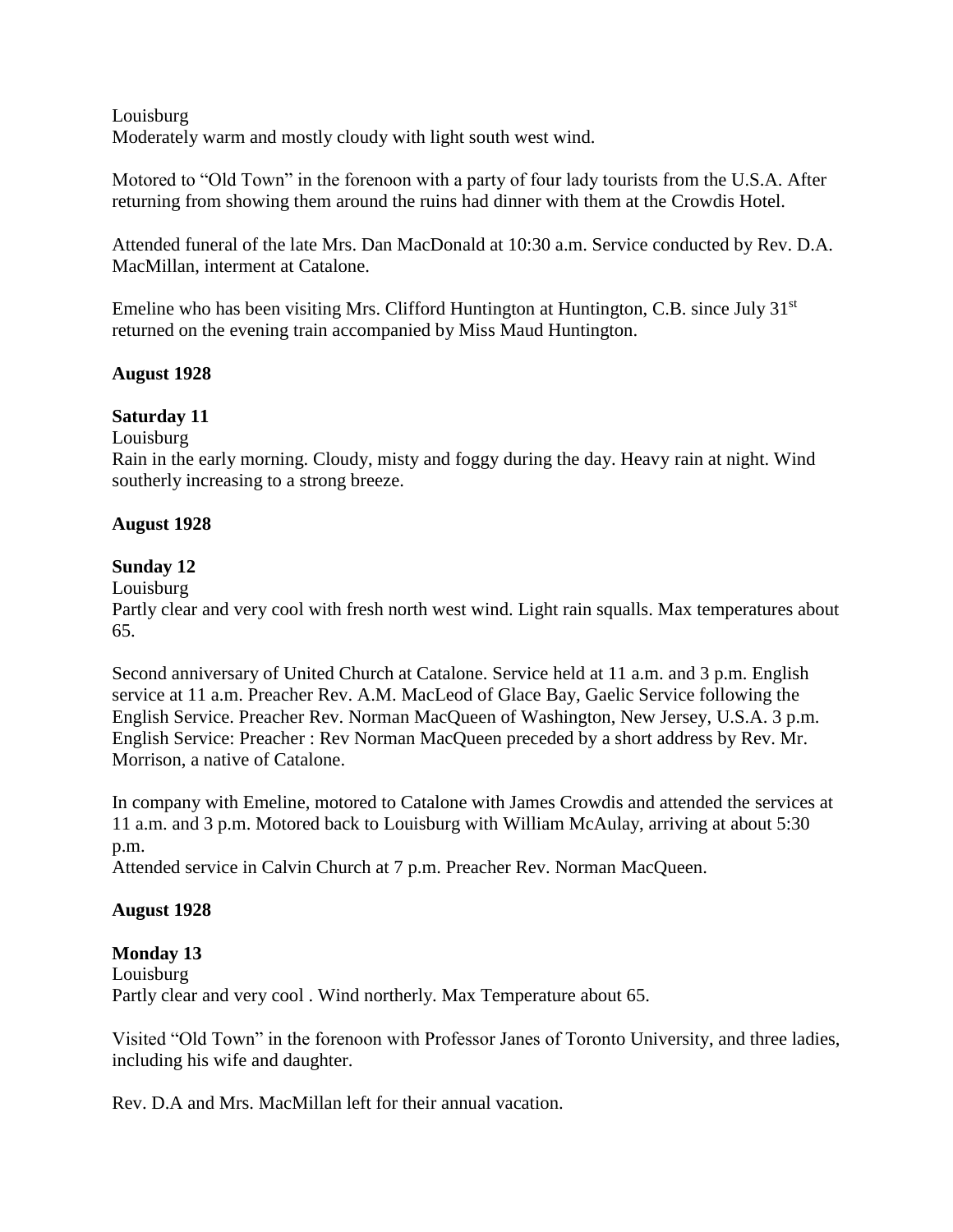### **August 1928**

**Tuesday 14** Louisburg Clear and cool with fresh north , north-east wind.

Visited "Old Town" twice today with two parties of tourists.

# **August 1928**

### **Wednesday 15**

Louisburg Clear and warm with light west south west wind. A perfect day. Max temperature about 80.

Visited "Old Town" in the afternoon with Dr. and Mrs. Nowlan and Mr. and Mrs. Kay of Chicago, U.S.A.

### **August 1928**

### **Thursday 16**

Louisburg

Clear and very hot with light north west wind which had increased to a moderate breeze at noon. Max temperature 90

A party of about 30 English girls who are touring Canada arrived here by motor cars at about 10:30 a.m. and visited the ruins of the Old Fortress at "Old Town". They were accompanied to "Old Town" by the Rev. T.F. Draper who gave them a talk on the ancient French City.

Motored to "Old Town" in the afternoon with a party of tourists, three cars, among the party were Mrs. & Mr. Waymet of Calgary, Alberta.

### **August 1928**

# **Friday 17**

Louisburg

Clear and warm with light southerly wind. Foggy during the night. Max temperature about 76. A perfect day.

Visited "Old Town" in the forenoon with two American tourists from Lowell, Mass, Harriet Wakefield and a friend.

### **August 1928**

**Saturday 18** Louisburg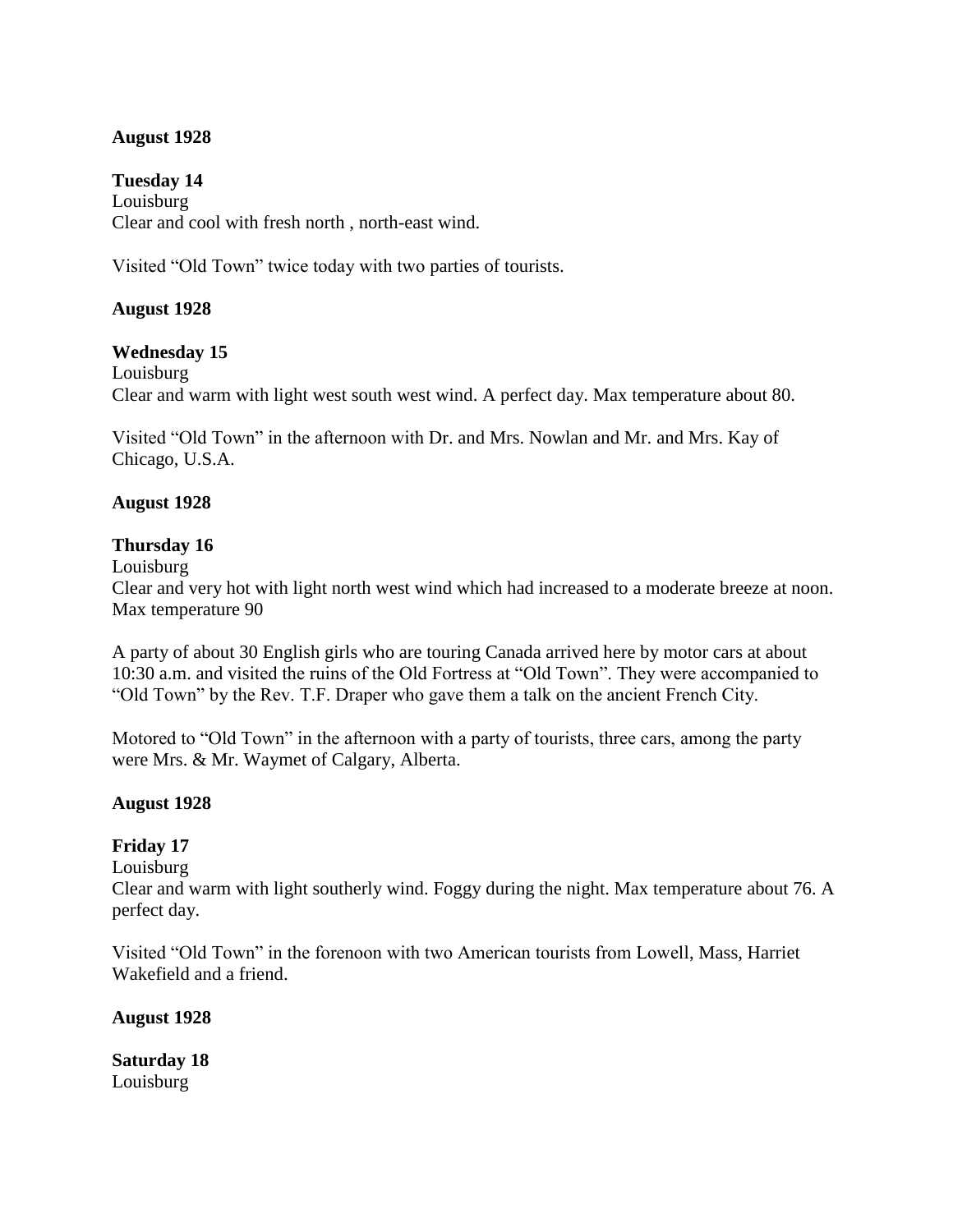Cloudy and foggy in the morning and evening. Mostly clear and warm during the day. Light southerly wind. Max temperature about 76.

Visited "Old Town" in the forenoon with a party of tourists from Ottawa, consisting of Mr. & Mrs. McQuin and the Misses McQuin.

# **August 1928**

# **Sunday 19**

Louisburg

Warm and mostly cloudy with light variable wind. Light showers at noon. Max temperature about 75.

Visited "Old Town" in the afternoon with a party of American and Canadian tourists.

Attended services in St. James and Calvin Church at 11 a.m. and 7 p.m. respectively. Preacher at both services Rev. John MacInnis (Supply)

### **August 1928**

### **Monday 20**

Louisburg Cloudy and cool, Clearing in the afternoon. Moderate north east wind.

Visited "Old Town" in the afternoon with two tourists from New York.

### **August 1928**

**Monday 20** Louisburg Cloudy and cool. Clearing in the afternoon. Moderate north east wind.

Visited "Old Town" in the afternoon with two tourists from New York.

### **August 1928**

**Tuesday 21** Louisburg / Sydney Cloudy with intermitted short periods of sunshine and occasional light showers. Wind easterly.

23<sup>rd</sup> annual convention of the Union of Nova Scotia Municipalities, met at Sydney at 10 a.m. Addresses of Welcome to the delegates, delivered by Mayor McConnell of Sydney, Morrison of Glace Bay, Pilkington of North Sydney, Walker of New Waterford, Dwyer of Sydney Mines and Huntington of Louisburg. At 2 p.m. a visit was made to the steel plant and coke ovens. The day wound up with a Banquet at the "Isle Royal" Hotel at 8 p.m.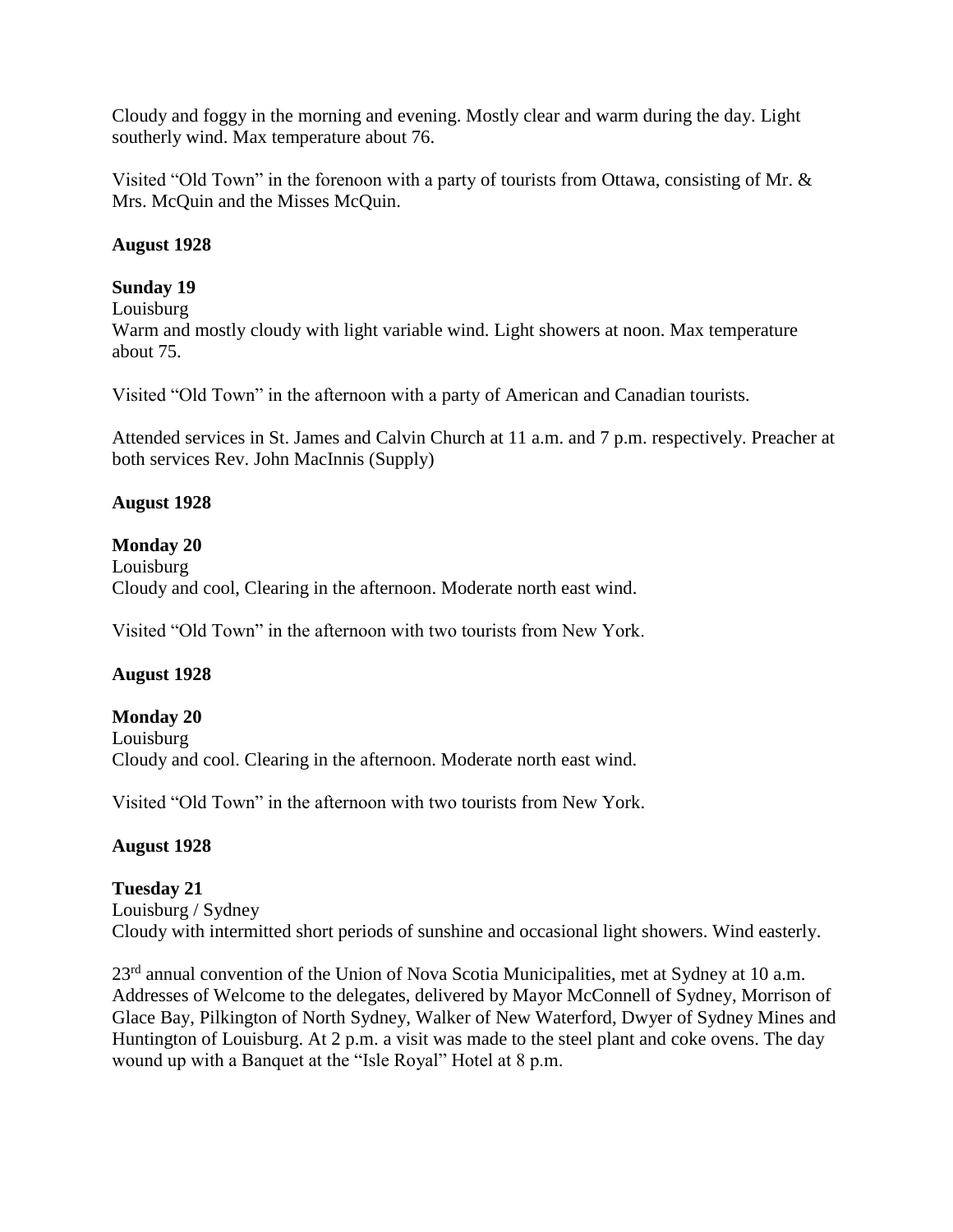Motored to Sydney in Cameron's truck and took part in the opening ceremonies of the U.N.S.M. Visited Steel Plant in the afternoon and attended the Banquet at 8 p.m. Returned to Louisburg with A. Tilley shortly after midnight.

#### **August 1928**

### **Wednesday 22**

Louisburg / Sydney/ Glace Bay Cloudy and misty with light south-east wind.

Motored to Sydney in Cameron's truck in company with Dan Fleet, arrived at Sydney at 8:45 a.m. Left Sydney at 9 p.m. on special train with delicate of Union of N.S. Municipalities and visited No. 1 B. Coal mine at Glace Bay. Returned to Sydney at about 12:30 p.m. Attended Session of U.N.S.M. at 2 p.m. Left for Louisburg at about 4 p.m. in Cameron's truck accompanied by Ben Spencer and Dan Fleet. Arrived in Louisburg at about 5:45 p.m.

### **August 1928**

#### **Thursday 23**

Sydney / Louisburg Cloudy and cool with light east to south east wind.

Motored to Sydney in Cameron's truck and attended the closing sessions of the convention of the Union of Nova Scotia Municipalities. Motored home at 4 p.m. with Mr. James Beaton, an American tourist, whom I met at the Tourist Bureau at Sydney. After showing Mr. Beaton around the old fortifications I arrived home at about 6 p.m.

#### **August 1928**

**Friday 24** Louisburg Cloudy with the sun shining through occasionally, misty.

Visited "Old Town" in the afternoon with Mrs. Wm. Brooks of 48 High Street, New Britain, Conn. and Miss Mary S. Whittlesay, President of Connecticut chapter of the Daughters of Founders and Patriots of America. 279 West Main St., New Britain, Conn. U.S.A.

#### **August 1928**

**Saturday 25** Louisburg Cloudy and moderately warm with light easterly wind.

**August 1928**

**Sunday 26** Louisburg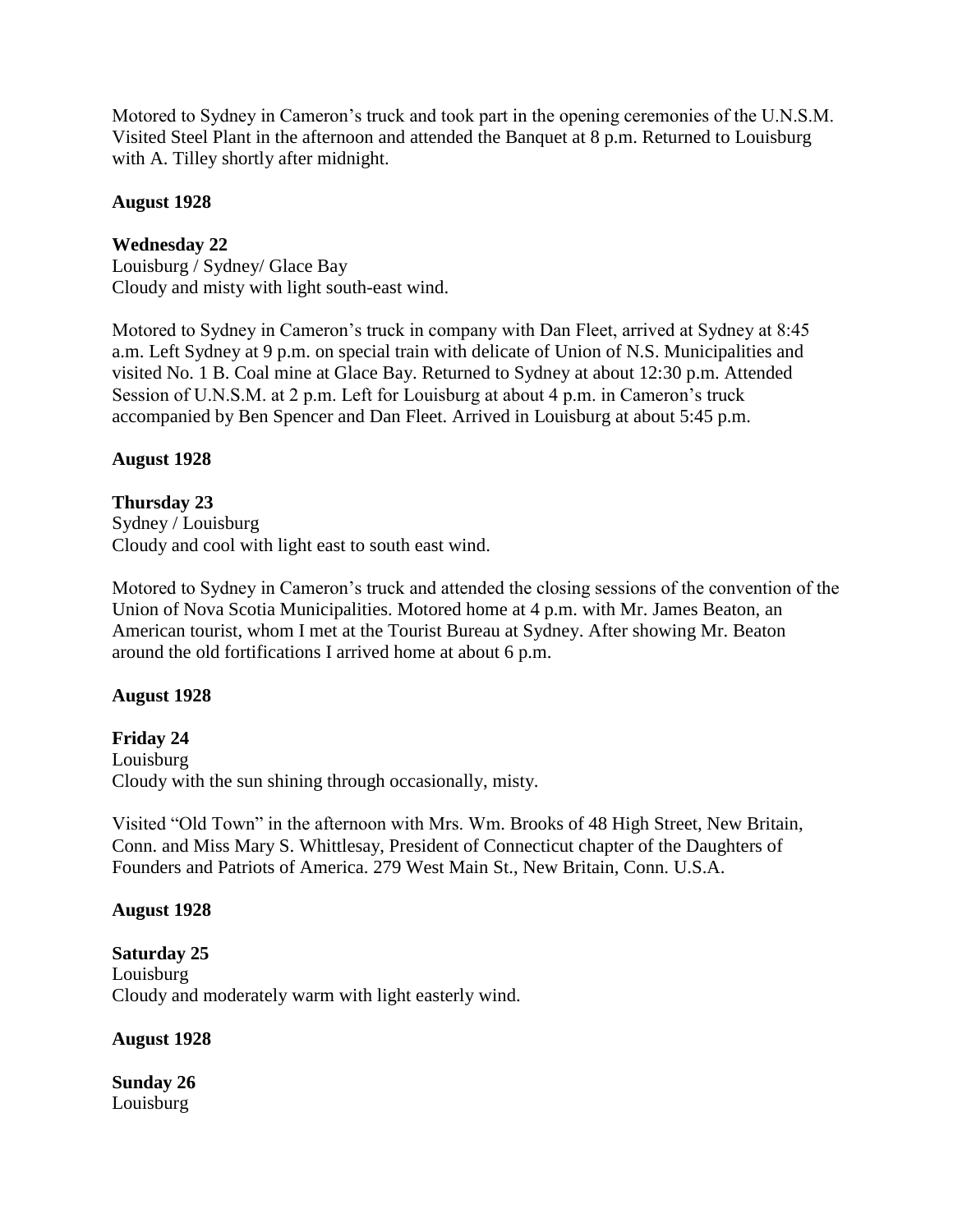Cloudy and moderately cool with light east to south-east wind.

Attended services in St. James Church at 11 a.m. and Calvin Church at 7 p.m. Preacher at both services Rev J.C. MacLeod (supply)

# **August 1928**

# **Monday 27**

### Louisburg

Clear in the early part of the day and in the late afternoon. Cloudy during mid day. Light south west wind. Max temperature about 79.

# **August 1928**

# **Tuesday 28**

Louisburg

Warm and mostly cloudy with light south west wind which increases to a moderate breeze in the late afternoon. Max temperature about 78.

### **August 1928**

### **Wednesday 29**

#### Louisburg

Cloudy and threatening in the forenoon. Clear and warm in the afternoon and evening. Light west south west wind. Max temperature about 78.

Visited "Old Town" in the afternoon with Hon. H.A. McKeown, Chairman of the Railroad Commission of Canada, Hon. J.C. Morris, Ex-Premier of Manitoba, Mr. Burpee of the C.P.R. and Mr. Lowdan of Sydney.

District Lodge at A.F & A.M. met here this afternoon. After visiting "Old Town" the delegates, about 175 in number, ate supper in the parish hall after which a programme of entertainment was staged in the Masonic hall.

### **August 1928**

### **Thursday 30**

Louisburg

Clear and warm in the early part of the day. Cloudy and foggy in the afternoon and evening. Light south west winds increasing to a moderate freeze at night. Max temperature about 76.

### **August 1928**

### **Friday 31** Louisburg Mostly clear and warm wind west and north west. Max temperature about 76.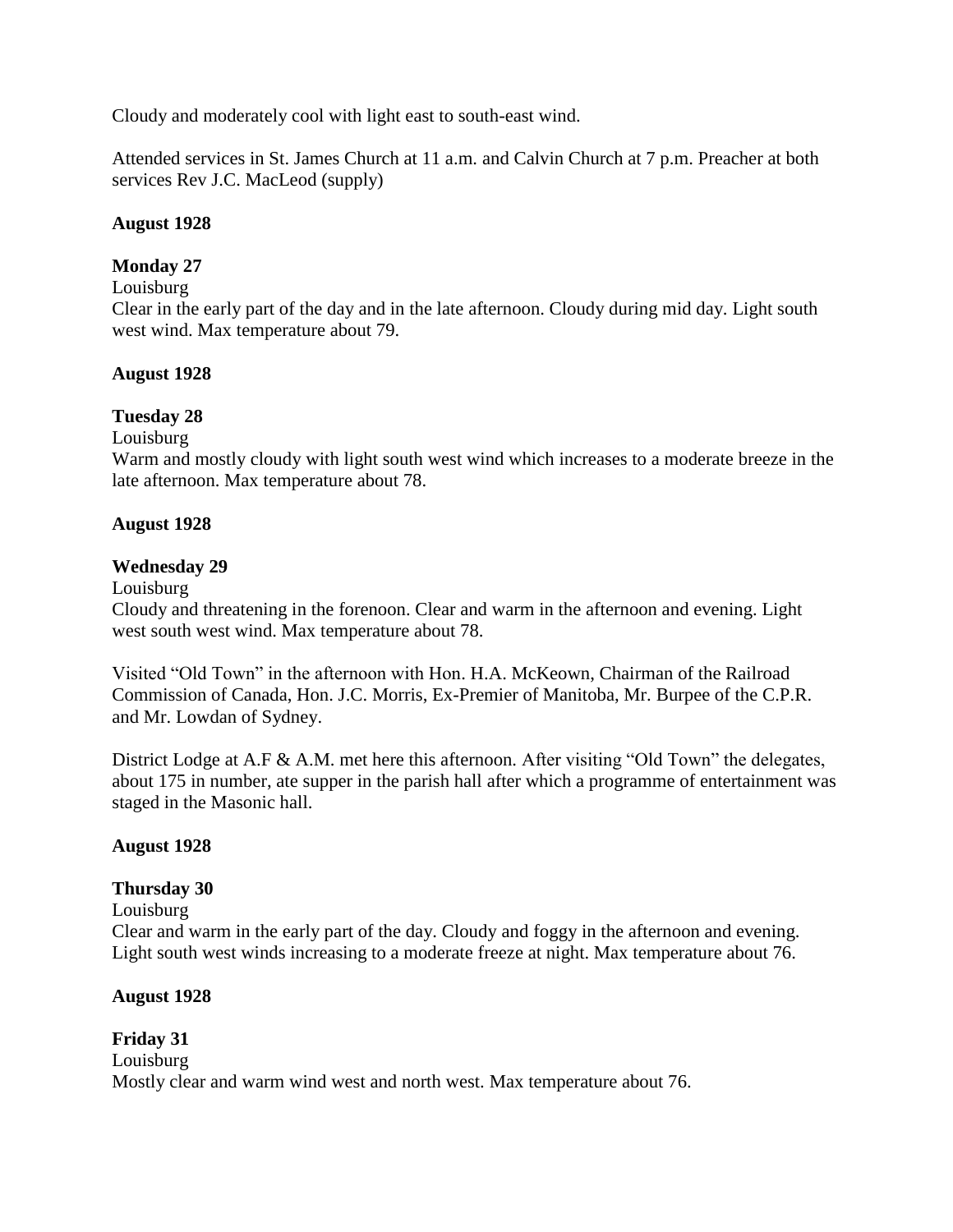### **September 1928**

### **Saturday 1**

Louisburg Clear and moderately warm. Wind westerly. Max temperature about 70. An ideal day.

Visited "Old Town" with Mr. Abb and party of Toronto, Ont. in the forenoon and with Miss MacKinnon, Empress Club, 35 Dover St., London, W.I. England in the afternoon.

#### **September 1928**

### **Sunday 2**

Louisburg Clear and moderately warm with light variable wind. Max temperature about 70. A perfect day.

Mother, Maria, Clifford, Frances and Fred arrived by auto at about 10:15 a.m. and remained with us until about 5 p.m. when they motored back home.

Attended services in St. James Church at 11 a.m. and Calvin Church at 7 p.m. Preacher at both services Rev John Nicholson (supply)

### **September 1928**

### **Monday 3 Labor Day**

Louisburg

Clear and moderately warm during the greater part of the day. Cloudy in the late afternoon and evening, rain at night. Wind south west.

Public holiday. Had shop open for business all day.

Visited "Old Town" in the forenoon with Mr. Traise and friend of Marble head, Mass.

### **September 1928**

### **Tuesday 4**

Louisburg

Clear and warm with moderate south west wind which changed to north west. Max temperature about 80.

#### **September 1928**

#### **Wednesday 5**

Louisburg / Mainadieu / Sydney / Glace Bay

Motored to Sydney in Cameron's truck via Catalone and Mainadieu, arrived at Sydney at about 10 a.m. Met Mr. J.C. McKay and gave him my Christmas order for Moirs Chocolate. Left Sydney on the 11:20 a.m. electric car for Glace Bay, arrived at about 12:20 p.m. Had dinner at the Kisto restaurant.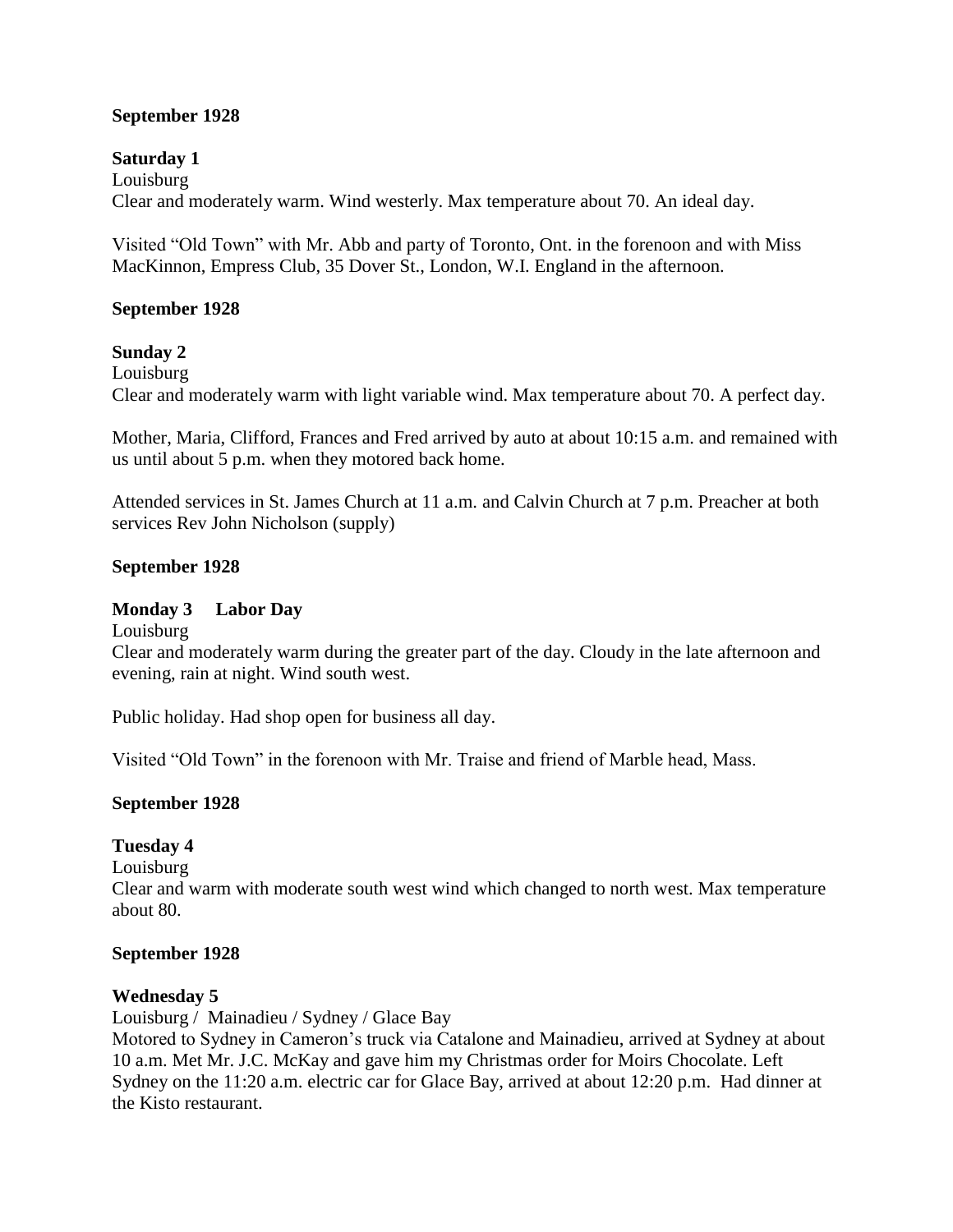Spent the afternoon until train time in Albert Almon's office looking over books and plans in connection with the history of ancient Louisburg. Purchased a copy of "Cape Breton and its Memorials" by Bourinot. Arrived home on the evening train at 6 p.m.

Attended choir practice in St. James Church at 9 p.m.

### **September 1928**

### **Thursday 6**

Louisburg Mostly clear and moderately warm. Wind south west.

Visited "Old Town" in the afternoon with Mr. and Mrs. Hamilton Townsend of 34 Delisle St. Toronto, Ont.

#### **September 1928**

### **Friday 7**

Louisburg / Sydney Clear and moderately warm with light north west wind which changed to south west in the evening.

Motored to Sydney in Cameron's motor truck, arriving at about 9:40 a.m.

Attended court in magistrate AM Crofton's office at 10 a.m. in the interest of the Town of Louisburg in connection with the threatened establishment of a settlement of a pauper child by name of Alva Elmer Short, born at New Waterford. After hearing the evidence the court decided that the Town of Glace Bay was the lawful settlement of the child.

### **September 1928**

# **Saturday 8**

Louisburg Clear and warm with light south west wind. Max temperature about 75.

Had four teeth extracted this afternoon by Dr. Dalglish of Sydney, these are the last of my upper set.

#### **September 1928**

**Sunday 9** Louisburg Clear and moderately warm with fresh south west wind.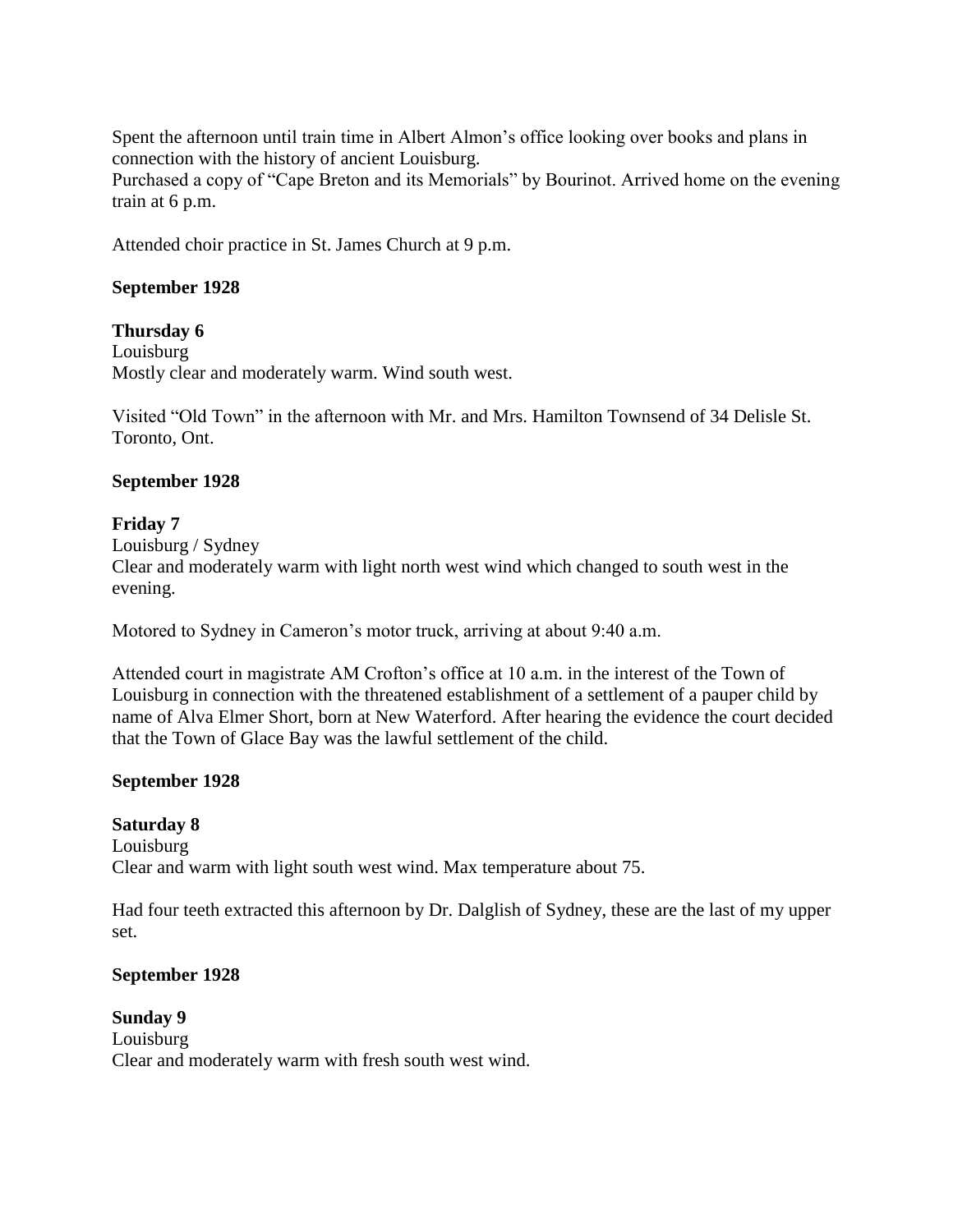The annual "Decoration Day" ceremonies were carried out in the afternoon by the various Cape Breton Lodges of the I.O.O. H. A large crowd arrived in the afternoon with the Sydney Mines Band in attendance.

Was not out to church in the forenoon as a result of having 4 teeth extracted yesterday.

Attended service in St. James Church at 7 p.m. Preacher Rev MacMillan of Big Baddeck (supply) Mr. MacMillan occupied the pulpit of Calvin Church at 11 a.m.

### **September 1928**

**Monday 10** Louisburg Clear and moderately cool with light northerly wind.

### **September 1928**

**Tuesday 11** Louisburg Cloudy and cool.

Liberal convention held in St. Peters for the purpose of nominating candidates to contest the constituency of Cape Breton West and Richmond at the Provincial Election on Oct 1<sup>st</sup>, resulted in A.A. Martel and E.D. Daigle being chosen as the Liberal Candidates.

My Clerk, Miss Bertha Huntington left for her home today on her annual vacation.

### **September 1928**

#### **Wednesday 12**

Louisburg Clear and cool with light north-east wind.

Conservative convention held at St. Peters today. Resulted in Dr. B.A. LeBlanc and J.A. Stewart being nominated as candidates to contest Cape Breton West and Richmond at the election to be held on Oct 1<sup>st</sup> next.

Attended choir practice in St. James Church at 9 p.m.

#### **September 1928**

#### **Thursday 13**

Louisburg Cloudy and cool. Thunder and lightning accompanied by rain during the night.

The first of the four fire hydrants to be installed by the water company for the Town of Louisburg was declared to be ready for service today.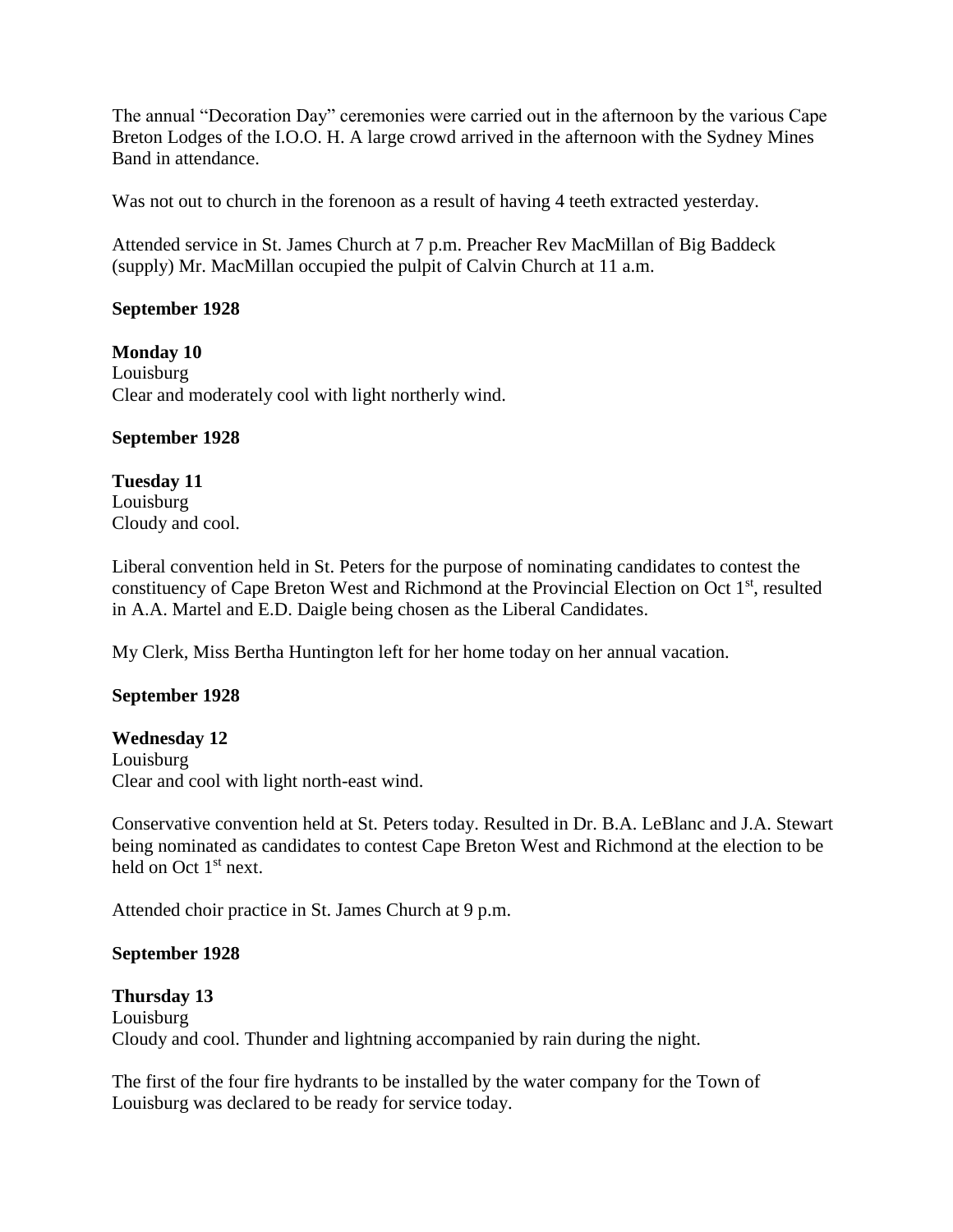### **September 1928**

### **Friday 14**

Louisburg Cloudy and cool with moderate easterly wind. Showers in the morning.

Rev. D. A. and Mrs. MacMillan who have been absent from town on their annual vacation since Aug  $13<sup>th</sup>$  arrived home today.

#### **September 1928**

**Saturday 15** Louisburg Clear and cool, with moderate easterly wind.

Had my first experience today in wearing an artificial set of teeth.

### **September 1928**

#### **Sunday 16**

Louisburg Clear and moderately warm with moderate south west wind.

Motored to Sydney in the afternoon with Fletcher Townsend, Mrs. G.W. Townsend, Miss Priscilla Townsend and Emeline, and visited Mrs. Bagnall at the City Hospital. Returned to Louisburg at about 5:30 p.m.

Attended Services in St. James Church at 11 a.m. and Calvin Church at 7 p.m. Preacher at both services Rev. D.A. MacMillan.

#### **September 1928**

**Monday 17** Louisburg Cloudy and moderately warm with light south west wind.

#### **September 1928**

#### **Tuesday 18**

Louisburg Cloudy and moderately warm. Very calm with a light sprinkling of rain during part of the day. Rain during the night.

#### **September 1928**

#### **Wednesday 19**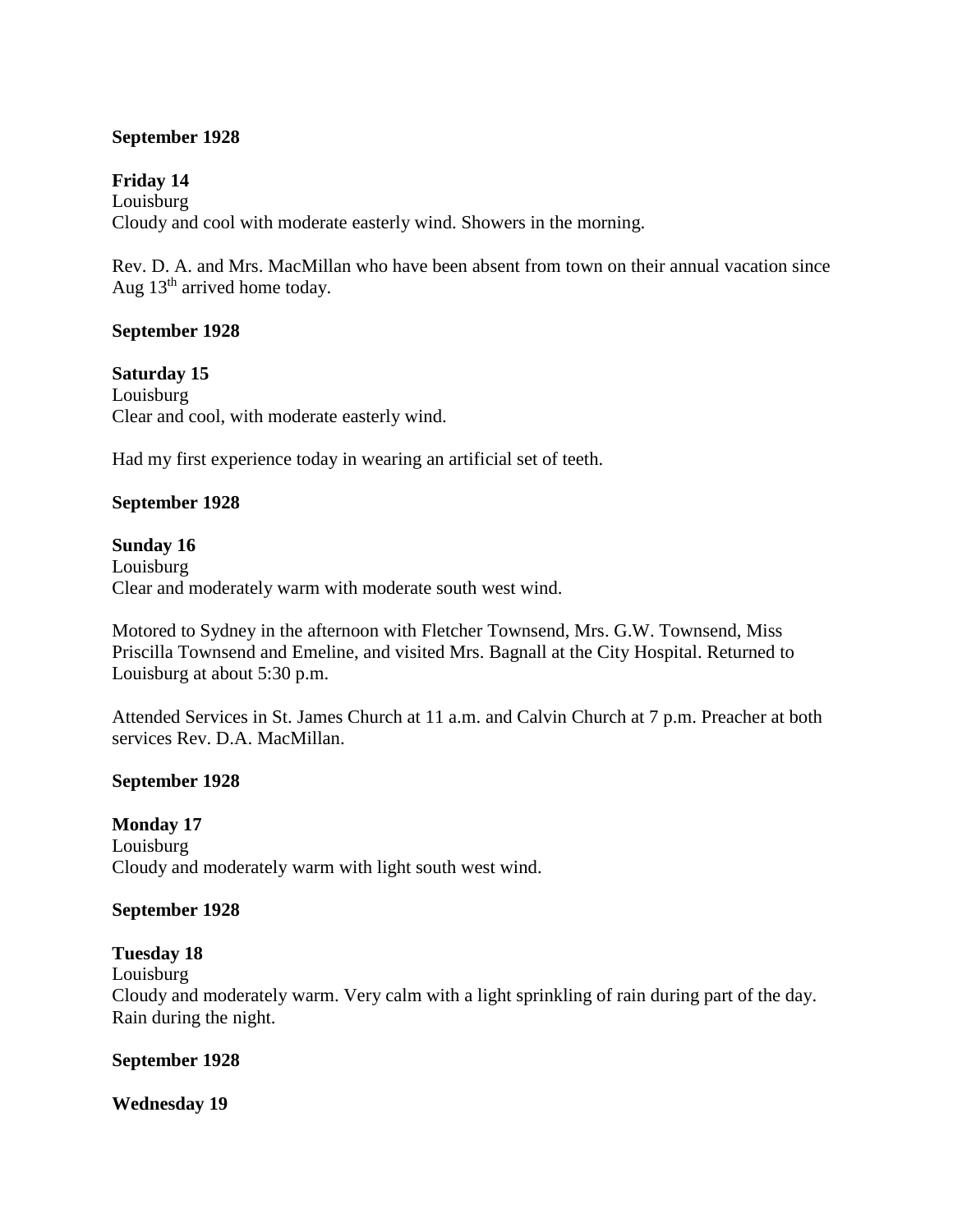Louisburg Cool and mostly cloudy. Heavy rain in the early morning.

Had dinner at the Crowdis Hotel and visited "Old Town" with Mr. Found, Deputy Minister of Marine and Fisheries, Mr. Robinson, Manager of the Maritime Fish Corporation, Mr. MacLeod, Fishery Inspector for Cape Breton and Mr. MacAulay, Deputy Inspector. After meeting the fisherman of Louisburg, the above party motored to Mainadieu.

Attended choir practice in St. James Church at 9 p.m.

### **September 1928**

#### **Thursday 20**

Louisburg Clear and moderately warm with light south west wind. An ideal day.

Liberal Political meeting in Masonic hall in the evening. Meeting addressed by Misters Martell and Doyle, the two Liberal candidates for Cape Breton West and Richmond, and Mr. Cotton of St. Peter's.

### **September 1928**

**Friday 21** Louisburg Clear and moderately warm with moderate south west wind.

Conservative Political meeting held in the Masonic hall at 8 p.m. Meeting addressed by Dr. J.A. MacDonald MP for Cape Breton West and Richmond. Dr. LeBlanc, J.A. Stewart, members of Provincial Legislature for C.B.West and Richmond, and Mr. Duchimen K.C. of Sydney

### **September 1928**

#### **Saturday 22**

Louisburg Clear and warm with light south west wind. An ideal day.

The second of the four fire hydrants being installed for the use of the Louisburg Fire Department by the water company is now ready for service.

#### **September 1928**

#### **Sunday 23**

Louisburg Clear and warm with light south west wind. A perfect day.

Attended services in St. James Church at 11 a.m. and Calvin Church at 7 p.m. Preacher at both services Rev. D.A. MacMillan.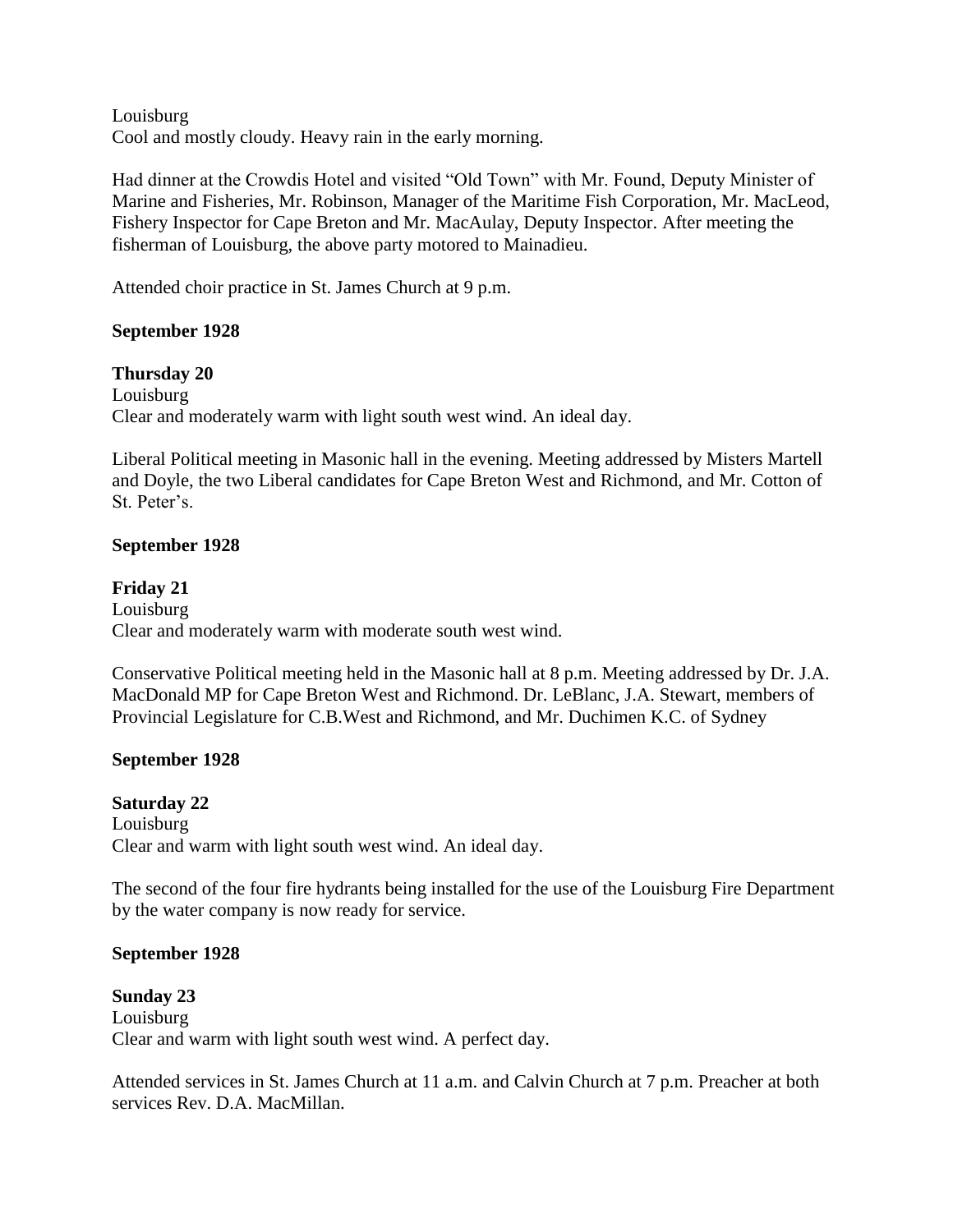### **September 1928**

### **Monday 24**

Louisburg Cloudy and foggy with light south west wind. Moderately warm.

### **September 1928**

# **Tuesday 25**

Louisburg

Heavy rain in the early morning and frequent heavy showers during the day. Wind southerly changing to north east and becoming cool.

### **September 1928**

# **Wednesday 26**

#### Louisburg

Clear and moderately warm in the forenoon. Cloudy and cool in the afternoon. Wind south east increasing to a gale in the early part of the night. Showers during the evening.

My Clerk, Miss Bertha Huntington returned this evening after spending her holidays at her home at Grand Mira. She was accompanied by her sister, Frances.

Attended choir practice in St. James Church at 9 p.m.

### **September 1928**

**Thursday 27** Louisburg Clear and cool with fresh south west wind which moderated in the afternoon.

Visited "Old Town" in the afternoon with Mr. and Mrs. Briggs of New Bedford, Mass.

### **September 1928**

### **Friday 28**

Louisburg

Clear and cool during the greater part of the day. Cloudy in the afternoon and evening. Thunder and lightning during the early part of the night.

### **September 1928**

**Saturday 29** Louisburg Clear and cool with fresh west to north west wind.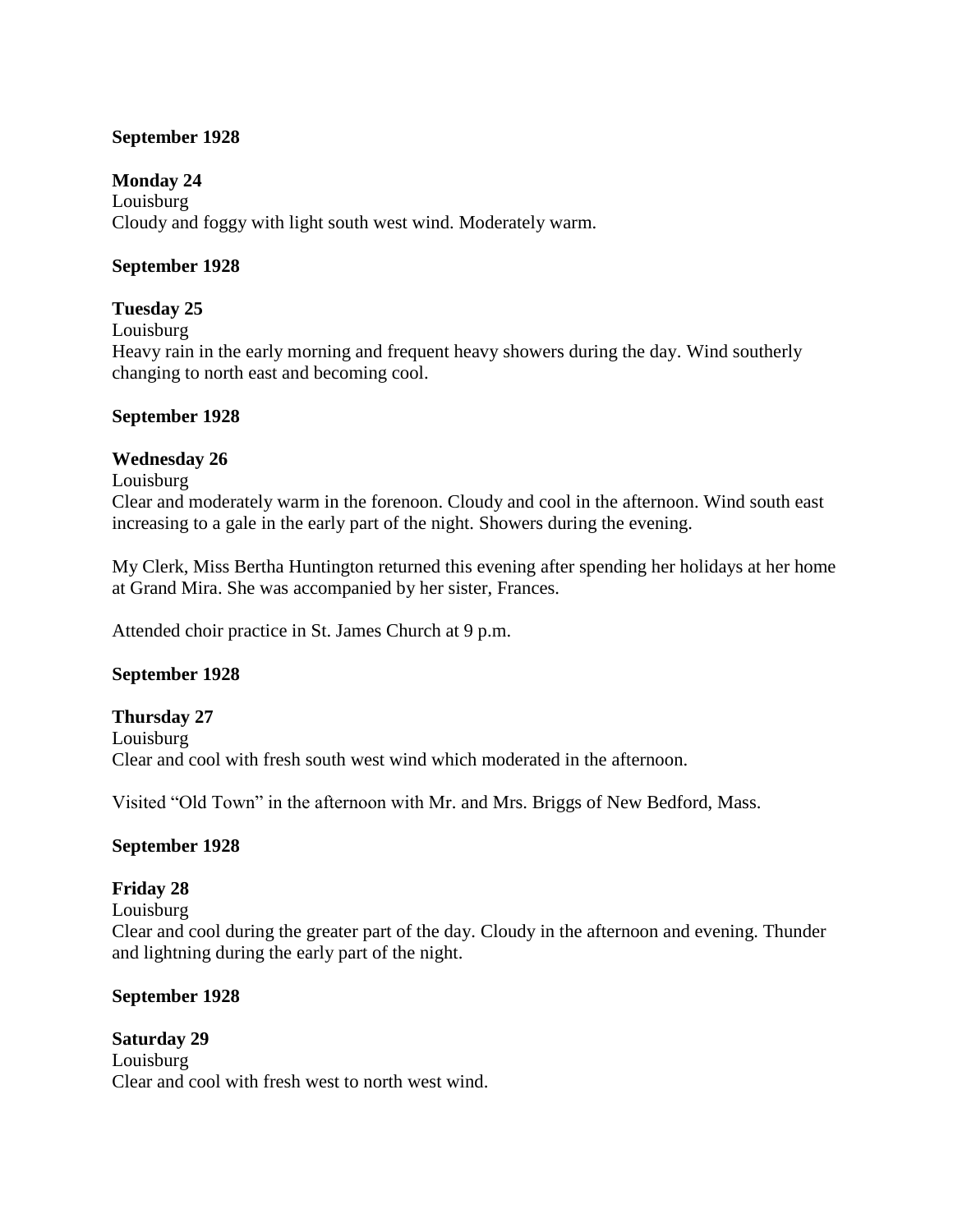A party consisting of Mrs. H.W. Crawley, Mr. Hal Crawley, Mrs. Sheriff and Baby arrived shortly before noon from Grand Mira and had dinner and spent the afternoon with us. They returned by auto at about 4 p.m.

The 3<sup>rd</sup> of the fire hydrants being installed by the Louisburg Electric, Water and Power Co. for the use of the Fire Department was declared ready for action today.

### **October 1928**

# **Monday 1**

Louisburg Clear and cool with light north east wind.

Nova Scotia Provincial Elections, Rhodes Government returned to power with a majority of 3 members in a house of 43 members. Result in Richmond-Cape Breton West, which includes Louisburg, as follows: A. A. Martell,Lib 3262 E. C. Doyle, Lib 3150 Dr. B. A. Leblanc, Con 2993 J.A. Stewart, Con. 2951 Result in Louisburg Town: A. A. Martell 377 E.C. Doyle 257 Dr. B. A. Leblanc 128 J.A. Stewart 147 Louisburg District, (No. 6) Martell 113 Doyle 90 Leblanc 55 Stewart 51

### **October 1928**

### **Tuesday 2**

Louisburg

Clear and moderately cool with light northeast wind which changed to south west in the afternoon. An ideal day.

### **October 1928**

#### **Wednesday 3** Louisburg Clear and cool with moderate south west wind.

### **October 1928**

# **Thursday 4**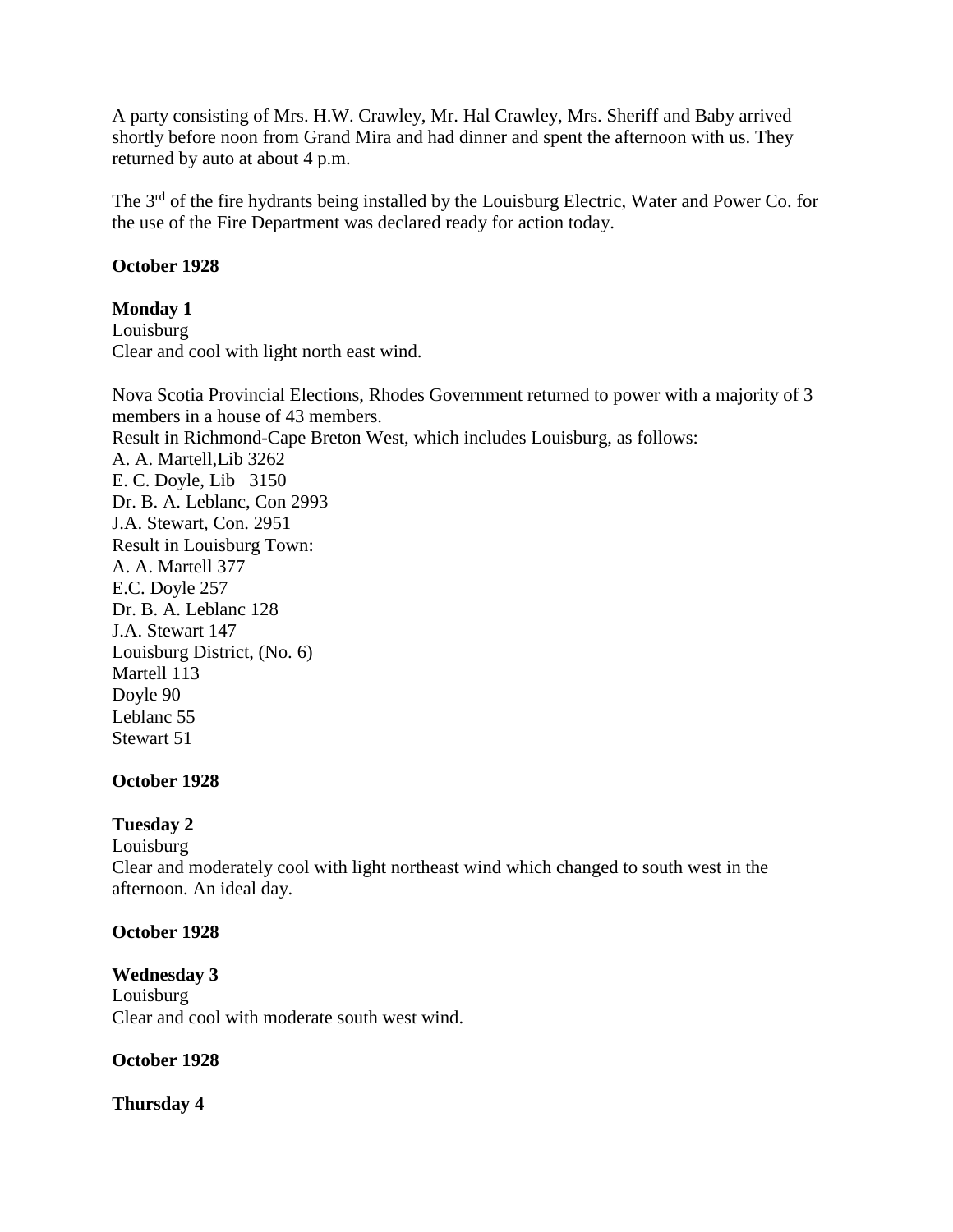Louisburg

Clear and moderately cool in the forenoon. Heavy rain and wind squalls in the afternoon. Wind north west.

### **October 1928**

# **Friday 5**

Louisburg Clear and moderately cool. Wind northerly. An ideal day.

Visited "Old Town" in the afternoon with Rev. T. F. Draper.

# **October 1928**

# **Saturday 6**

Louisburg

Rain during the early part of the day. Cloud in the afternoon. Wind south west changing to northwest.

Visited "Old Town" in the afternoon with Mr. and Mrs. Angel and party of Boston, Mass.

# **October 1928**

# **Sunday 7**

Louisburg Clear and moderately warm, cloudy in the late afternoon. Light north west wind.

Two automobile parties arrived in the afternoon from Grand Mira, consisting of Mother, Maria, Fred, Lillian, and Miss MacPhee. Mr. and Mrs. Fred A. Huntington and family: Louise, Joseph, George and Harry, and Mrs. Arthur Huntington. They returned at about 5 p.m.

In company with Emeline, motored to Catalone with Rev D. A. MacMillan in the afternoon and attended service in the United Church. Preacher Rev. Dr. MacIntosh of Sydney.

Attended service in St. James, Louisburg at 7 p.m. Preacher Rev. D. A. MacMillan.

### **October 1928**

**Monday 8** Louisburg Cool and partly clear with moderate northerly wind. Rain squalls in the forenoon.

### **October 1928**

**Tuesday 9** Louisburg / Sydney Clear and cool, cloudy in the afternoon. Rain during the night.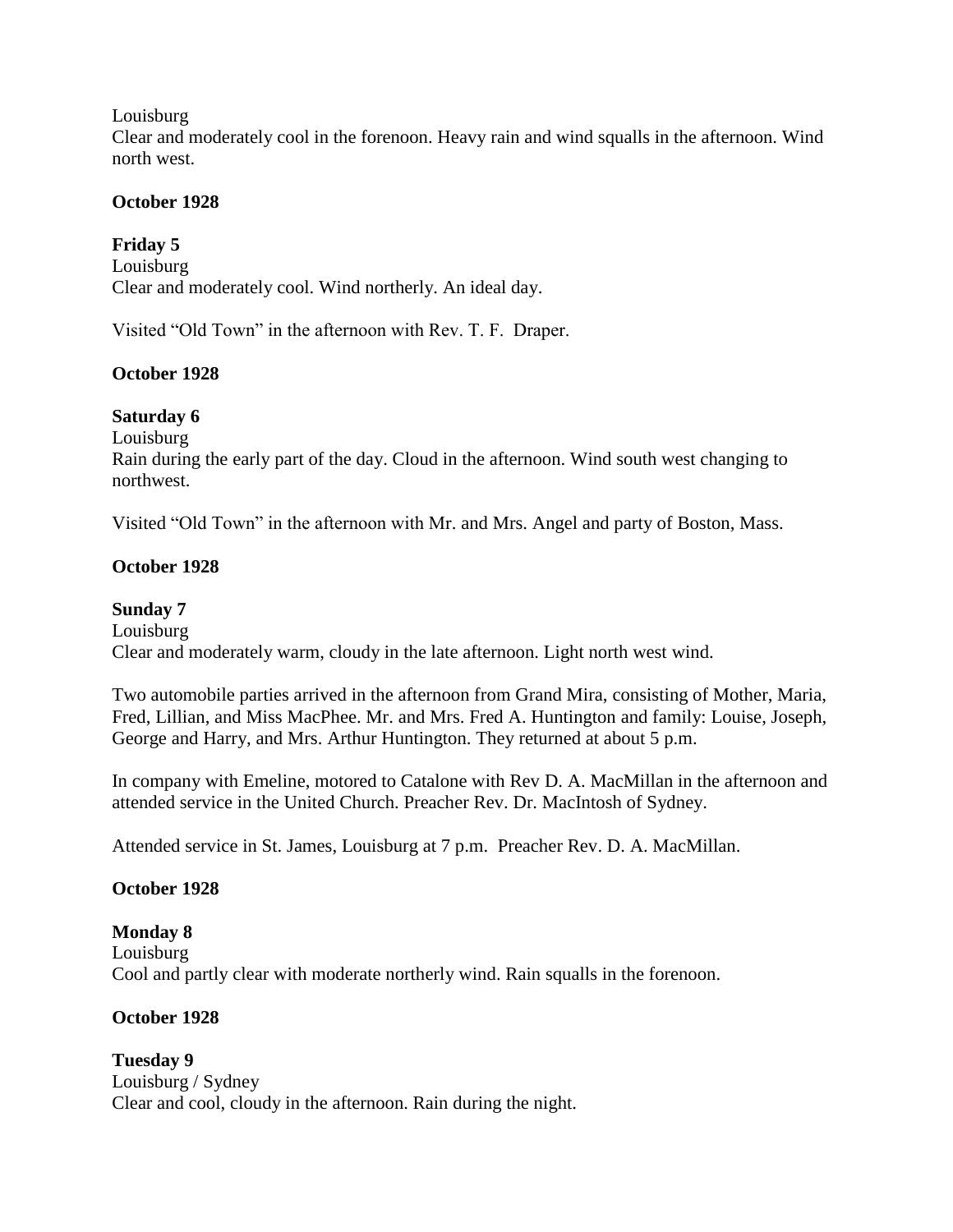In company with Rev. T.F. Draper, motored to Sydney in Cameron's truck. Attended Rotary Club Luncheon in the "Isle Royale" Hotel as guests of Judge Crowe of Sydney. During the luncheon, had the pleasure of listening to a very interesting address by Dr. J.C. Webster of Shediac, N.B.

Attended a lecture on the "Rise and Fall of Louisburg" delivered by Dr. J .C. Webster of Shediac, N.B. in the assembly room of the Central School at 8 p.m. Motored home after the lecture with James Crowdis, A.A. Martell and Rev. T.F. Draper.

#### **October 1928**

#### **Wednesday 10**

Louisburg Clear and cool with fresh to moderate north west wind.

In company with Rev. T.F. Draper visited "Old Town" with Dr. J. C. Webster, of Shediac, N. B. and Judge Walter Crowe of Sydney, who arrived here by motor car at about 10 a.m. for the purpose of visiting the old ruins and the sites of the Besiegers Batteries. Spent the most of the day exploring the woods west of "Old Town", the shore line, east of the White Point, Grand Battery, and woods north of Grand Battery. Returned home at about 4 p.m. Dr Webster and Judge Crowe returning to Sydney.

Attended choir practice in Calvin Church at 9 p.m.

#### **October 1928**

#### **Thursday 11** Louisburg Cool and mostly clear with fresh north west wind.

Dr. Webster and Judge Crowe arrived from Sydney by motor car at about 10:30 a.m. to continue the exploration of historic spots in connection with the siege of Louisburg. Accompanied by Rev. T.F. Draper, we visited Lighthouse Point and Big Lorraine. Returning had dinner at the Crowdis Hotel. After dinner motored to "Old Town" and visited Point Rochefort Burying Ground. Returned home at about 3 p.m. Dr. Webster and Judge Crowe leaving for Sydney.

#### **October 1928**

**Friday 12** Louisburg Clear and cool with moderate to fresh north west wind.

**October 1928**

**Saturday 13** Louisburg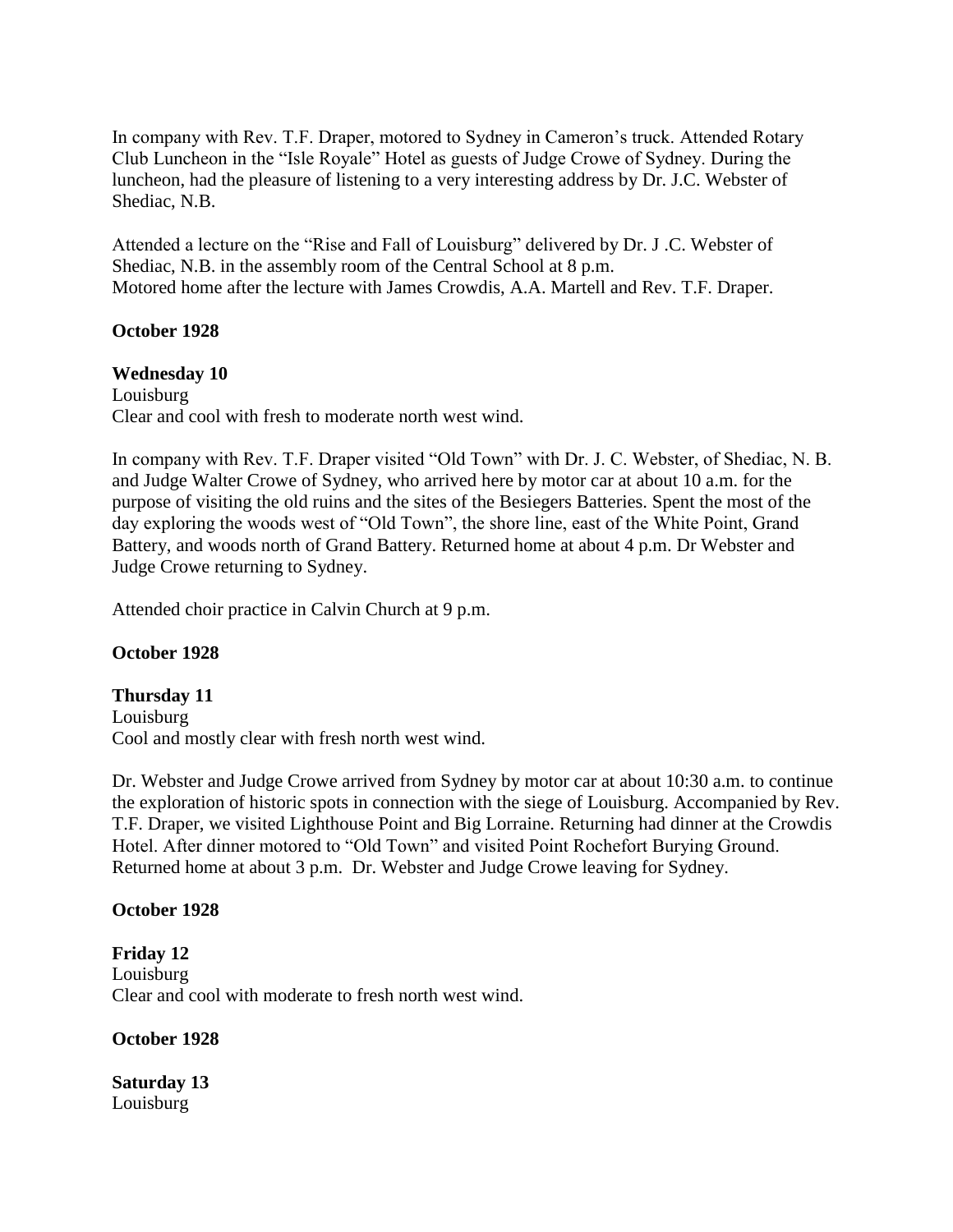Cloudy and cool with fresh northerly wind.

### **October 1928**

**Sunday 14** Louisburg Cloudy and very chilly with fresh northerly wind.

Attended service in St. James Church at 7 p.m. Preacher Rev. D.A. MacMillan. Was not out to church in the forenoon, owing to Emeline being ill.

### **October 1928**

**Monday 15** Louisburg Cool and mostly cloudy.

### **October 1928**

### **Tuesday 16**

Louisburg / Sydney Mostly clear and moderately warm with light westerly wind. An ideal day.

In company with Rev. T.F. Draper, Dr O'Neil and Miss Clarice Peters, motored to Sydney in Dr. O'Neil's car. Left Louisburg at 8:43 a.m. and made the run to Sydney in 45 minutes. Attended annual meeting of the "Cape Breton Tourist Association" at 7:30 p.m. in the Supreme Court Chambers, Sydney. Returned to Louisburg at about 11 p.m. in William Lewis (Jr.) motor car accompanied by Wesley Townsend, Arthur Cann and William Lewis.

#### **October 1928**

#### **Wednesday 17**

Louisburg

Clear in the morning, but became cloudy and threatening early in the day. Rain began to fall at about noon and continued during the afternoon.

Attended choir practice in St. James Church at 9 p.m.

#### **October 1928**

**Thursday 18** Louisburg Cloudy and cool, wind north east.

#### **October 1928**

**Friday 19**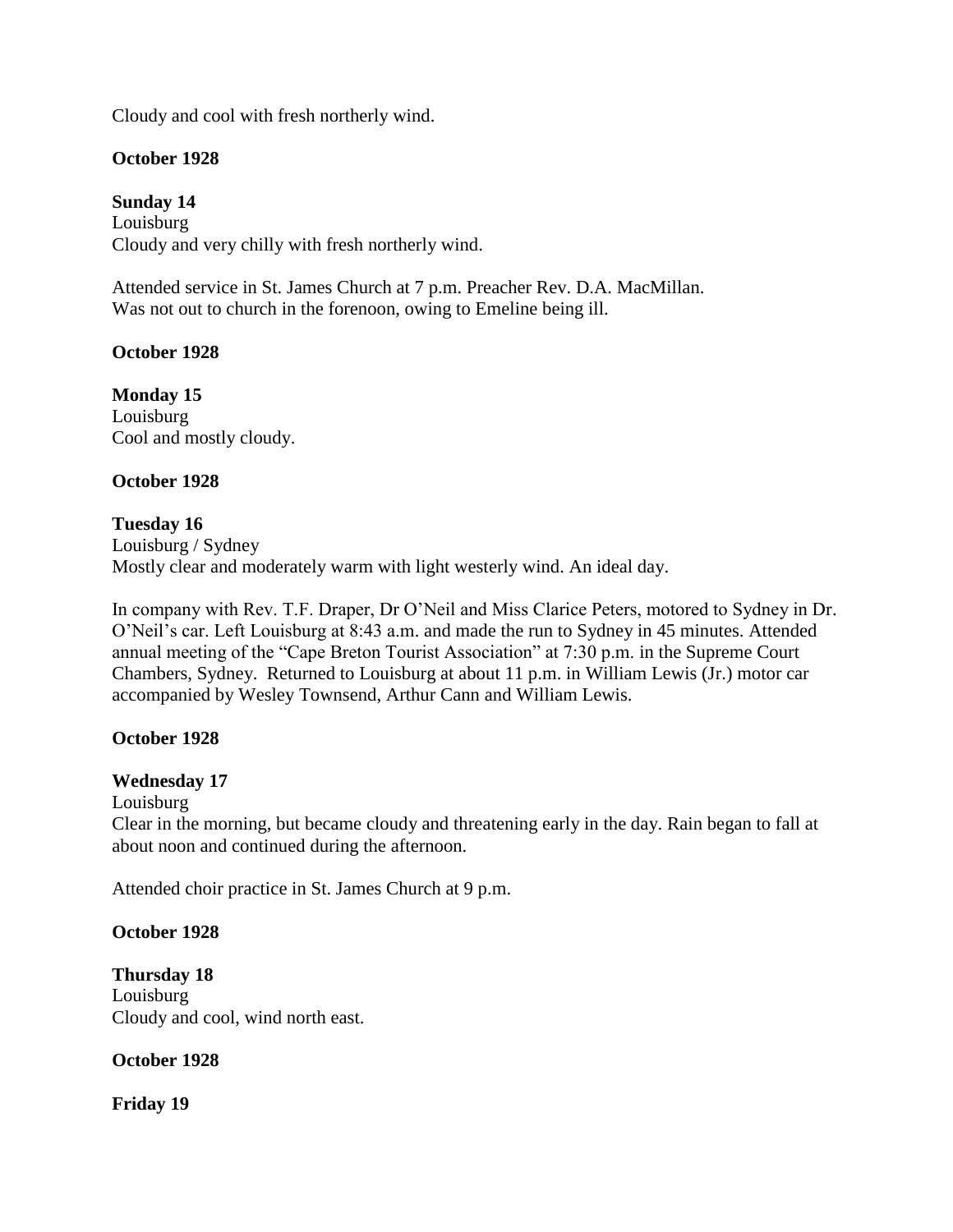Louisburg Cloudy, foggy and mild with light southerly wind.

### **October 1928**

### **Saturday 20**

Louisburg Rain in the morning, foggy and showery during the day. Very heavy rain during the evening. Wind southerly changing to westerly and clearing at about 9 p.m.

### **October 1928**

### **Sunday 21**

Louisburg Clear and cool with moderate to fresh north-west wind.

Attended service in St. James Church at 11 a.m. and 7 p.m. Preacher Rev. D.A. MacMillian. No service in Calvin Church today owing to the furnace being out of order.

### **October 1928**

# **Monday 22**

Louisburg Clear and moderately warm with light south west wind.

Big catches of mackerel along the Cape Breton coast from Louisburg eastward.

### **October 1928**

# **Tuesday 23**

Sydney / Salmon River / Louisburg Clear and moderately warm with light westerly wind.

Motored to Sydney in the morning in Cameron's truck enroute to Salmon River. Left Sydney by motor car with Fred and Joe Huntington at about 5 p.m., arrived at Clifford's at about 6 p.m. Heber met me at Clifford's and we motored home arriving at about 8:30 p.m.

#### **October 1928**

#### **Wednesday 24**

Salmon River Rained during the greater part of the day and until late at night. Strong south west wind.

#### **October 1928**

**Thursday 25** Salmon River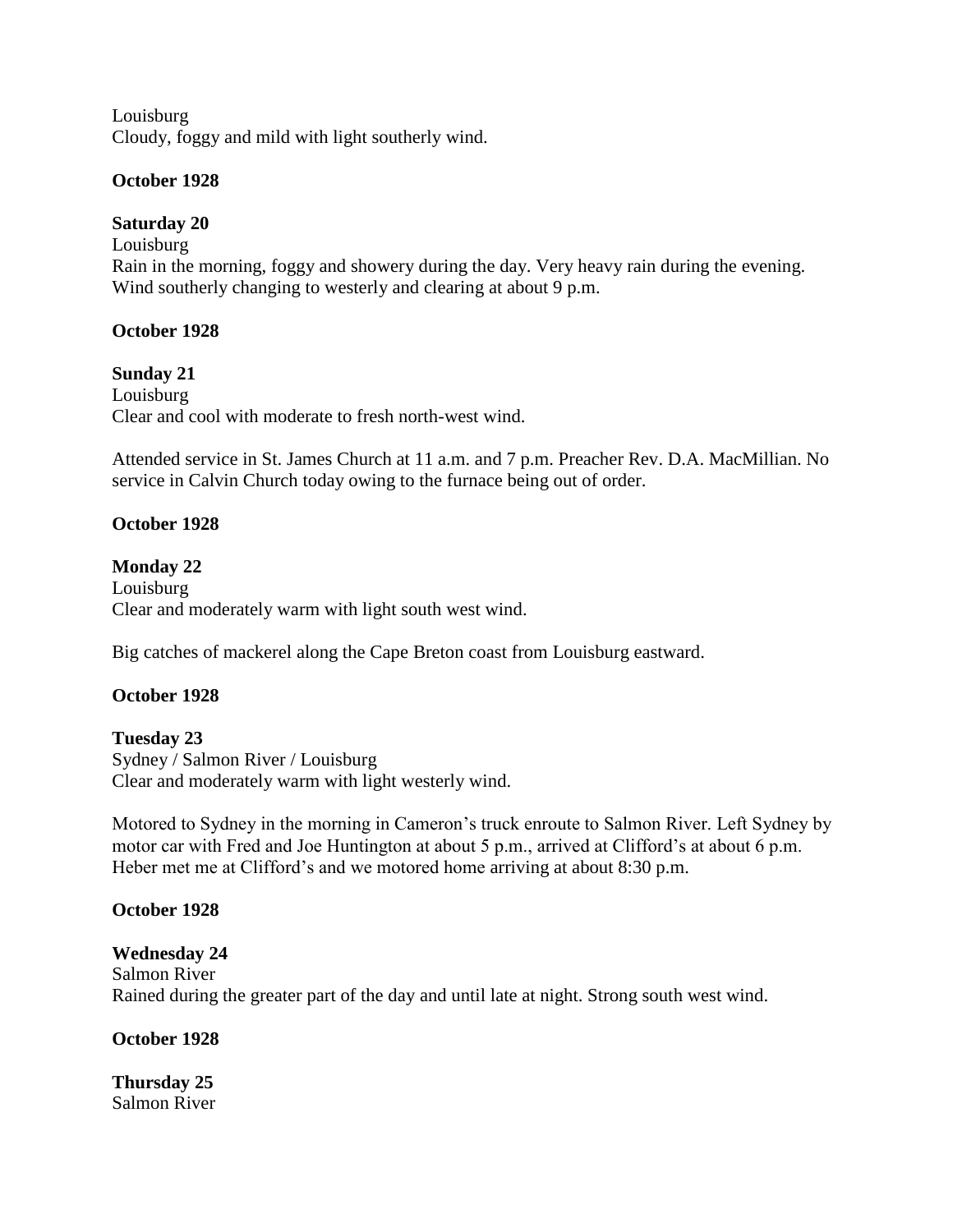Cool and mostly clear with fresh north west wind.

### **October 1928**

**Friday 26** Salmon River / Louisburg Mild and mostly clear with light southerly wind.

Motored to Clifford's with Heber at about 6:30 a.m. Met Allan and Fred Huntington and motored to Sydney with them arriving at about 8 a.m. Had dinner at Capt. Eric Dickson's and motored to Louisburg with Mr. and Mrs. Dickson in the afternoon, arriving at 2 p.m.

### **October 1928**

#### **Saturday 27**

Louisburg Cool and mostly clear. Rain and hail squalls in the afternoon. Wind northerly.

### **October 1928**

### **Sunday 28**

Louisburg Cool and partly clear. Wind westerly.

Attended service in St. James Church at 11 a.m. and 7 p.m. Also service at Catalone at 2:30 p.m. Preacher Rev. D.A. MacMillan.

#### **October 1928**

#### **Monday 29**

Louisburg

Rained heavily during the greater part of the day. Cleared at night. Wind south west shifting to north-east and north.

#### **October 1928**

#### **Tuesday 30**

Louisburg

Partly clear and very cool. Snow squalls in the late afternoon. Wind northerly. Snow fall about 1  $\frac{1}{2}$  inch. Very heavy frost during the night.

#### **October 1928**

#### **Wednesday 31**

Louisburg

Mostly clear with moderate west to south west wind. Snow which fell yesterday afternoon, all disappeared during the day.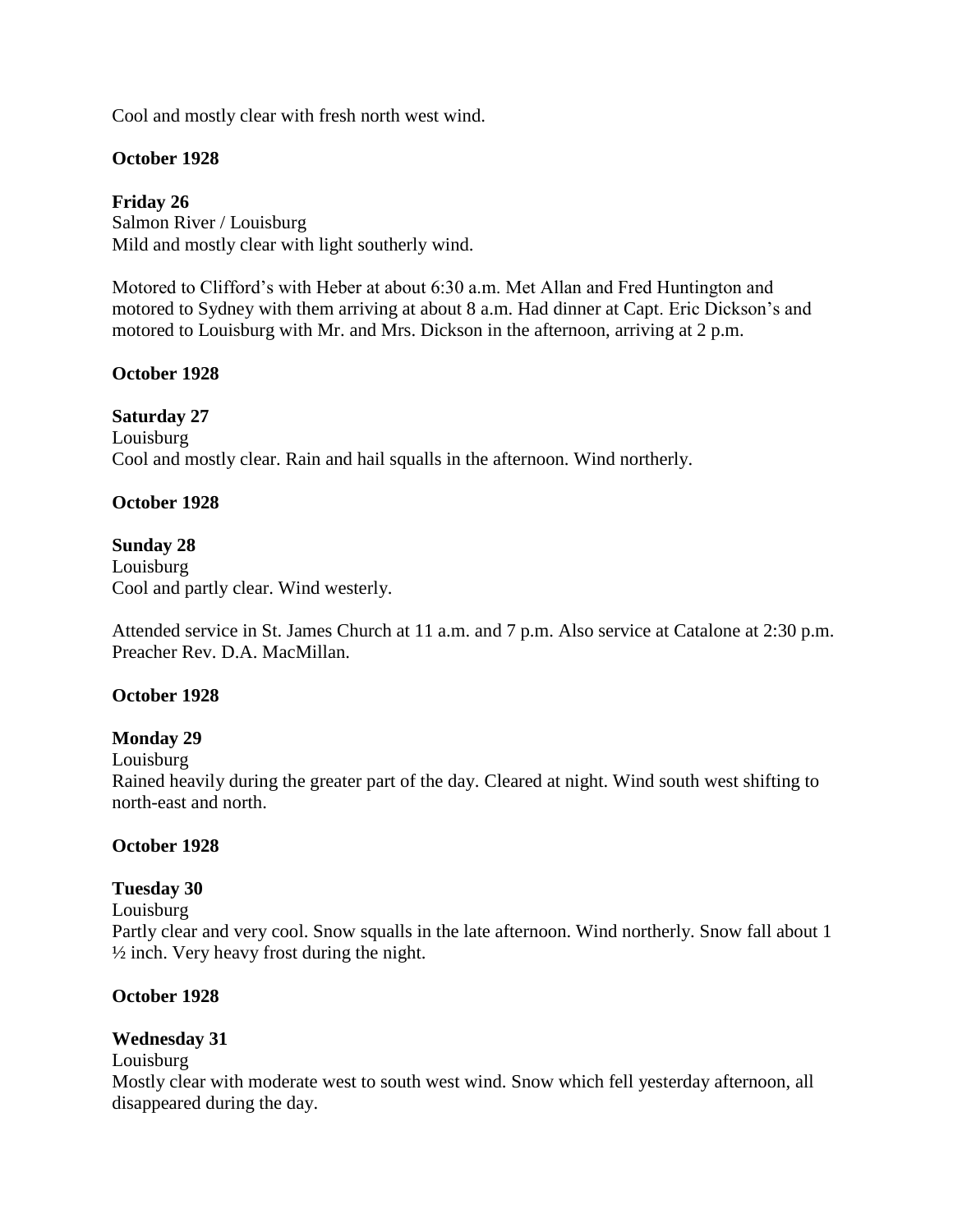Funeral of Mrs. David Campbell, on the arrival of the morning train. Mrs. Campbell died while a patient in sanatorium at Kentville. N.S.

Attended choir practice in St. James Church at 9 p.m.

### **November 1928**

### **Thursday 1**

Louisburg Heavy rain in the early morning. Mostly cloudy during the day. Wind south west.

Attended and presided at regular meeting of Town Council at 7:30 p.m.

#### **November 1928**

### **Friday 2**

Louisburg

Clear in the early part of the day. Cloudy and threatening during the afternoon and evening. Fresh south west wind.

Attended meeting of Board of Stewards of the First United Church in St. James Church at 9 p.m. Meeting called to discuss the matter of purchasing a furnace for Calvin Church.

#### **November 1928**

### **Saturday 3**

Louisburg

Clear and mild during the first half of the day. Cloudy in the afternoon and evening. Rain during the night. Wind southerly.

#### **November 1928**

### **Sunday 4**

Louisburg

Heavy rain in the early morning. Cloudy, showery and mild during the day. Wind south east to south west.

Attended service in St. James Church at 11 a.m. and 7 p.m. Preacher Rev. D.A. MacMillan.

### **November 1928**

#### **Monday 5**

Louisburg

Partly clear and cool, squally in the forenoon. Fresh northerly wind which changed to south west in the evening.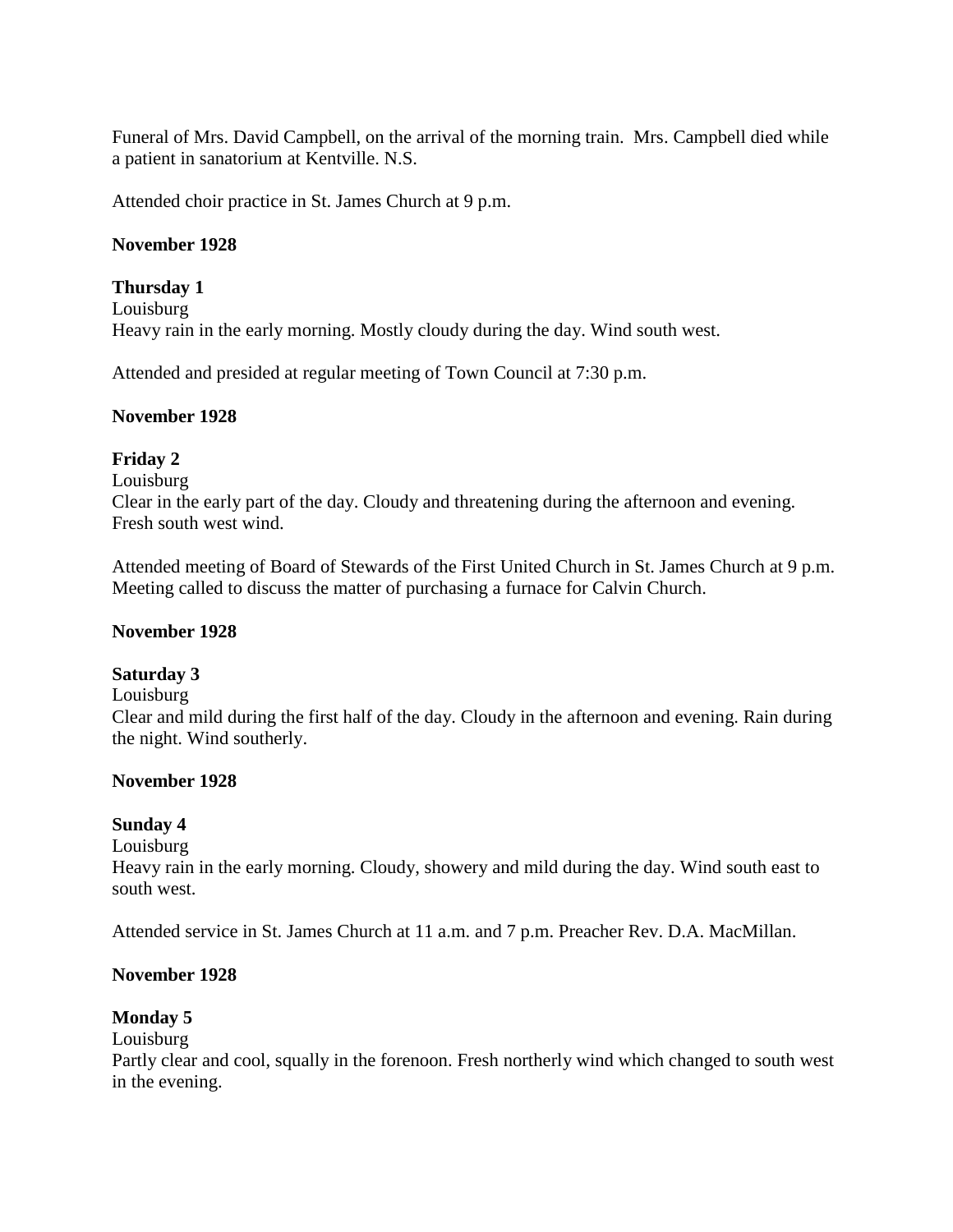Attended meeting of the Board of Stewards of United Church at 8 p.m. in the home of D.J. Matheson. At this meeting it was decided to purchase a furnace from Dan Johnston for Calvin Church at a price of \$260.00.

### **November 1928**

### **Tuesday 6**

Louisburg

Clear in the early part of the day, cloudy during the afternoon and evening. Rain at night. Wind west to south west.

United States Presidential Election: Herbert Hoover, Republican elected over Alfred Smith, Democrat by a huge majority.

Attended and presided at regular meeting of the School Board at 7:30 p.m.

### **November 1928**

**Wednesday 7** Louisburg Chilly and mostly cloudy with fresh westerly wind.

### **November 1928**

#### **Thursday 8**

Louisburg

Snow squalls in the early morning. Chilly and rain and partly clear during the day. Moderate gale from north-west which moderated in the afternoon.

Motored to Sydney in the evening with Wesley Townsend and attended meeting of Tourist Association. Returned at about 11 p.m.

#### **November 1928**

**Friday 9** Louisburg Cloudy with fresh north to north-west wind.

#### **November 1928**

**Saturday 10** Louisburg Clear and mild. Wind northerly.

#### **November 1928**

**Sunday 11**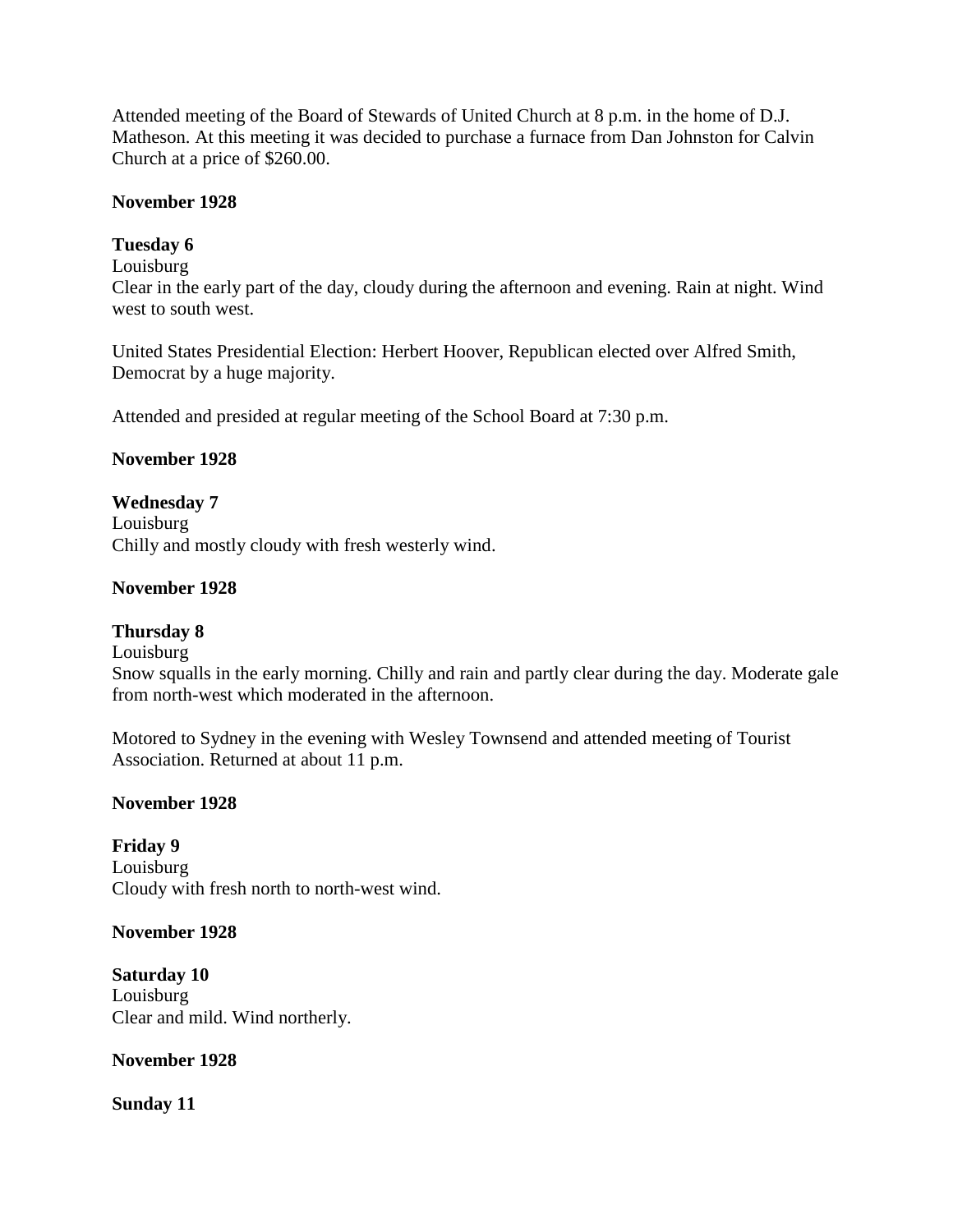Louisburg Thanksgiving Day Cloudy and mild with light variable wind.

Attended service in St. James Church at 11 a.m. and 7 p.m. Preacher Rev. D.A. MacMillan.

### **November 1928**

**Monday 12** Louisburg Rained heavily all day. Strong east to north east wind, reaching gale proportions.

### **November 1928**

**Tuesday 13** Louisburg Cloudy, rainy and drizzly. Partly clear in the late afternoon. Light northerly wind.

Motored to Sydney in the evening with Wesley Townsend and Alfred Tilly, and attended a meeting of the Executive of the Cape Breton Tourist Association. Returning, left Sydney at 10:35 p.m. , arrived at Louisburg at about midnight.

### **November 1928**

#### **Wednesday 14**

Louisburg Clear and mild with light west to south west wind. An ideal day.

### **November 1928**

**Thursday 15** Louisburg Cloudy and mild with light north west wind.

Attended and presided at regular meeting of Town Council at 7:30 p.m.

#### **November 1928**

**Friday 16** Louisburg Rainy and drizzly with light north-east wind. Partly clear in the evening.

Attended, and presided at an organization meeting of the Louisburg Fire Brigade. Meeting held in Town hall. Personnel of the Brigade as follows: D. A. Campbell. Hon Chief G. B. Hiltz, Chief N.H. Murphy, Dep-Chief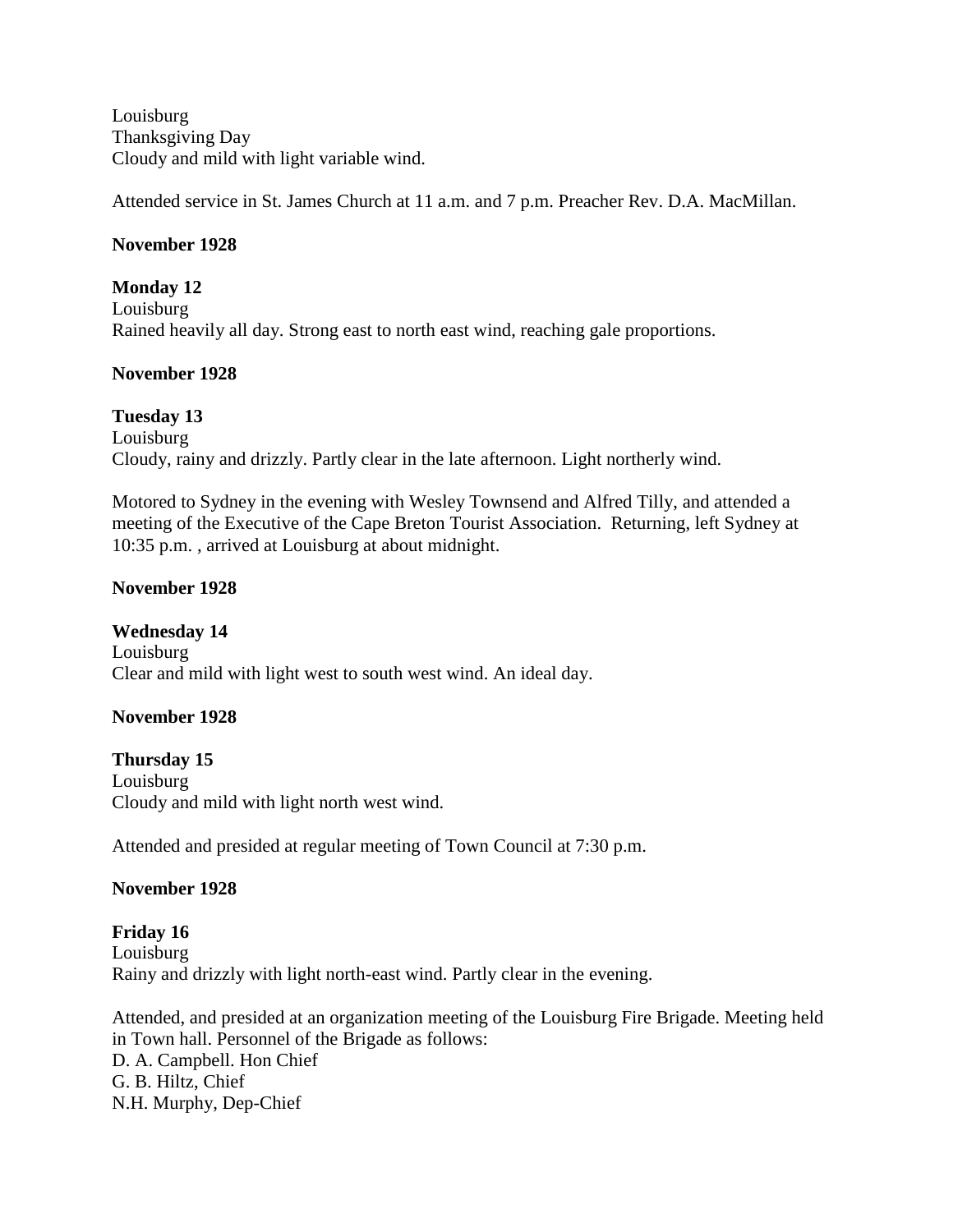R.A. Peters, Captain M.S. Huntington,  $1<sup>st</sup>$  Lieut Percy MacKinnon, 2nd Lieut Emerson Grant, Sect Treasurer J.R. Deferes J.H. Crowdis Ronald McVicar James Burke Paul Bates Alex McDonald Fred Burke Alfred Hunt A. Tilley L.H. Cann Archie Williams Wm. Lewis, Jr George Lewis A.A. Martell John McPhail

#### **November 1928**

#### **Saturday 17**

Louisburg

Cloudy and mild with light southerly wind which increased to a strong breeze during the night. Rain began to fall at about 6 p.m. and continued during the night.

#### **November 1928**

#### **Sunday 18**

Louisburg Moderately cool and partly clear with northerly wind.

Attended service in St. James Church at 11 a.m. and 7 p.m. Preacher Rev. D.A. MacMillan.

#### **November 1928**

#### **Monday 19**

Louisburg

Clear and mild, cloudy in the late afternoon and evening. Rain during the night. Wind west to south west.

Marriage of J. N. Spenser of the town to Mrs. A. D. MacDonald of Marion Bridge. Ceremony performed by Rev. D.A. MacMillan in the Crowdis Hotel at 7 p.m.

Attended meeting called for the purpose of completing the organization of the newly formed Fire Brigade, in Town hall at 7:30 p.m.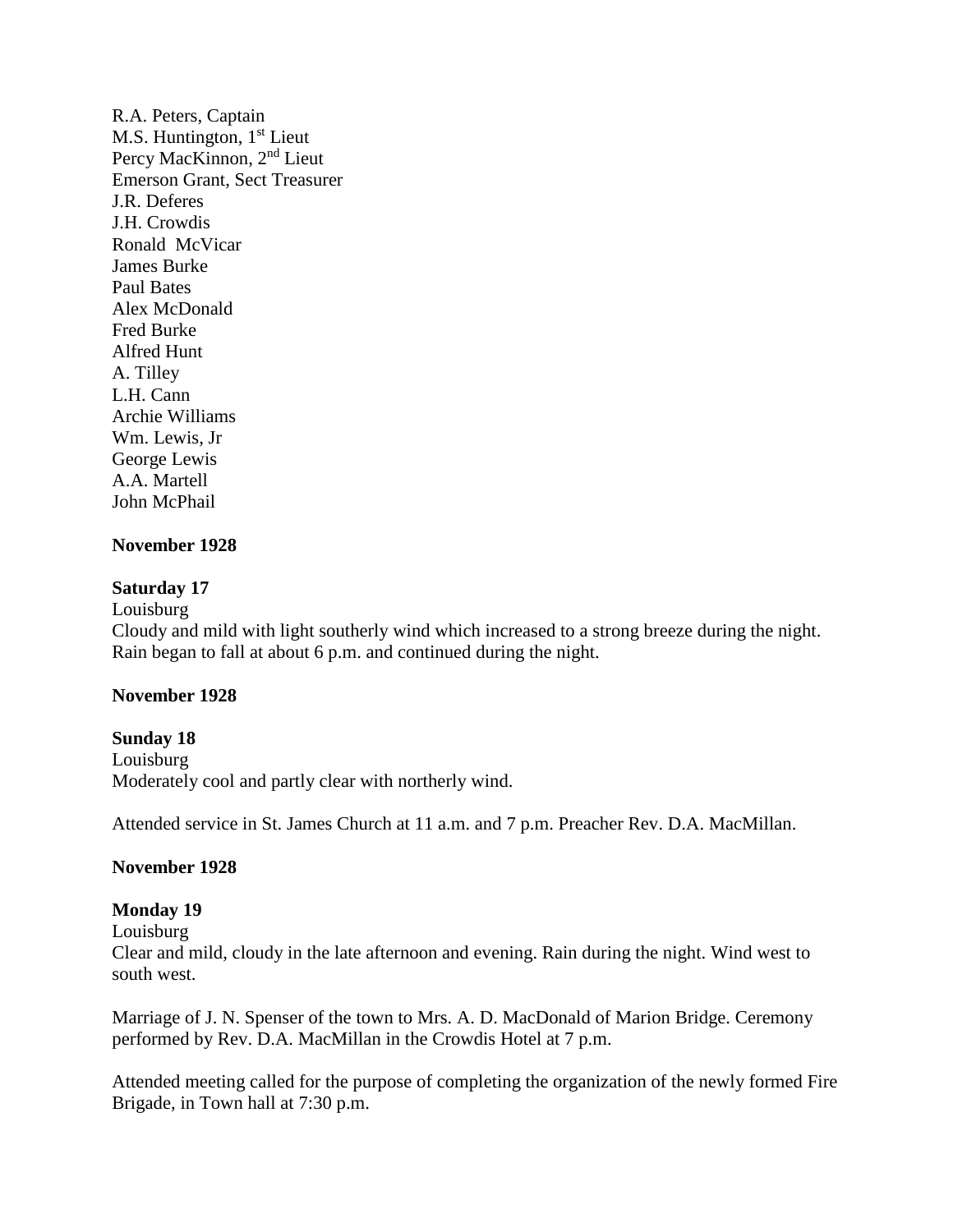#### **November 1928**

**Tuesday 20** Louisburg Clear and mild with fresh south west to north west wind.

### **November 1928**

**Wednesday 21** Louisburg Mostly cloudy with light north to north-east wind.

Attended choir practice in St. James Church at 9 p.m.

Attended funeral of the late Albert MacAlpine, at 3 p.m. Body brought from Sydney in Lawden's hearse and taken to the Anglican Church where service was held by the Rev. T. F . Draper. Burial in the Anglican Cemetery. Pallbearers: James Crowdis, George Lewis, A.A. Martell and M.S. Huntington.

#### **November 1928**

### **Thursday 22**

Louisburg

Cloudy, with light drizzle of snow in the forenoon. Partly clear for a short time in the afternoon. Heavy rain in the late afternoon and night. Light south-west wind, changing to south-west, and increasing to a strong breeze during the night.

Motored to Sydney in the forenoon with Rev. D.A. MacMillan and party consisting of Mrs. MacMillan and Mrs. S. Rafuse. Returning, arrived home at about 3:45 p.m.

#### **November 1928**

**Friday 23** Louisburg Cloudy and mild with light variable wind.

Attended and took part in the Fire Drill of the Town Fire Brigade at 2 p.m. First drill of a regularly organized town brigade in the history of the Town of Louisburg.

Heber arrived by motor car at about 9 a.m. with a load of potatoes and turnips. Left for home at about 1 p.m.

**November 1928**

**Saturday 24** Louisburg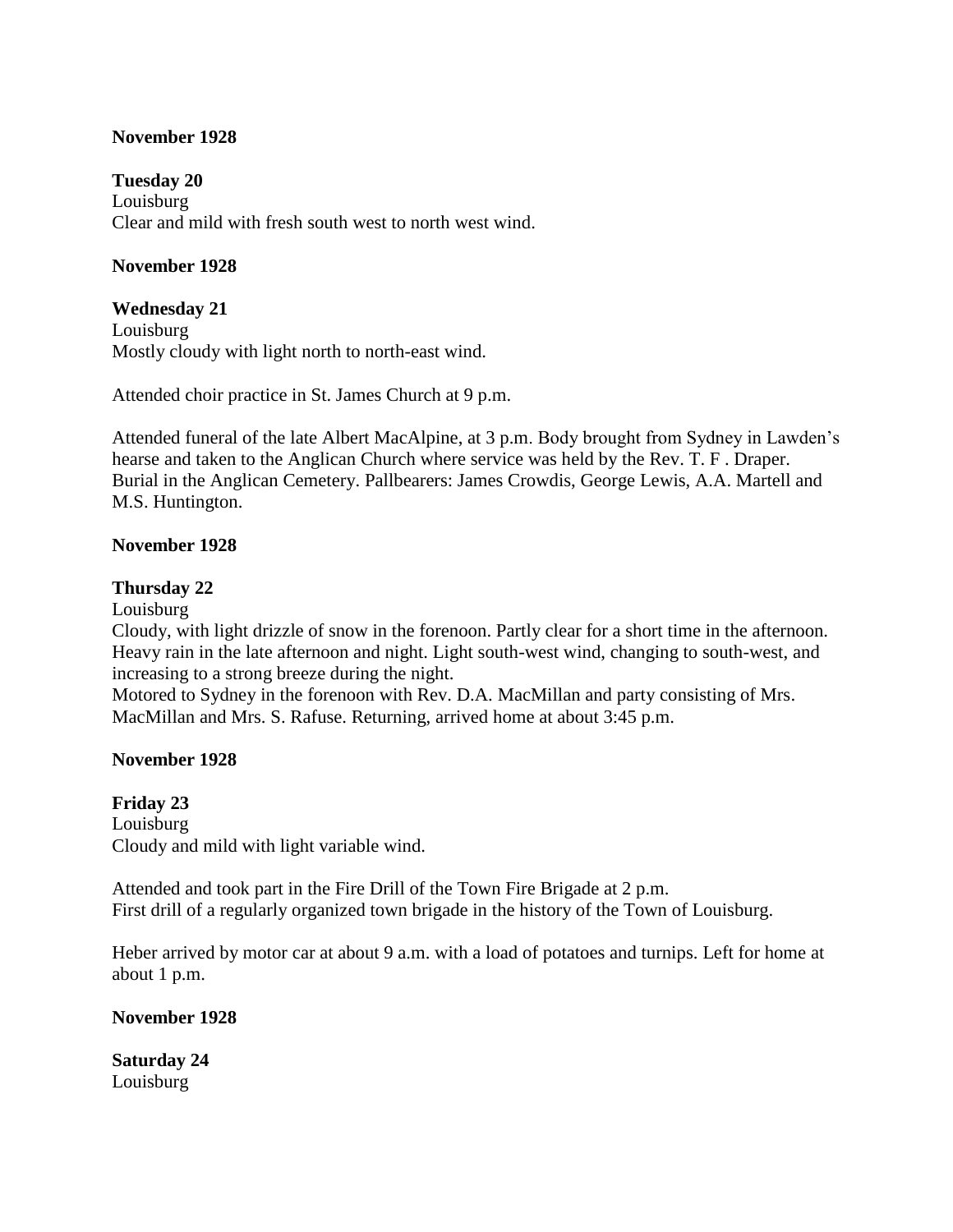Clear and mild, cloudy in the afternoon. Light snow squalls in the evening. Very mild during the night. Light south-west to west wind.

### **November 1928**

### **Sunday 25**

Louisburg Cloudy and mild with a few light showers. Light south-east wind.

In the afternoon, with Emeline and Bertha, visited the home of Mrs. G.W. Townsend, and listened to the Radio Broadcast from Glace Bay station of the "Atlantic Troubadours" composed of the following: Miss Emeline MacAulay and Arthur McQueen of Sydney, Wesley Townsend, M. J. Ballah and B. E. Robinson of Louisburg. We enjoyed the programme which came in quite clearly.

Attended service in St. James Church at 11 a.m. and 7 p.m. Preacher Rev. D. A. MacMillan.

### **November 1928**

### **Monday 26**

Louisburg Cloudy and mild with a few light showers in the afternoon. Light variable wind.

#### **November 1928**

#### **Tuesday 27**

Louisburg

Mostly cloudy with rain squalls during part of the day. Snow squalls in the evening. Wind northerly.

Attended Tea and Fancy Sale in the Parish hall in the evening.

Dance in Masonic Hall under the auspices of the Louisburg Fire Brigade.

#### **November 1928**

#### **Wednesday 28**

Louisburg Clear and cool with moderate to fresh west and southwest wind.

Mr. Hire of Halifax, Insurance Inspector was in town today and inspected and tested the recently installed fire hydrants.

Attended choir practice in St. James Church at 9 p.m.

#### **November 1928**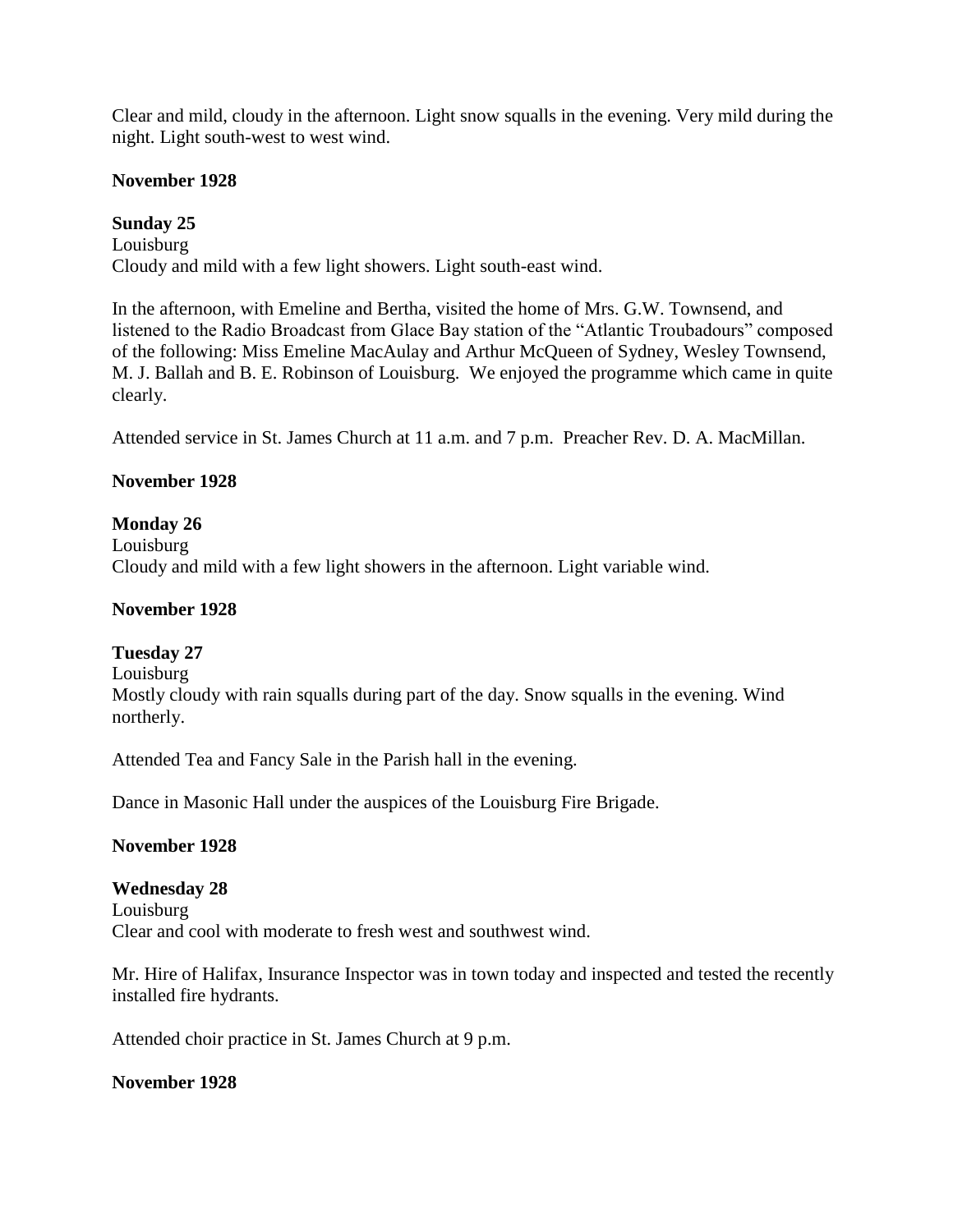### **Thursday 29**

#### Louisburg

Cloudy and mild with light south west wind which changed to north west at night. Frost and light snow squalls during the night.

Attended a meeting of the Fire Brigade in the Town hall at 8 p.m.

### **November 1928**

**Friday 30** Louisburg Clear and cool in the forenoon. Cloudy during the afternoon and evening. Light northerly wind.

### **December 1928**

### **Saturday 1**

#### Louisburg

Very stormy. Snow began to fall at about 8 a.m. turned to rain at about 9 a.m. and continued until about 6 p.m. Wind south east, increasing to a heavy gale at noon, wind moderated in the evening and changed to south west.

### **December 1928**

# **Sunday 2**

Louisburg

Clear in the early part of the day, partly clear in the afternoon. Moderately cool with light north west wind.

Listened to a Radio Concert broadcast by Tony MacIntosh's orchestra from station V.A. S. Glace Bay, N.S. in the afternoon.

Attended service in St. James Church at 11 a.m. and 7 p.m. Preacher Rev. D. A. MacMillan.

### **December 1928**

**Monday 3** Louisburg Cloudy and mild with light variable wind.

### **December 1928**

### **Tuesday 4** Louisburg Clear and mild, cloudy in the afternoon. Light easterly wind with drizzle of rain late at night.

Attended and presided at regular meeting of the School Board at 7:30 p.m.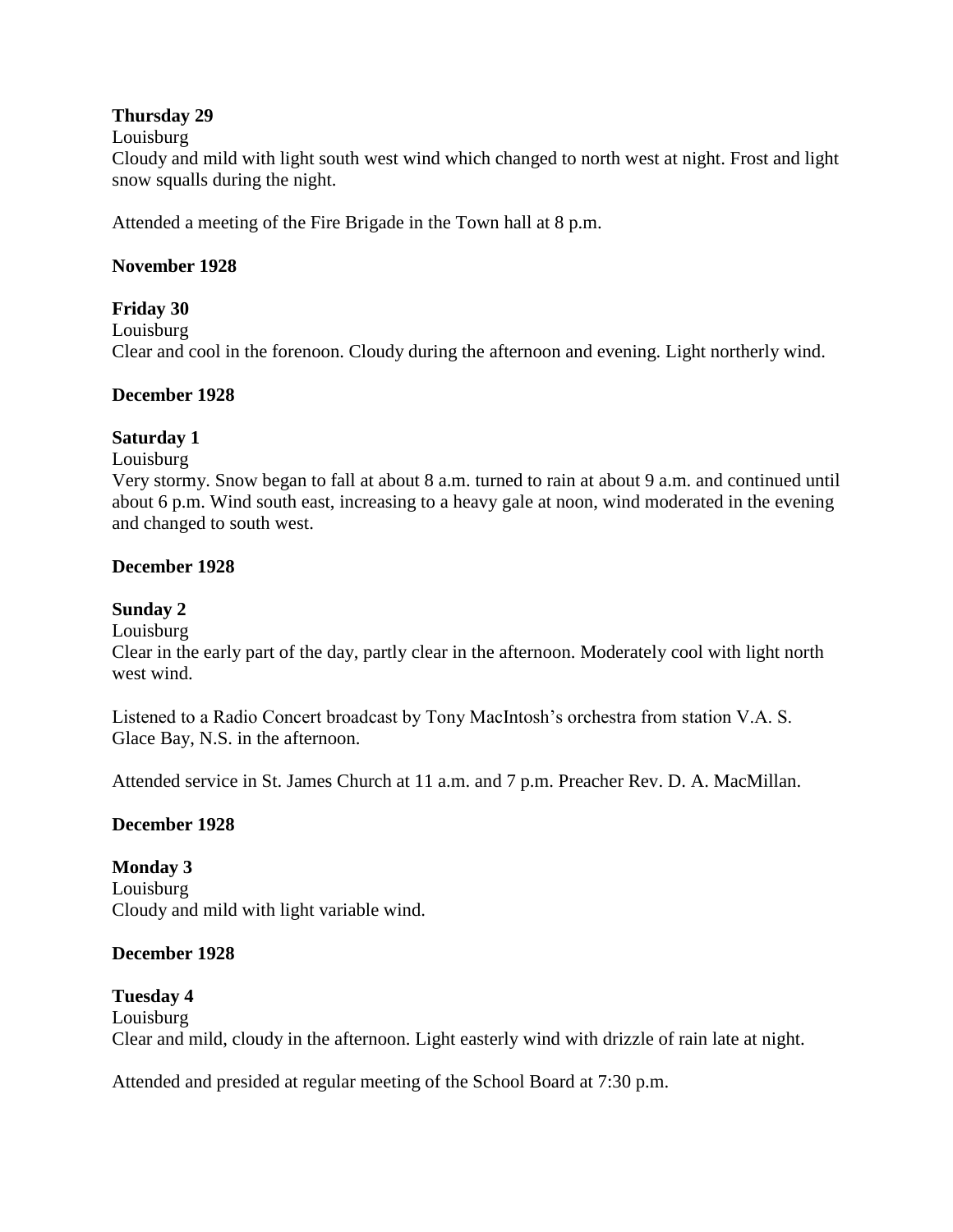# **December 1928**

**Wednesday 5**

Louisburg Cloudy, drizzly, showers and foggy. Wind southerly.

Attended choir practice in St. James Church at 9 p.m.

### **December 1928**

#### **Thursday 6**

Louisburg Clear and cool with light north west wind.

Attended the funeral of the late James MacDonald of Sydney, whose body arrived here by motor car at about 10:15 a.m. Funeral service conducted by Rev. D.H. Draper, interment in Roman Catholic Cemetery.

James MacDonald, son of Joseph MacDonald, was a former resident of this town, and died as the result of an accident on board the Tug "Cruiser".

Attended and resided at regular meeting of the Town Council at 7:30 p.m.

### **December 1928**

**Friday 7** Louisburg Clear and moderately cool with light westerly wind.

Visited site of Wolfe's camp and fort in the rear of Grand Battery in the afternoon.

### **December 1928**

#### **Saturday 8**

Louisburg

Cloudy and chilly, snow began to fall at about 4 p.m. Turned to rain at about 8:30 p.m. Snow fall about 5 inches. Wind south-west changing to easterly. Heavy rain during the night.

#### **December 1928**

#### **Sunday 9**

Louisburg

Cloudy and showery. Wind easterly. Streets slushy, snow which fell last evening had nearly all melted by night.

Attended service in St. James United Church at 11 a.m. and 7 p.m. Preacher Rev D.A. MacMillan.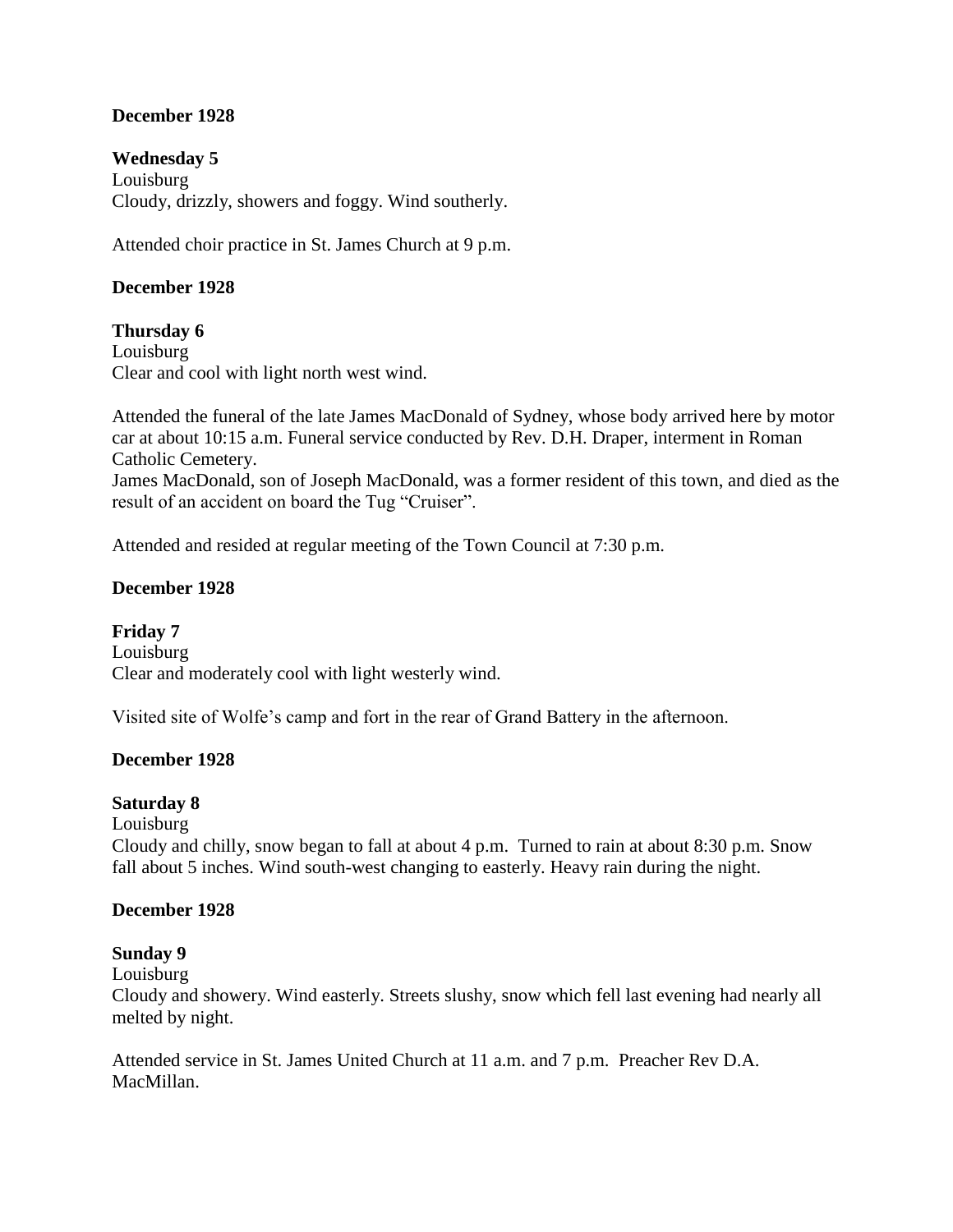Listened to a Radio concert in the afternoon. Broadcast by the Isle Royal Hotel Orchestra from Station V. A. S. Glace Bay, N.S.

#### **December 1928**

### **Monday 10**

Louisburg

Cloudy, foggy and mild. Moderate south west wind which increased to a gale in the early part of the night. Heavy rain in the early morning. Snow which fell on Saturday evening has all disappeared.

Clifford and Maria arrived on the evening train to spend a few days with us.

#### **December 1928**

**Tuesday 11** Louisburg Clear and moderately cool with moderate west to north west wind.

Government steamer "STANLEY" arrived.

Lightship "ANTICOSTI" arrived enroute to Halifax.

## **December 1928**

**Wednesday 12** Louisburg Cloudy, and cool with northerly wind.

Steamer "STANLEY" and "ANTICOSTI" sailed.

Attended choir practice in St. James Church at 9 p.m.

#### **December 1928**

**Thursday 13** Louisburg Clear and moderately cool with light north west wind.

Went for a stroll through the woods off Lorraine road at about 2:30 p.m and visited site of Major Ross's camp and fort. The fort can be easily traced and is about 150 feet in circumference. The mounds are still about 5 feet high and are now covered by a dense thicket of fir trees. A person might easily pass within a few feet of the fort without noticing it, owing to the dense undergrowth. Returned to town by way of Havenside at about 4:30 p.m.

**December 1928**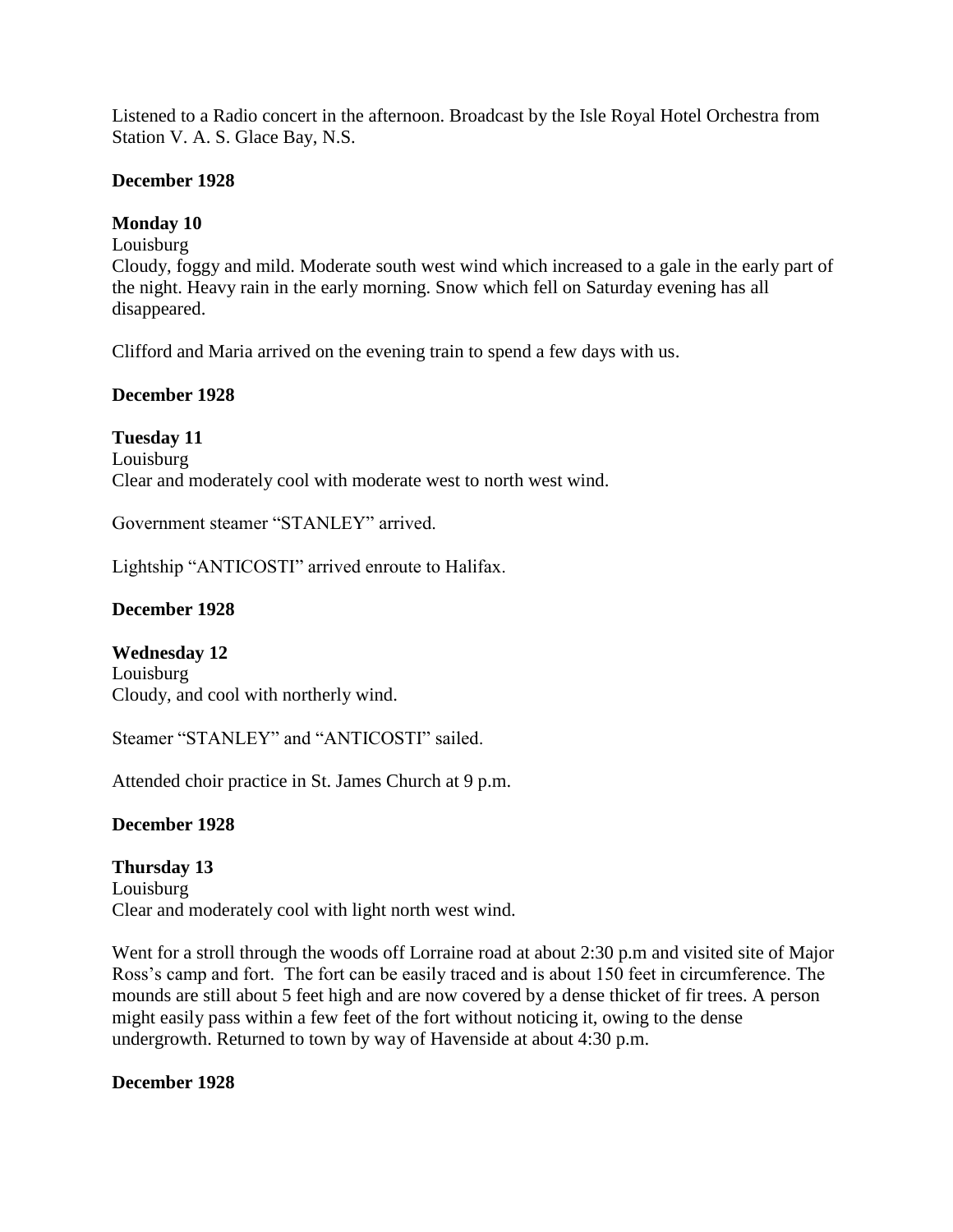# **Friday 14**

Louisburg Cloudy with light drizzle of snow which melted as it fell. Colder at night. Wind northerly.

Government streamer "ARRANMORE" arrived.

# **December 1928**

**Saturday 15** Louisburg Clear and mild with light northerly wind. A perfect day.

Steamer "ARRANMORE" sailed.

## **December 1928**

**Sunday 16** Louisburg Cool and mostly cloudy with light north west wind.

Attended service in St. James Church at 11 a.m. and in Calvin Church at 7 p.m. Preacher at both services Rev. D. A. MacMillan.

# **December 1928**

**Monday 17** Louisburg Cloudy, partly clear in the afternoon. Light north west to south west winds.

## **December 1928**

## **Tuesday 18**

Louisburg Rained nearly all day. Wind southerly increasing to a heavy gale in the afternoon. Cleared during the night, wind changing to westerly.

Attended a meeting of the Town Fire Brigade in the Coal Company's fire hall at 7:30 p.m.

## **December 1928**

**Wednesday 19** Louisburg Clear and cool with moderate westerly wind. An ideal day.

Attended choir practice in St. James Church at 9 p.m.

# **December 1928**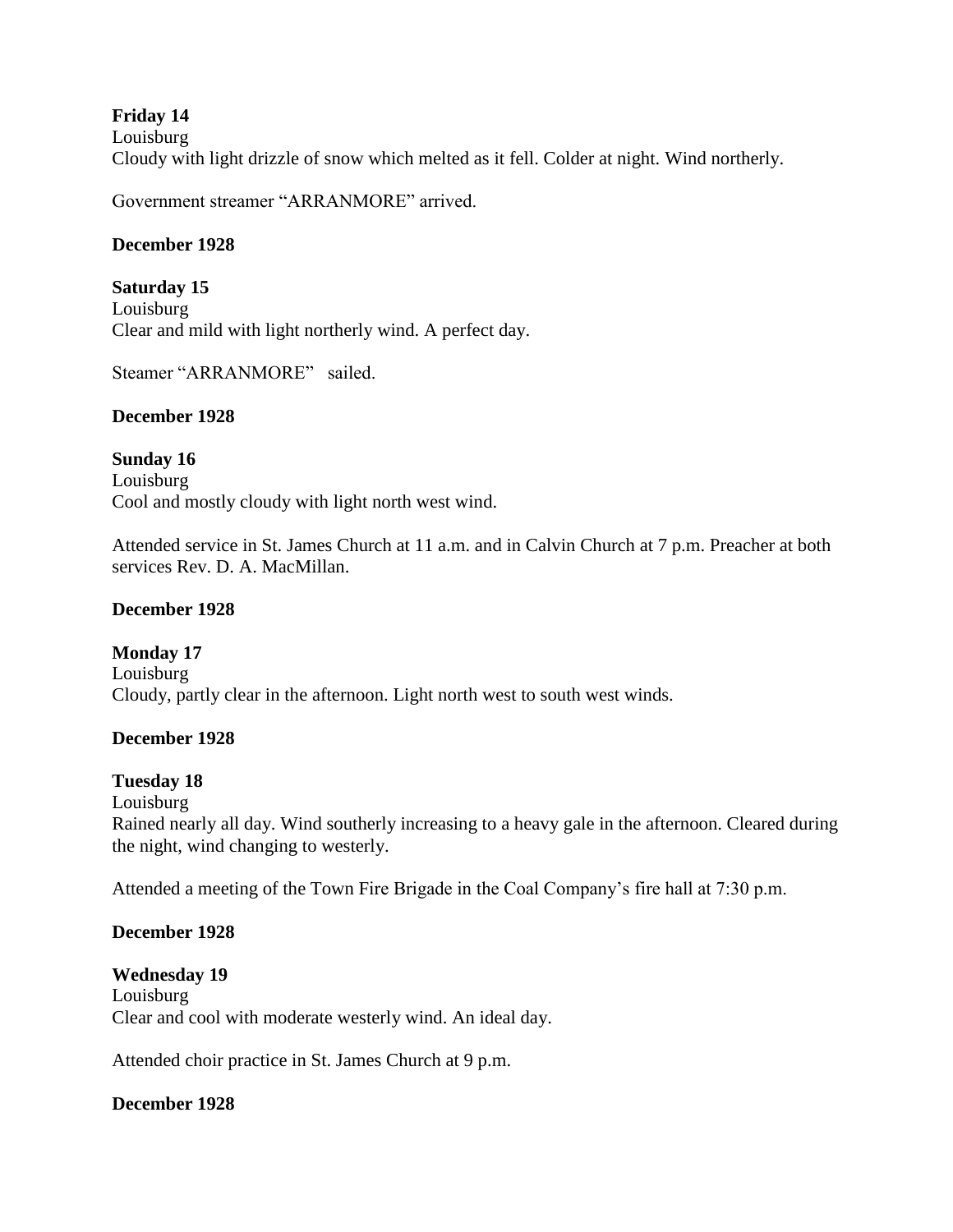### **Thursday 20**

Louisburg

Clear and mild. Cloudy in the afternoon and evening. Rain during the night. Wind south west to south east.

Attended and presided at regular meeting of Town Council at 7:30 p.m.

#### **December 1928**

## **Friday 21**

Louisburg

Heavy rain in the early morning. Cleared in the forenoon. Clear and moderately cool during the afternoon and evening. Wind westerly.

All epidemics of severe cold or "flu" which has been sweeping over the United States and Canada has reached this town, and in consequence a great many of our citizens are confined to their homes with this malady.

#### **December 1928**

**Saturday 22** Louisburg Clear and moderately cold with fresh north west wind.

Attended for a short time, a meeting of the Official Board of the First United Church, held in St. James United Church at 7:30 p.m.

## **December 1928**

## **Sunday 23**

Louisburg Clear and moderately cold with moderate north west wind.

Attended services in St. James Church at 11 a.m. and in Calvin Church at 7 p.m. Preacher at both services Rev D.A. MacMillan. Choir rendered Christmas Music at both services.

#### **December 1928**

## **Monday 24**

Louisburg

Clear and moderately cold with light westerly wind. Min temperature about -10 above zero. An ideal day.

Christmas concert held in the Masonic hall at 7:30 p.m. under the auspices of the Sunday School of the First United Church.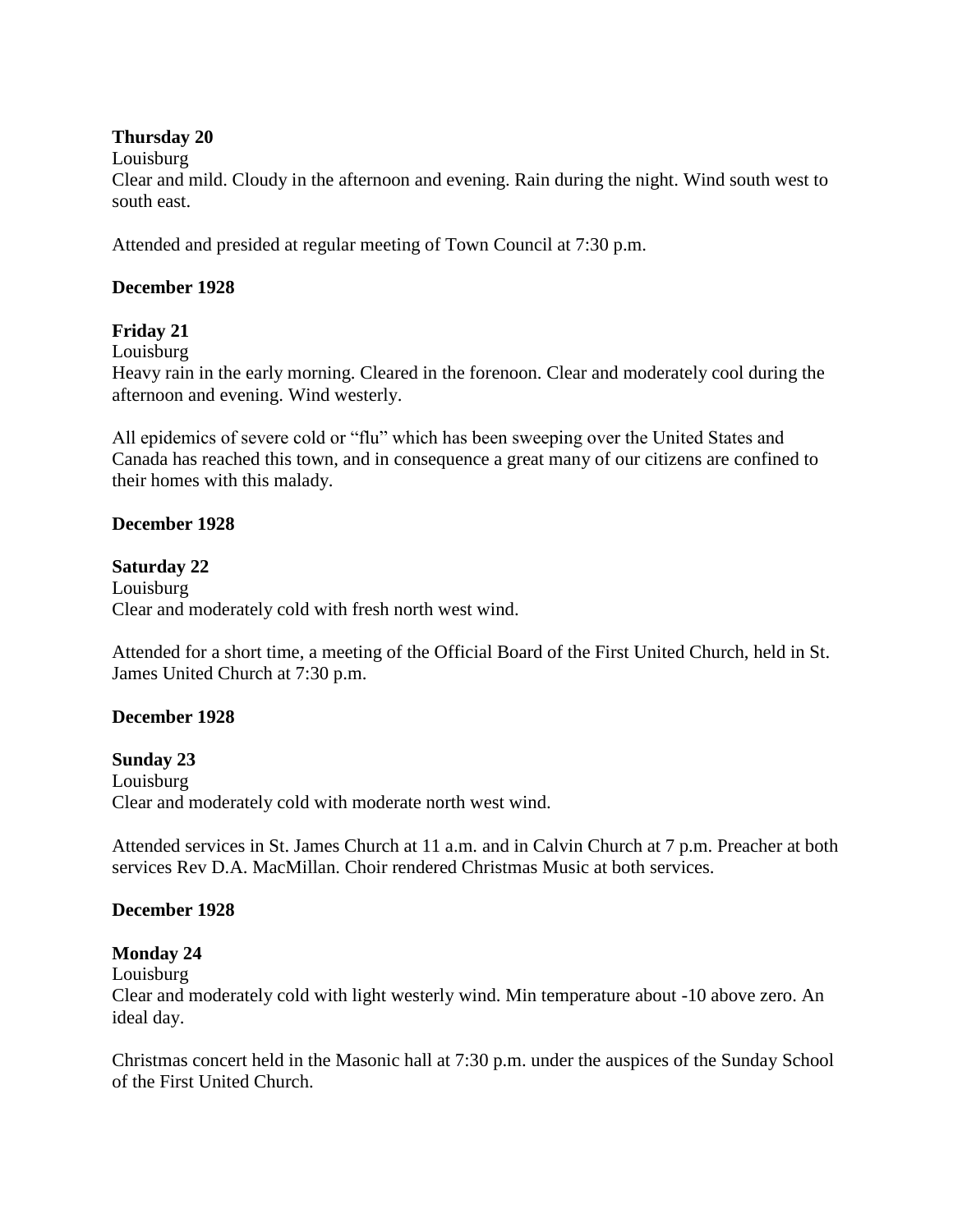## **December 1928**

**Tuesday 25** Louisburg Clear and mild with fresh to light westerly wind. An ideal day.

Emeline and I accompanied by Bertha Huntington and Minnie Evis had dinner and tea at Mrs. G.W. Townsend's . Returning home at about 10 p. m.

## **December 1928**

#### **Wednesday 26**

Louisburg Clear and moderately cold with moderate north west wind. An ideal day.

Bertha Huntington, my clerk left for home today to spend two weeks holidays.

Emeline is ill today, having caught the "Flu" via head cold which has been prevalent around town for the past week or two.

#### **December 1928**

#### **Thursday 27**

Louisburg Clear and moderate with light north west to south west wind. An ideal day.

Partly used up with a cold today, should be in bed by rights, but managed to keep going.

## **December 1928**

#### **Friday 28**

Louisburg

Clear and mild during the early part of the day. Cloudy in the afternoon and evening. Showers at night. Wind south-west to south-east.

Mrs. William MacDonald burned to death in her home on Main Street at about 7:30 a.m. and her sister Miss Sarah MacLean, very badly burned while trying to extinguish the flames. Mrs. MacDonald, Sarah MacLean and Angus MacLean, sisters and brother, and all over 85 years of age, lived together in a house owned by C. W. Mason of Sydney, on Lower Main St. Fire ignited the clothing of Mrs. MacDonald in some mysterious way, with the above results. Miss MacLean is not expected to recover. George Harris noticed smoke issuing from the windows and rushed to their residence and succeeded in putting out the fire before in did any serious damage to the building.

#### **December 1928**

**Saturday 29**